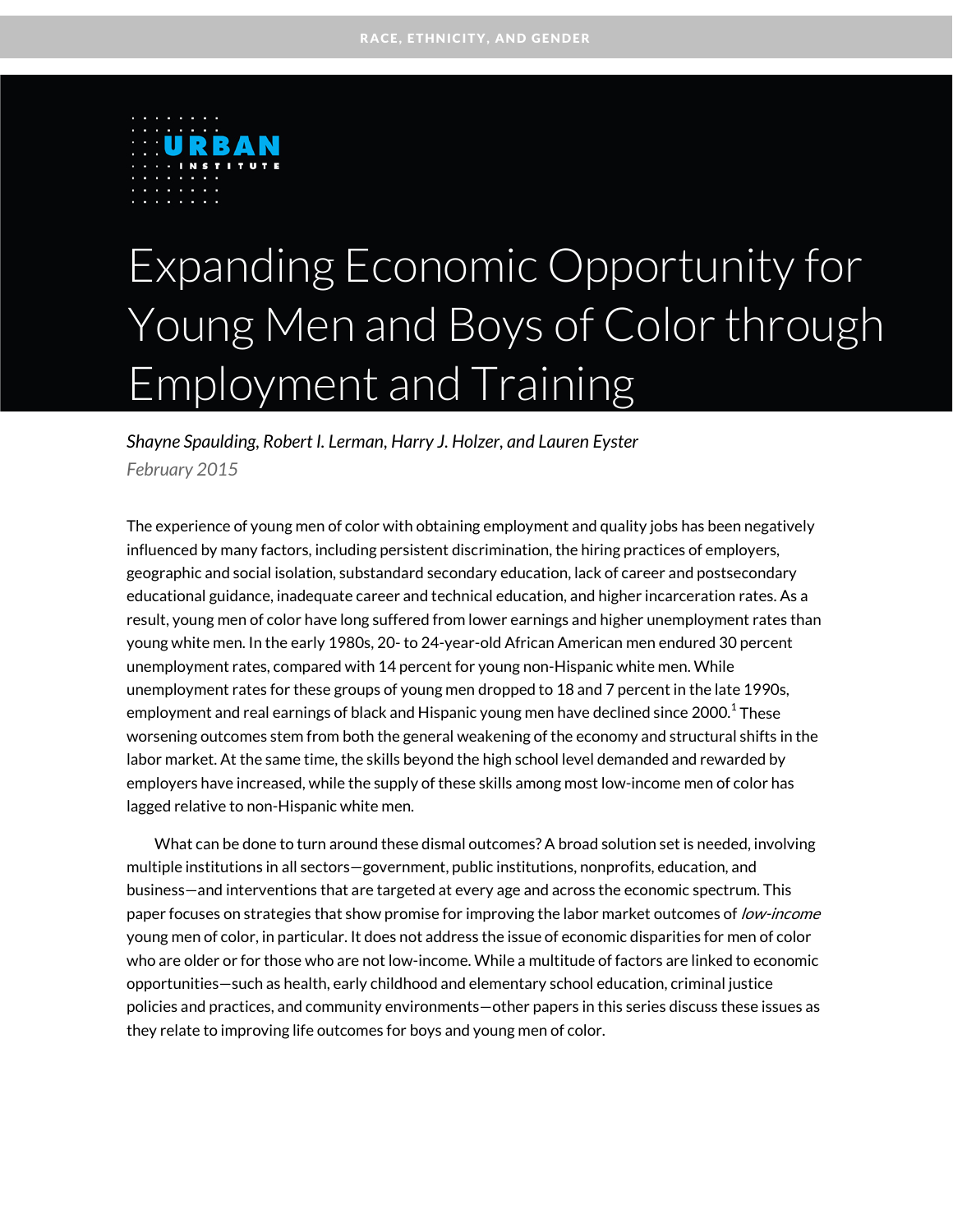This paper outlines the elements of an employment-focused approach to improving the economic opportunities and outcomes for low-income boys and young men of color, highlighting potential policy, system, and institutional reforms as well as program investments. Making more than just a dent in the problems facing low-income young men of color requires initiatives that are aimed at enhancing skills of individuals but also systemic reforms that reduce persistent discrimination in hiring and that make secondary, postsecondary, and other institutions more responsive to the labor market and the populations they serve. Such efforts must be directed at not only increasing employment but also raising the quality of jobs, particularly in today's context in which too many men of color are earning low wages. Improving their job outcomes is critical for both the current generation of young men and the stability of the families they form. In turn, healthy relationships and marriage can positively affect the earnings of men of color (Ahituv and Lerman 2007, 2011).

Successful programs and models should be expanded to reach a critical mass of low-income young men of color. Sufficient scale and coordination among all levels of government, the charitable and business sectors, and education and training systems are needed to change the policies and systems that have failed too large a portion of young men of color to date. Among the programs ripe for expansion are models that (1) improve academic, occupational, and basic employability skills in high school; (2) increase access to college and credential attainment; and (3) facilitate transitions to the labor market.

Promising strategies that lack solid evidence of effectiveness should be subject to serious evaluations. Individual programs can help a modest number of people, but they alone cannot address the social and systemic issues. Transforming the economic opportunities and life outcomes for young men of color requires a comprehensive approach involving public policies and systems, skills learned at school and at work, employer practices and perceptions, and the social interactions between schools, intermediaries, and employers. To date, few have successfully taken on this challenge.

The paper begins by briefly exploring the problem, then discusses promising reforms and programs that focus on changing the structure of education and preparing young men for and helping them access job opportunities that will lead to productive careers. The examples provided throughout are not exhaustive, but they illustrate the kinds of solutions that have been pursued and may be worth further expansion and investment. Further detail on each example and the level of evidence supporting the strategy can be found in the appendix. The paper concludes with a discussion of the knowledge gaps and areas for further research.

### The Problem

Over the past 15 years, joblessness has increased and earnings have declined among young men of color. By early 2014, the employment rate of 20- to 24-year-old men had fallen to 45 percent among black men and to 68 percent among Hispanic men. $^2$  $^2$  Young American Indian and Alaska Native men are as poorly off as any other racial or ethnic minority, with employment rates about 50 percent. While the increases in overall unemployment and significant structural changes in the labor market have affected broad segments of the workforce, they have exacerbated long-standing problems faced by men of color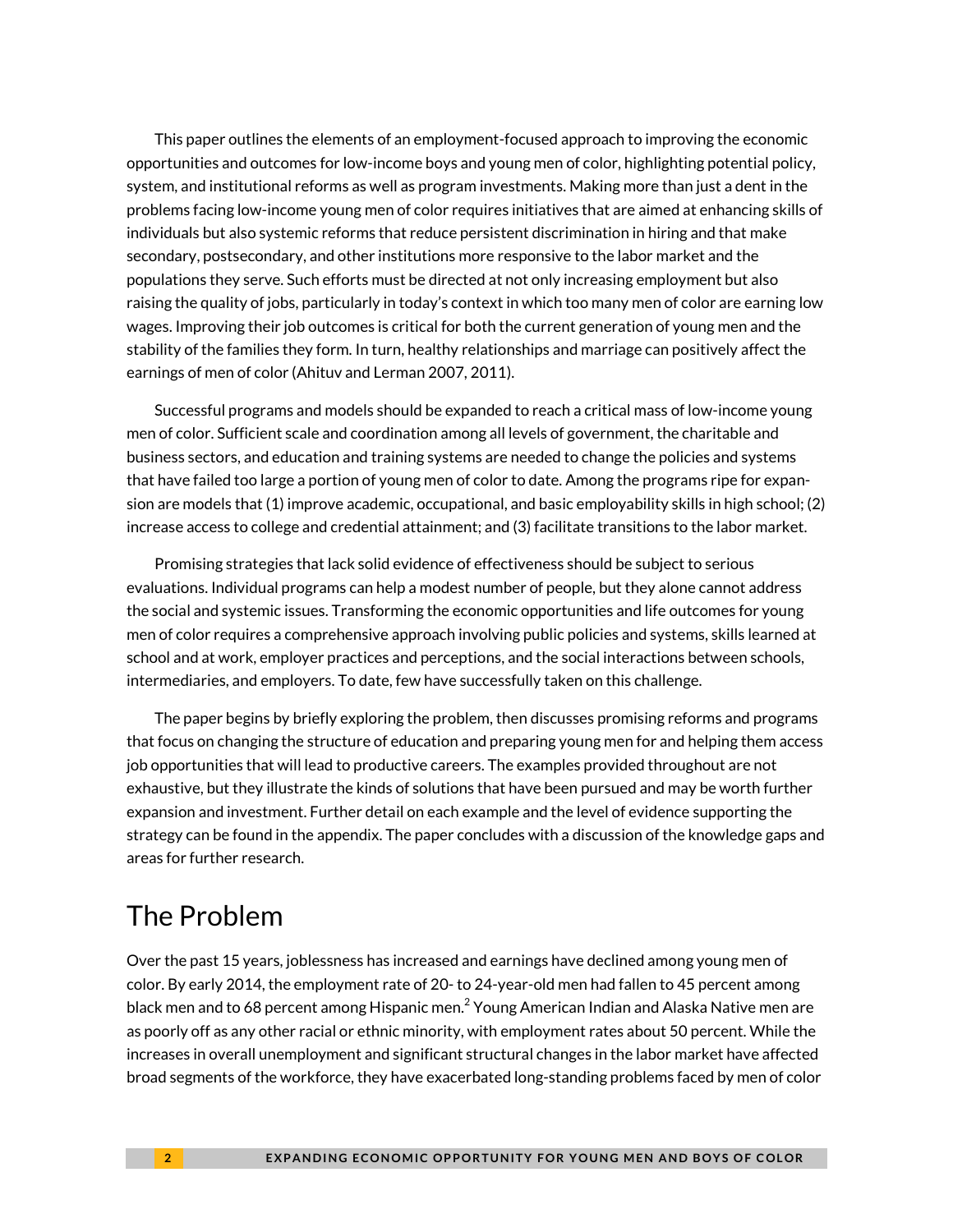in the workforce. These problems include discrimination and discriminatory impacts, as well as broader system and institutional barriers that fail to support educational advancement or address the gaps in the work-related skills of young men of color relative to white non-Hispanic men, and thus limit their access to well-paid jobs and careers.

At the forefront of the issue is persistent discrimination, which has shaped and continues to affect the systems—housing, criminal justice, education, and workforce—that can support or hinder successful educational and employment outcomes for young men of color (Pager and Shepherd 2008). Young men of color tend to live in low-income, racially segregated neighborhoods, driven both by income inequality and housing discrimination (Turner et al. 2013). Their social isolation worsens their job prospects partly by limiting their "social capital" for labor markets. In other words, they often lack connections to individuals who can help them find or secure employment (Granovetter 1995; Spaulding 2005).

American Indians living on reservations may be the most isolated, experiencing both geographic and social isolation. For low-income black men, the issues may be both geographic isolation and the absence of connections to successful employed adult men in their communities. Though Hispanic men tend to have higher employment rates and more connections to jobs than black men, these connections usually extend only to the low-wage labor market (Elliott and Simms 2001). These neighborhood effects include a higher likelihood of attending substandard schools that suffer from lack of funding and concentrations of poor students with high needs, as well as higher rates of crime and chances of arrest. Incarceration of many boys and young men of color for nonviolent drug infractions is excessive relative to other populations, thereby imposing additional burdens on these job-seekers (Liberman and Fontaine 2015; Holzer, Offner, and Sorenson 2005).

In addition, discriminatory hiring practices by employers continue to impede access to jobs for young men of color. Multiple studies have shown that employers, when presented with résumés of job candidates who are equally qualified, will more likely select applicants with "white sounding" names than those with names associated with blacks, Hispanics, or other ethnic groups (Pager 2007). In one study that used paired résumé testing, black and Hispanic applicants were half as likely to be called back for an interview or receive a job offer than equally qualified white applicants. In fact, black and Hispanic applicants without criminal records fared the same as white applicants who had just been released from prison (Pager, Western, and Bonikowski 2009). This finding suggests that the economic prospects of low-income men of color stem not from disparate levels of skills alone, but from other factors such as discrimination. In addition to discrimination, employers tend to locate far from where minority populations live and to recruit new workers through their current employees. These barriers exacerbate any skill shortfalls facing young men of color and hold back young men of color with all the requisite qualifications.

Discrimination and its residual effects provide important context for understanding the challenges experienced by young men of color in the labor market. Structural changes to the labor market in the past 15 years have also played a role in the economic opportunities of young men of color and have affected less-educated young men of color, especially black men, more than any other group. Today, what employers need and reward with higher compensation (the *demand side*) has changed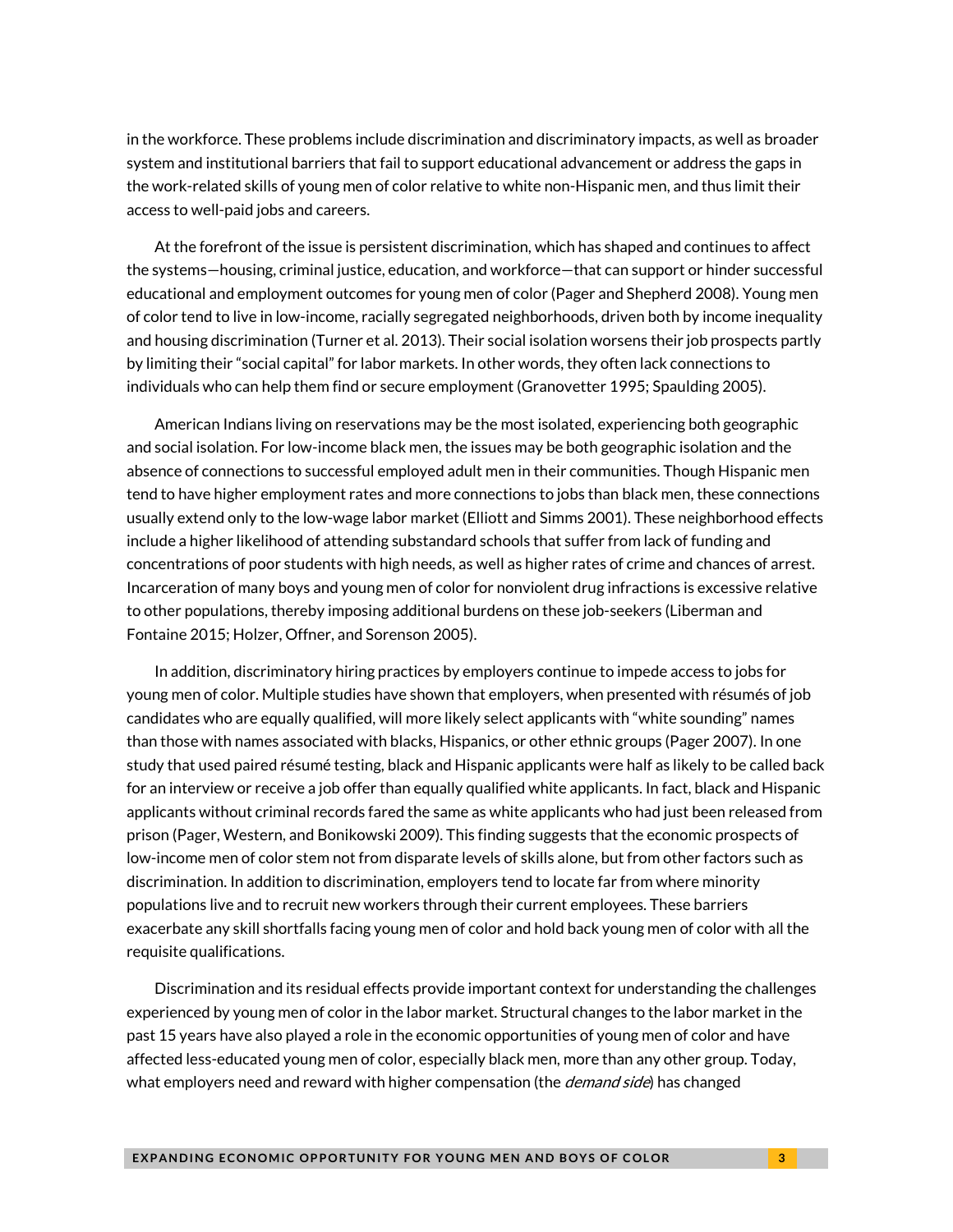dramatically, but the skills and expectations of workers (the *supply side*) have not fully adjusted to those changes. While men of color have generally experienced increasing levels of educational attainment over time, the work-related skills of young men of color has lagged behind the skills of other groups.

Some boys and young men—especially African Americans—fall behind at a very early age. Contributing to the education gaps are such factors as higher rates of disciplinary action in school (even at very early ages), lower expectations from teachers, and disproportionate assignment to special education tracks (Boser, Wilhelm, and Hanna 2014; Harry and Klingner 2014; US Department of Education 2014). When they get to high school, black and Hispanic boys often have a harder time completing school and often take longer to do so than white students. Higher dropout rates and difficulty finding jobs mean that they frequently become disconnected from both work and school. Hispanic boys do not fall behind as early, but they often drop out of high school to take low-wage jobs, which may benefit them and their family in the short term but not the long term. By the time they enter the workforce, both black and Hispanic young men score far below whites on various academic achievement and literacy tests (Edelman, Holzer, and Offner 2006). Communication, teamwork, problem-solving, responsibility, and reliability are also critical skills for success in the job market. Unfortunately, the inability to secure well-structured work experience in their teen years limits the opportunity for many young men of color to refine these skills, which are learned first at home and in communities, then built upon through early workplace learning.

The employment problems faced by low-income boys and men of color reflect not only a skills mismatch but also an adult education system that is inadequate for addressing these gaps or building the necessary academic skills for further education. Not only are funding levels low (and declining), especially for addressing severe skill deficits, but programs are of uneven quality and poorly aligned with the requirements for postsecondary education and employment. The heavy emphasis on General Education Development (GED) programs may be misplaced, given that individuals who pass the GED test are no better off in the labor market than those who fail to complete high school and do not earn a GED (Heckman and Kautz 2014).

Low-income young men of color often face additional financial burdens that limit their opportunities for success in the labor market. For example, former college students can face the need to repay student loans (Baum and Steele 2010). Student loan debt disproportionately affects students of color, who have higher rates of loan default because they often have to take out more loans, are more likely to be unemployed or low-income, and are more likely to attend for-profit institutions, which account for half of loan defaults. $^3$  $^3$  Student loan debt can affect the ability of young men of color to obtain future financing for college and their ability to enroll in low-cost, public education and training programs.

Child support is another financial burden faced by many low-income men of color that can interfere with success in the labor market. One challenge is that the amount of child support orders may be inconsistent with low-income men's ability to pay and is often not adjusted when these men become unemployed. As a result, they build up arrearages. For a substantial share of these fathers, a large percentage of the arrearage is owed to the state, not the custodial parent and child. An unemployed noncustodial father who has child support arrears may determine that it is more beneficial for the well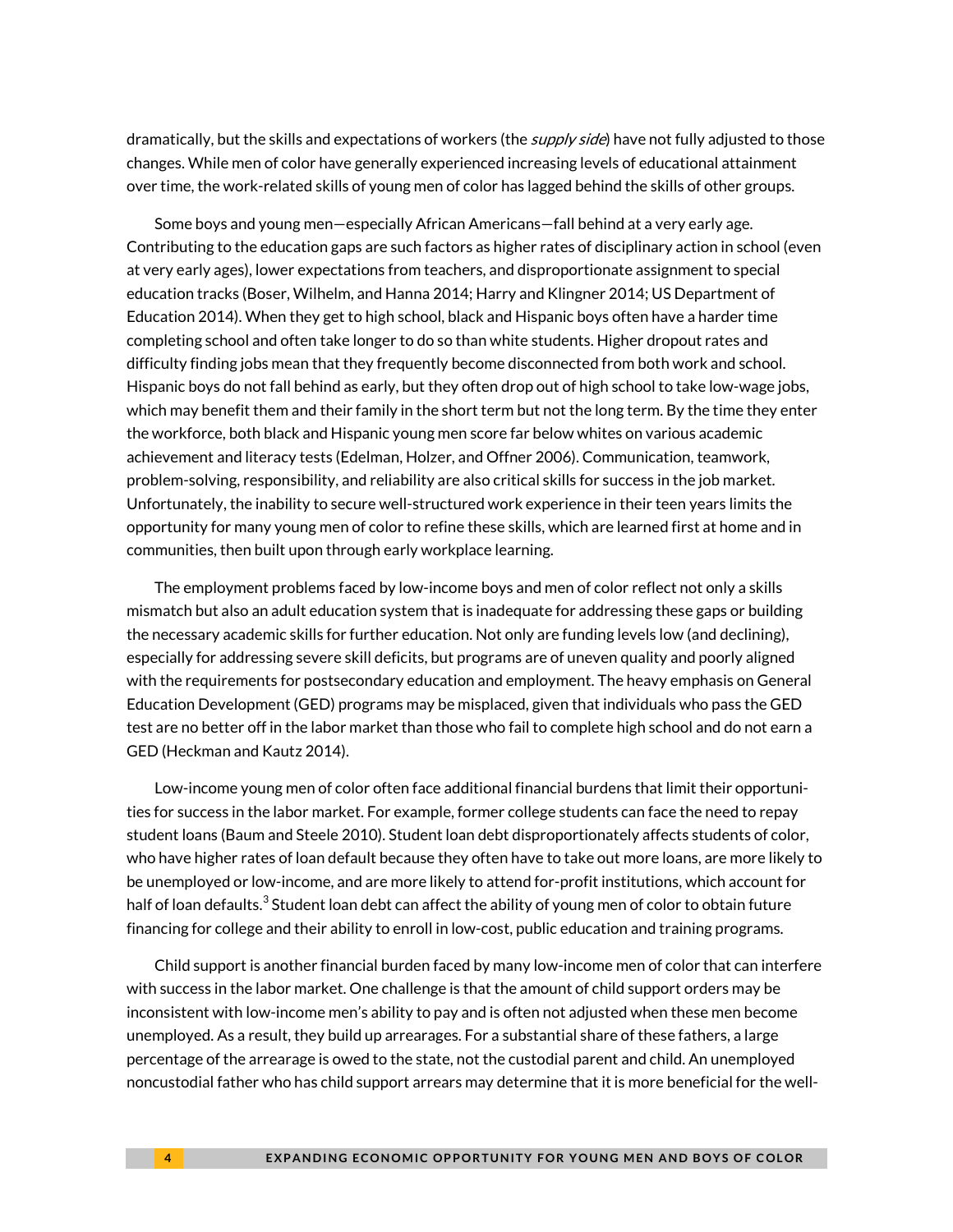being of his children to work informally, and thus not be subject to child support "taxes" on his earnings (Holzer, Offner, and Sorenson 2005). $^4$  $^4$  At the very worst, noncustodial fathers with child support arrears may face imprisonment, which can impact their ability to work. Because young men of color have higher rates of nonresident fatherhood, they are more likely to be subject to these penalties.

Because of these barriers, making significant progress toward improved employment and earnings outcomes for young low-income men of color will require a comprehensive approach. Policy initiatives must address systemic forces as well as individual skill-building. Though this paper addresses some of the systemic forces at play, it focuses on reforming systems and expanding promising programs that aim to help low-income men of color build skills and access higher-wage jobs as one way to achieve economic success.

### The Solutions

Facilitating the success of low-income young men of color in the workforce requires addressing the systemic and institutional challenges these men face as well as building their human and social capital. First, we consider ways of reducing the institutional and systemic barriers to employment success. Approaches that aim to overcome discrimination in hiring are key, as is exploration of efforts to limit employer hiring practices that disadvantage young men of color in the labor market. Schools and other institutions vital to the success of young men of color can adopt reforms to raise men's skills so they can succeed in the labor market. Examples include changing high schools to expand career counseling and information, to increase opportunities for apprenticeship and career-technical education, and to broaden access to science, technology, engineering, and mathematics (STEM) education and careers.

Beyond systems reforms to help men of color build skills, improvements are needed in the transitions from education and training to the labor market. Stronger links are needed among the various institutions that aim to build men of color's skills so participants are trained for real jobs and careers. Better integration of the workforce and higher education systems would help bridge the divide. Community colleges and other institutions of higher education also need to become more flexible, inclusive, and responsive to the needs of men of color, including creating a sense of "belonging" for students who may be the first in their families to go to college or may perceive themselves as not fitting in. Community and faith-based organizations can help postsecondary institutions achieve these goals because of their connections to and knowledge of the needs of young men of color. Access to postsecondary education and careers can be further enhanced by reforming the Pell grant system to allow for greater career guidance and support, which is essential given the mainstream isolation experienced by many men of color.

Programmatic solutions should accompany systems and institutional reforms to ensure the longrun success of young men of color. Many effective or promising programs that serve young men of color—whether aimed at improving low-basic skills, success in college, or transitions to the labor market—are small or only "one-shot" efforts; such programs should be enhanced, expanded, and replicated. Programs with strong links to employers have been successful, but further work is needed to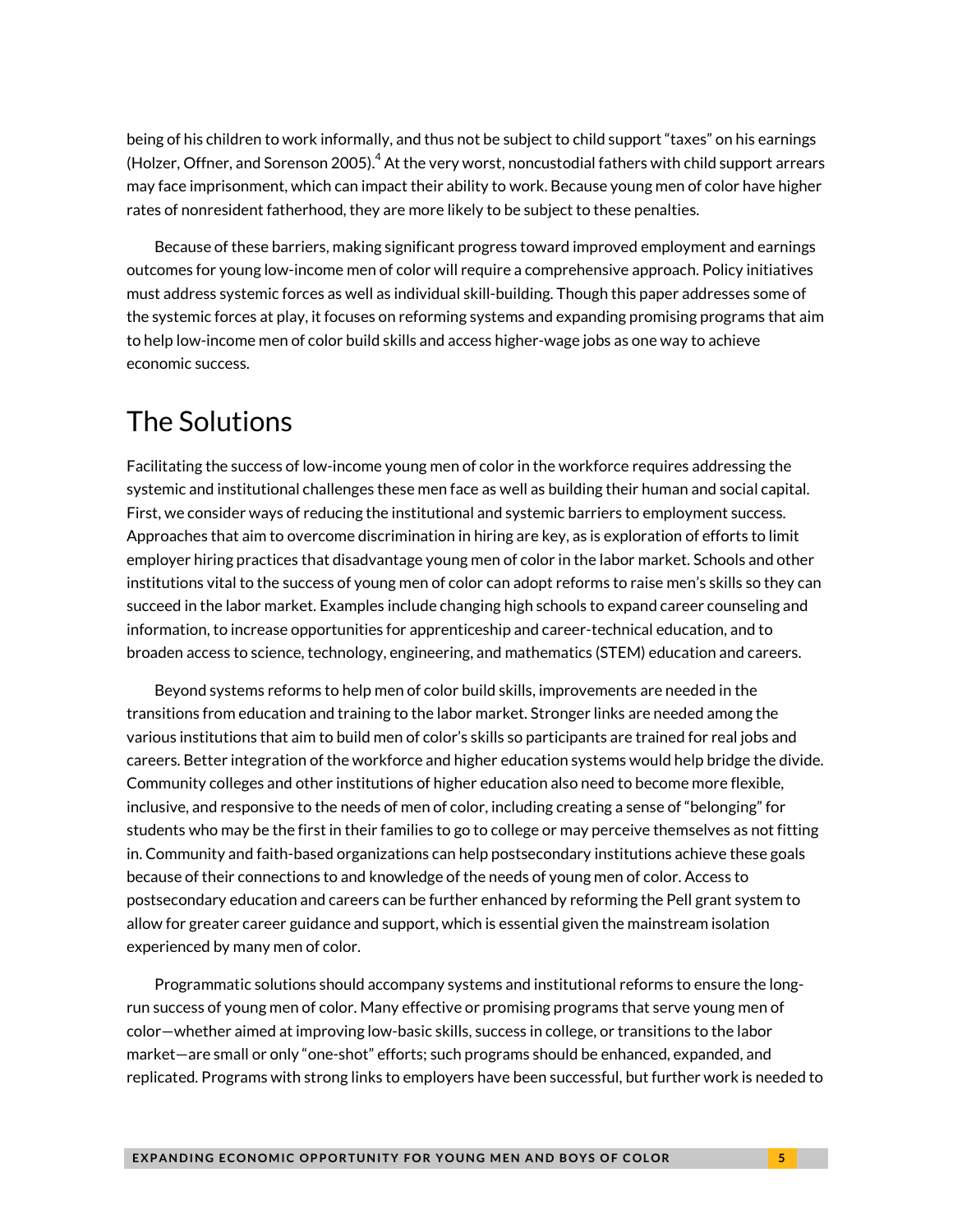see how to make these strategies work best for low-income young men of color. Long-standing programs serving low-income young people, such as Job Corps and the Summer Youth Employment Program, should be improved to better serve men of color. In addition, programs should be expanded that have shown promise in facilitating positive outcomes for young men of color who face challenges in the labor market due to child support or because they have been caught up in the criminal justice system. Finally, initiatives to enhance the quality of jobs held by low-wage workers should be pursued and evaluated. Steps that encourage employers to offer regular hours and benefits develop career ladders, and pay higher wages can substantially improve the economic well-being and working conditions of men of color.

Together, systems and institutional reforms combined with enhancing specific programs can improve postsecondary education and employment outcomes for men of color. Below, we describe several approaches that should be considered when developing a broad-based strategic investment.

# System and Institutional Changes to Improve Employment Opportunities for Young Men of Color

Institutional changes can reduce employment barriers for young men of color, especially when institutions within and across systems (i.e., the education and workforce systems) find ways to collaborate to serve low-income individuals and reduce barriers to success. Discrimination by private actors in the labor market and the discriminatory impacts of government policies represent a major challenge for young men of color that can be addressed at the systems or institutional level. Overcoming these barriers is necessary but not sufficient for them to thrive. In addition, reforming secondary and postsecondary institutions and community and faith-based organizations are critical steps to help young men of color succeed in education and training and connect them with rewarding career opportunities.

We begin with a discussion of discrimination in the labor market. Next, we highlight *policy changes* and system innovations that education and training institutions could implement to improve the employment and economic security of young men of color.

### **Addressing Discrimination**

While adequate skill development is essential, improving career outcomes for young men of color requires tackling discrimination by employers. Employers may discriminate against young men of color because they are racially biased or because they believe that race is a proxy for poor employment capabilities (sometimes called statistical discrimination). Employers and other institutions may adopt unfair practices relating to criminal records, credit reports, or work histories that disproportionately harm young men of color, who are more often caught up in these situations than other youth. While a full examination of the important and complex issue of discrimination in hiring is outside the scope of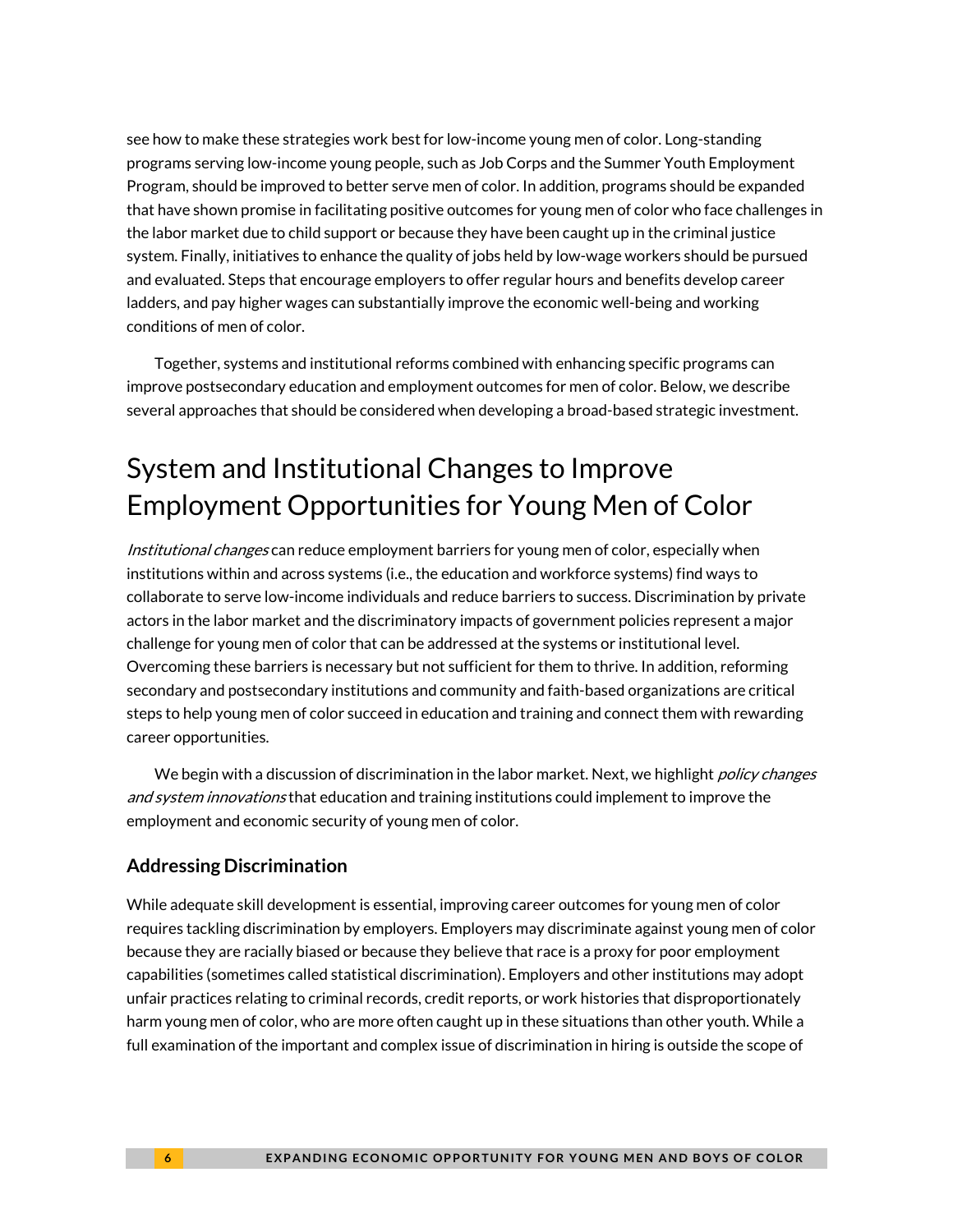this paper, we discuss it briefly here and highlight some potential new regulatory approaches that are aimed at addressing certain hiring practices that disproportionately affect young men of color. $^5$  $^5$ 

#### **COMBATTING DISCRIMINATION BASED ON RACE AND ETHNICITY**

Direct enforcement and improvement of anti-discrimination laws is essential to address discrimination based solely on race and ethnicity. As a part of this enforcement, employers who have government contracts could and should be held to standards of nondiscrimination through the Office of Federal Contract Compliance Programs (OFCCP) and any parallel state and local statutes or regulations. Moreover, the OFCCP regulations governing anti-discrimination policies could be updated to be more pertinent to current economic situations and labor force demographics. As government contractors represent only a portion of employers, broader strategies are also needed to address discrimination, including the use of government testers to ferret out employers who are in violation of federal laws and more systematic review of data from employers who are not federal contractors. $^6$  $^6$  For employers who discriminate for statistical reasons, improved information about specific individuals, such as workforce portfolios, could reduce the scale of the problem. The public workforce system could also play a role in overcoming hiring differentials based on employment networks, which might contribute to employers giving preference to white applicants over those who come from particular racial or ethnic groups.

#### **REGULATING FAIR USE OF CRIMINAL RECORDS**

Because of mass incarceration in the United States, particularly of African American and Latino males, forcing applicants to report criminal records creates an employment barrier for disadvantaged young men of color (Neal and Armin 2014). The requirement to disclose criminal records is often not limited to conviction histories and can include asking applicants to report on arrests even if the applicant was not convicted of a crime. Further, employers often check public records on criminal convictions without the applicant's knowledge, including accessing juvenile records when an applicant has not requested that his record be expunged. Despite Equal Employment Opportunity Guidance aimed at limiting the use of arrest records<sup>[7](#page-30-6)</sup> and conviction histories often not being related to the work to be performed, these employer practices continue (Todman et al. 2013). Their actual effects on employment are also somewhat unclear; there is evidence that some background checks can help *reduce* discrimination against black men who do not have criminal records (Holzer, Raphael, and Stoll 2006). This mixed evidence suggests the need to consider carefully how such laws and regulations are structured.

As of July 2014, 12 states and 60 cities and counties have restricted the practice of requiring applicants for jobs or housing to check whether they have criminal records (National Employment Law Project 2014). These "ban the box" laws intend to enable minority applicants to reach a stage in the hiring process when the employer will see the individual and not the stereotype. In Massachusetts, the law allows employers to ask about criminal history any time after the initial application. In other places, employers can ask only after the applicant is selected for an interview. Some permit asking about criminal records only after a conditional offer of employment. Some places explicitly prevent employers from asking about arrests not followed by a conviction. The laws exempt some sensitive industries, such as child care, health care, and financial institutions.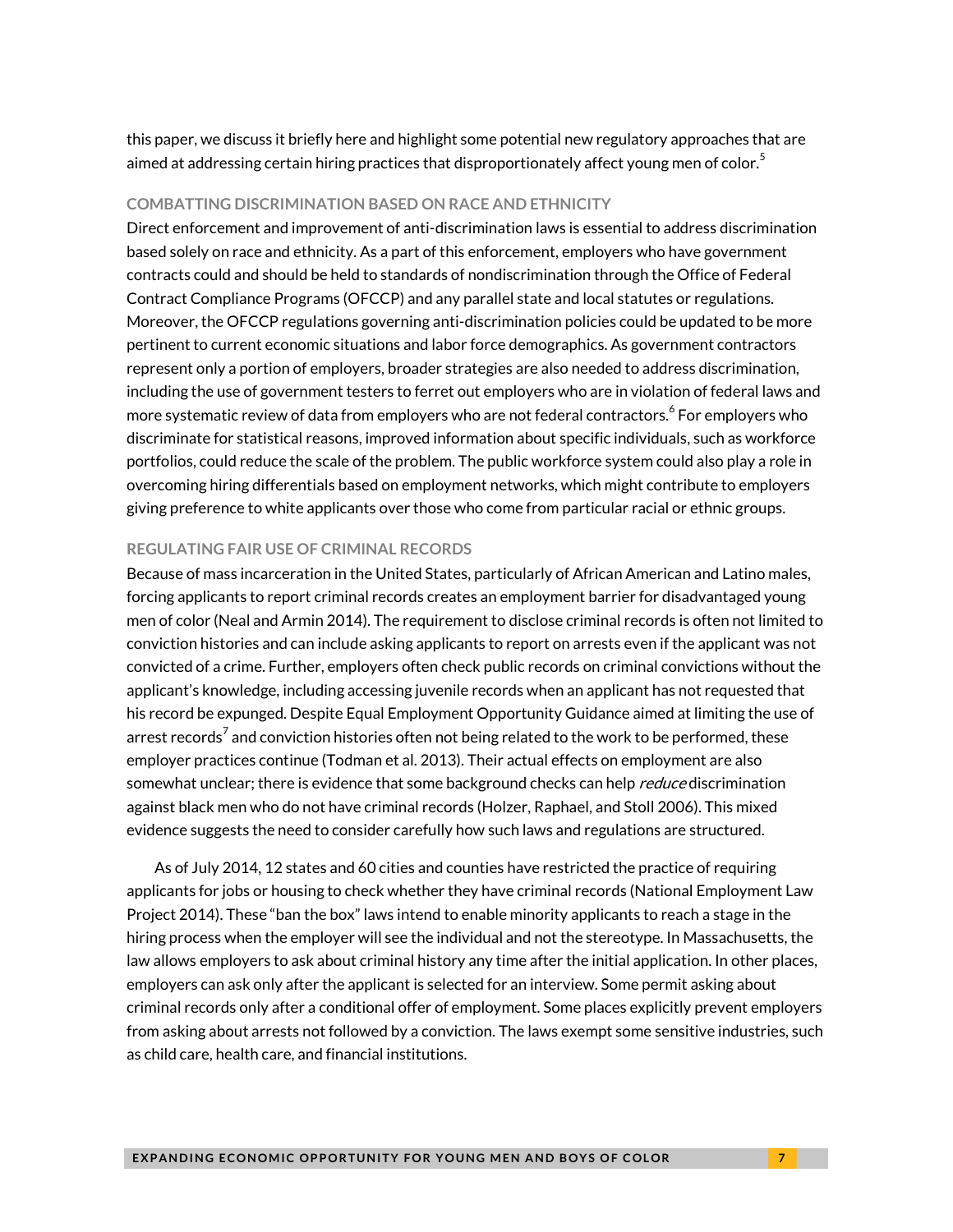#### **REGULATING USE OF CREDIT HISTORY IN HIRING**

Another barrier to hiring young men of color is the common practice of checking credit histories. The Society of Human Resource Management reports that nearly half of surveyed members conduct credit checks as part of the hiring process (Society for Human Resource Management 2012). Though negative credit histories do not necessarily prevent individuals from being hired, African Americans and Latinos may suffer disproportionately from the practice of conducting credit background checks because they tend to have lower credit scores than other groups (Board of Governors of the Federal Reserve System 2007). There is also evidence that African Americans have suffered disproportionately from the most recent economic recession, with higher rates of job loss and home foreclosure, signaling greater financial instability and contributing to negative credit scores (Kochhhar, Fry, and Taylor 2011).

The practice of screening out candidates based on credit histories may make sense for some finance-related jobs. But errors in credit reporting and the lack of evidence establishing a relationship between credit histories and expected job performance warrant strategies for limiting the use of credit checks as part of the hiring process, especially when they do not directly relate to the position. Several states and localities have sought to remedy this issue by passing laws restricting the practice (Traub 2013). Still, the use of credit histories in hiring is largely unregulated and has not been evaluated. Efforts to regulate the use of credit checks in hiring should be pursued and evaluations conducted to assess the effects of these hiring practices, and the laws that limit them, on employment outcomes for boys and young men of color.

#### **Addressing Discrimination against the Long-Term Unemployed**

Another consideration for employers in hiring is unemployment itself. Recent research suggests that employers are likely discriminating against the long-term unemployed (Ghayad and Dickens 2012; Ho et al. 2011). Given the particular challenges that young men of color face in the labor market, especially after the Great Recession, they are likely to suffer disproportionately from this type of discrimination.

Some localities have adopted policies to address this issue. In 2013, a new law went into effect in New York City that prohibited employers from excluding the unemployed from consideration in hiring and prohibited exclusionary job postings (National Employment Law Project 2013). However, such policy measures are complicated by the fact that using work histories to make hiring decisions is often a legitimate practice.

Discrimination in hiring has been well-documented, and anti-discrimination laws have been shown to contribute to improvements in the labor market for young men of color (Neumark and Stock 2006; Pager and Shepherd 2008). The evidence around newer efforts to regulate discrimination in hiring, however, is limited. We know of no evaluations of the impacts of "ban the box," credit check protections, or efforts to protect the unemployed on employment and earnings. These newer strategies might significantly widen access to jobs for young men of color at little or no cost to taxpayers, although the ramifications of such measures, including the costs to employers, would need to be considered as they could negatively affect young low-income men of color in other ways.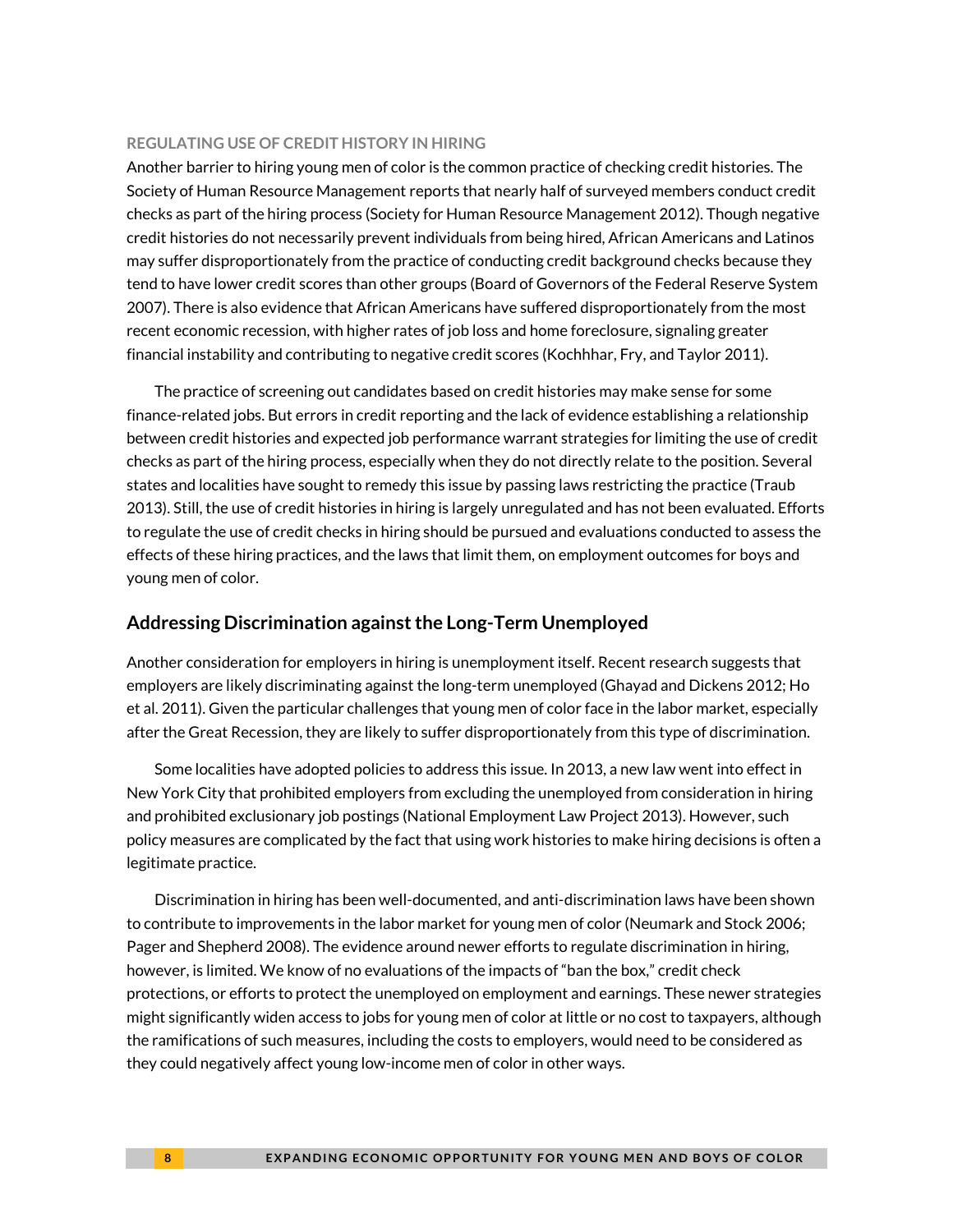#### **Addressing Institutional Barriers Faced by Young Men of Color**

The mainstream institutions that develop human capital are largely structured to support individuals who follow a traditional path through education to employment. Workforce intermediaries—including government agencies and community- and faith-based organizations—often operate as "second chance" systems at the margins to serve boys and young men of color. As systems outside the mainstream, intermediaries' funding is limited and discretionary. They usually have a short window to overcome serious barriers faced by boys and men of color to becoming employed in good jobs or any job. Even when effective, these second chance efforts often provide only a modest lift to the career prospects of young men of color.

What can transform and increase the effectiveness of the broader systems serving boys and young men of color? Because difficulties arise in early adolescence but continue into early adulthood, our approach is chronological. We focus on potential improvements in middle or high school (mostly for adolescents/early teens and then later teens); then, we consider post–high school systems aimed at helping young men of color perform well in college and the job market as they transition to adulthood.

#### **REFORMING INSTITUTIONS AFFECTING HIGH SCHOOL STUDENTS**

Today's public schools are failing a large share of young men of color. Here, we focus on better connections between secondary education and career preparation. By linking secondary education programs more closely with careers and with the development of technical skills, schools and systems may help engage young people in school while improving employment outcomes. Rather than creating two-tiered vocational tracking, recent initiatives have aimed at improving employment *and* postsecondary outcomes by providing students with the skills needed to secure well-paying jobs in today's labor market.

Several models for improving the secondary school experience and educational and employment outcomes involve integrating career-focused learning as part of the high school experience. Career academies, for example, create small learning communities within high schools organized around a specific career theme. Combining academic and technical curricula, they also often provide internships. Career academies have been shown to improve employment outcomes for students, particularly men, without interfering with educational outcomes (Kemple 2008).

Career and technical education (CTE) high schools also focus on employment and careers, but they are implemented throughout an institution, not just as separate learning communities. While vocationally focused schools have not always yielded positive outcomes for students, recent efforts to revamp these schools in New York City show the promise of high-quality CTE schools, particularly for young men of color (Treschan and Mehrotra 2014). The new schools are better oriented to the labor market, rely on strong employer partnerships, and provide students with the skills and knowledge to secure jobs in an economy where middle-class jobs increasingly require strong technological skills. Hands-on learning is designed not only to provide those skills, but also to better engage students in learning.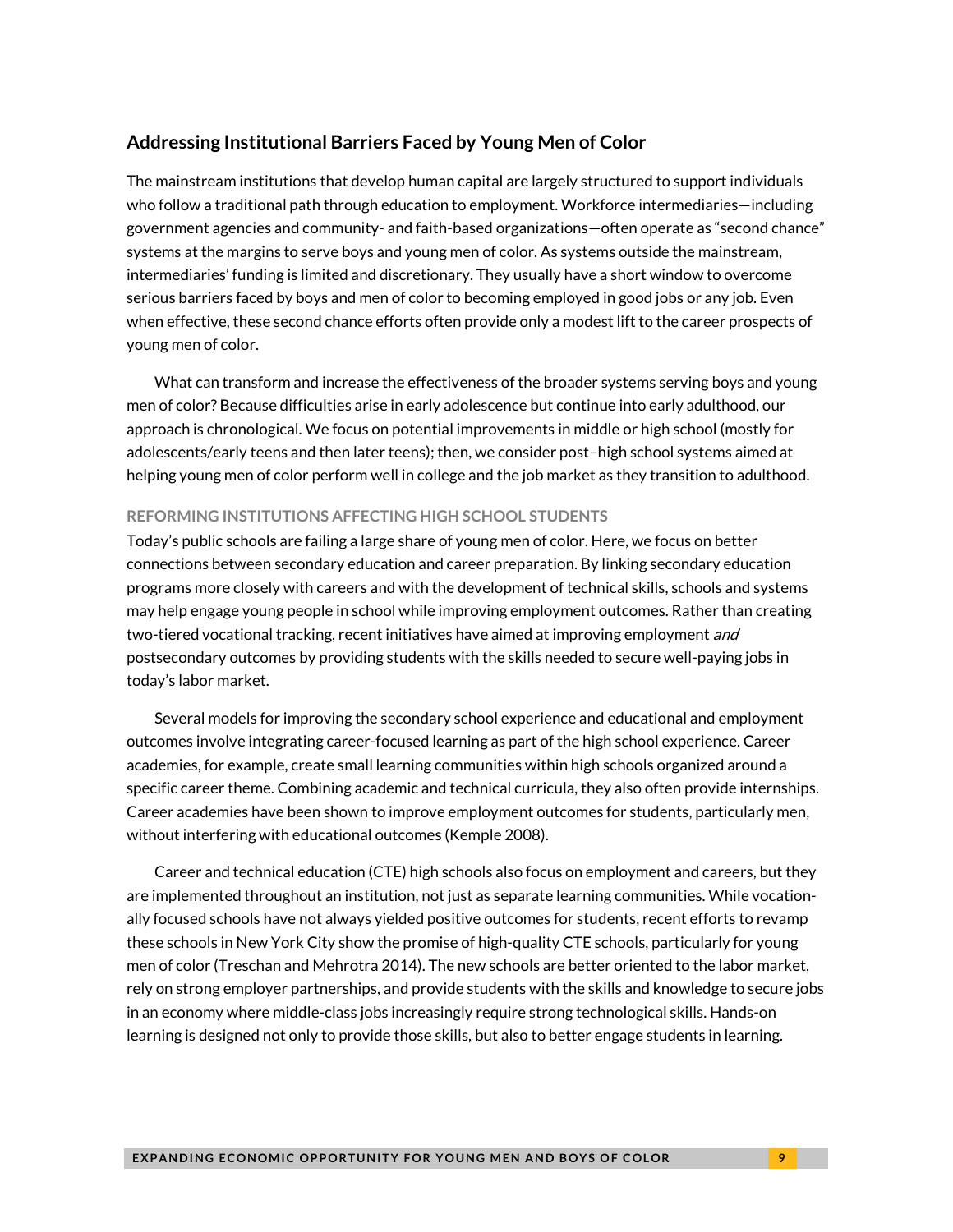Key to the success of an expansion of vocationally focused schools and career academies will be the selection of career foci that hold appeal for young men, the identification of strong corporate and philanthropic partners, and the allocation of adequate resources to pay for curriculum development, student support, high-quality teaching, and internship and apprenticeship opportunities.

#### **EXPANDING YOUTH APPRENTICESHIPS IN AREAS WITH HIGH SHARES OF MEN OF COLOR**

Apprenticeships are a useful tool for enhancing youth development and improving employment prospects for men of color. Apprenticeship programs provide paid on-the-job training supervised by a skilled tradesman and linked to a formal classroom-based component. Apprenticeships have been shown to help participants obtain high-wage jobs with career potential (Reed et al. 2011; Workforce Training and Education Coordinating Board 2014). Although historically apprenticeship programs have a weak reputation for serving minorities, today about 30 percent of current apprentices are African American or Hispanic. Though a general expanding of apprenticeship does not guarantee slots for men and boys of color, targeting the initiatives in central cities will enhance their opportunities significantly. Moreover, using apprenticeship to widen routes to rewarding careers is likely to do most for those who have not thrived in a pure classroom-based system, including large numbers of low-income men and boys of color.

Modeled after successful efforts in Georgia and Wisconsin, apprenticeship programs could be significantly expanded, with a focus on expanding opportunities for minorities. Based on the experience in Georgia, creating about 250,000 quality jobs and learning opportunities would involve gross costs to the government of about \$105 million, or about \$450 per student year or about 4 percent of current school outlays per student-year. Another place to expand apprenticeships would be in the more than 7,000 Career Academies that operate in the United States in fields ranging from health and finance to travel and construction. These programs already include classroom-related instruction and sometimes work with employers to develop internships. But, few include in-depth, paid work experience and workbased learning that leads to a recognized credential. Apprenticeships could offer these valuable features, while saving money on instruction, which could be put toward counseling and other supportive services.

A pilot program with a well-structured evaluation could test the efficacy and reach of youth apprenticeship for young men of color. The program could answer such questions as: Would the program reach a wide range of young minority men and allow them to qualify for and become hired as apprentices? Would sufficient employers sign up to offer slots? Would targeting the program geographically be sufficient to focus the initiative on young men of color? Would apprenticeships improve educational outcomes of young men of color?

### **Creating Transitions to Postsecondary Education and into Early Careers**

Healthy transitions to college and careers play critical roles in helping young men of color succeed economically and socially. Institutional changes have the most promise because they can take place at scale. Innovative programs can supplement institutional reforms as well as offer lessons concerning the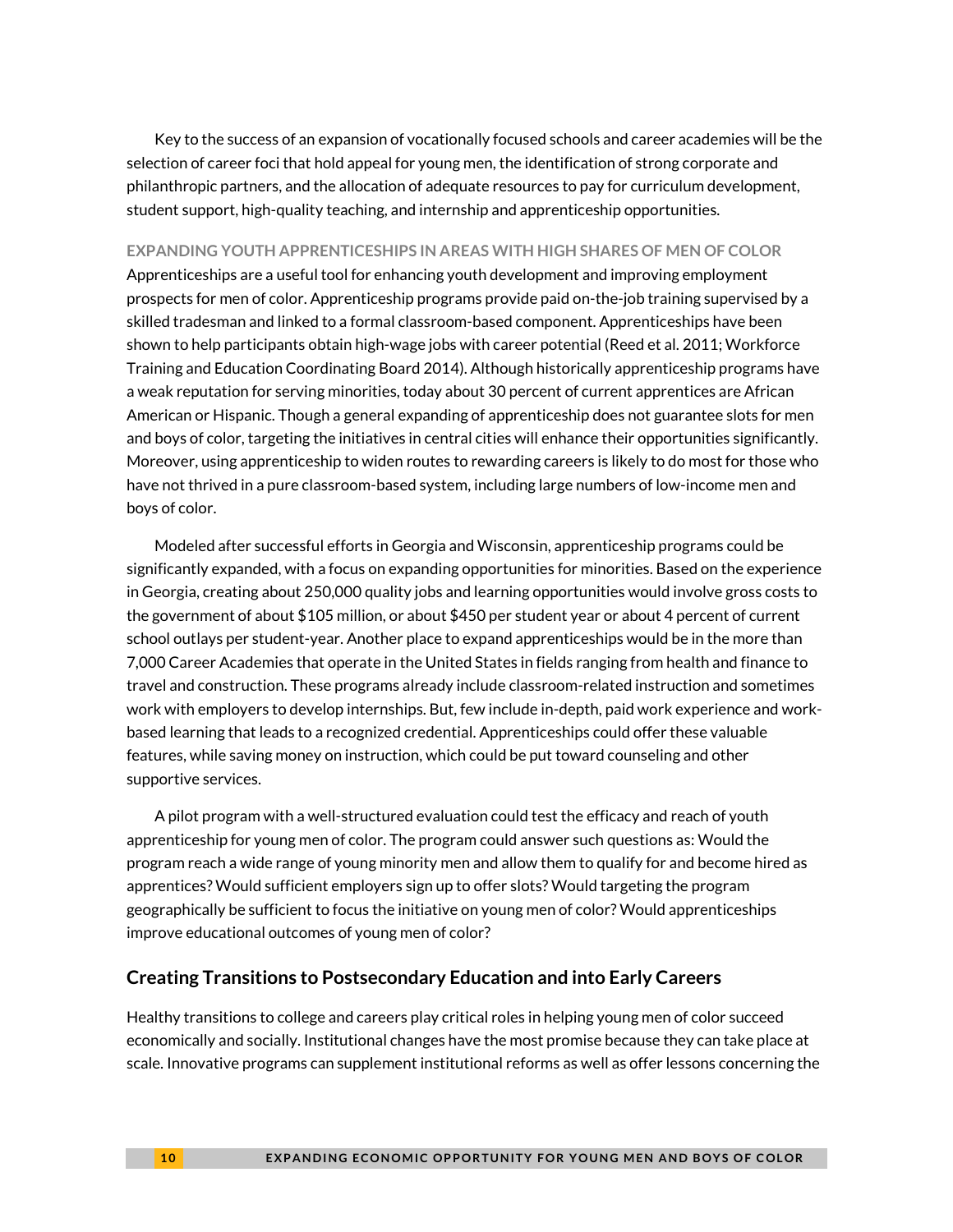most effective directions for change. We begin with institutional initiatives and then highlight several programs aimed specifically at at-risk youth.

Changing institutions to better serve boys and men of color will take monumental shifts in policy, practice, alignment, and culture. The systems that support human capital development and employment opportunities are often structured to support those that the system considers most deserving of help: individuals that followed a traditional path through education to employment. Workforce intermediaries frequently work with highly limited resources to serve boys and men of color, who may need more assistance than training alone. The challenges to creating and supporting employment opportunities for boys and young men of color are so substantial as to limit the ability of intermediaries to achieve significant employment gains for this population.

Upon reaching adulthood, young men of color are too often lagging behind their white counterparts on educational attainment and other important human and social capital necessary to succeed in the workforce. To remedy these disparities, government, community, education, and business institutions need to align their efforts more strategically in order to increase economic opportunities for young men of color. In thinking about how best to do so, we focus on aligning education and training systems to employer needs, reforming Pell grants and financial aid, and creating better work supports.

### **INTEGRATING POSTSECONDARY AND WORKFORCE SYSTEMS AND LINKING THEM TO THE LABOR MARKET**

To raise skills, increase work experience, and gain more access to employers and jobs, it is necessary to reduce the separation between two-year and four-year colleges and ensure strong connections and potential integration with workforce systems. Less-skilled men (and low-income students more broadly) need better *information* about job opportunities, combining local/state job market data with career counseling. Education and training institutions need more *incentives* to respond to that market. To incorporate such incentives, states should implement performance-based subsidies to higher education, where such performance is measured not only by students' academic progress and degree completion but also by their subsequent labor market earnings. More than two-thirds of states are beginning to do so. $^8$  $^8$  Such approaches to increase transparency and accountability are supported by the increasing availability of linked administrative data on postsecondary education and earnings, partly due to federal government encouragement and funding (Zinn and Van Kleunen 2014). To ensure that boys and men of color benefit from these changes, measured performance both in academic completion and earnings should be reported by gender, race, and ethnicity.

Data on postsecondary outcomes can also be instrumental in understanding whether institutions are offering programs that are linked to labor market demand, a key challenge facing educational and training organizations. Sector strategies (or industry-focused workforce development approaches) are one approach to connect education and training to labor market needs. These strategies are based on collaboratively designing employment and training programs and services to directly address an industry's workforce needs (Eyster, Anderson, and Durham 2013). Partnerships are created across many players, such as the public workforce system, employers and industry groups, training providers,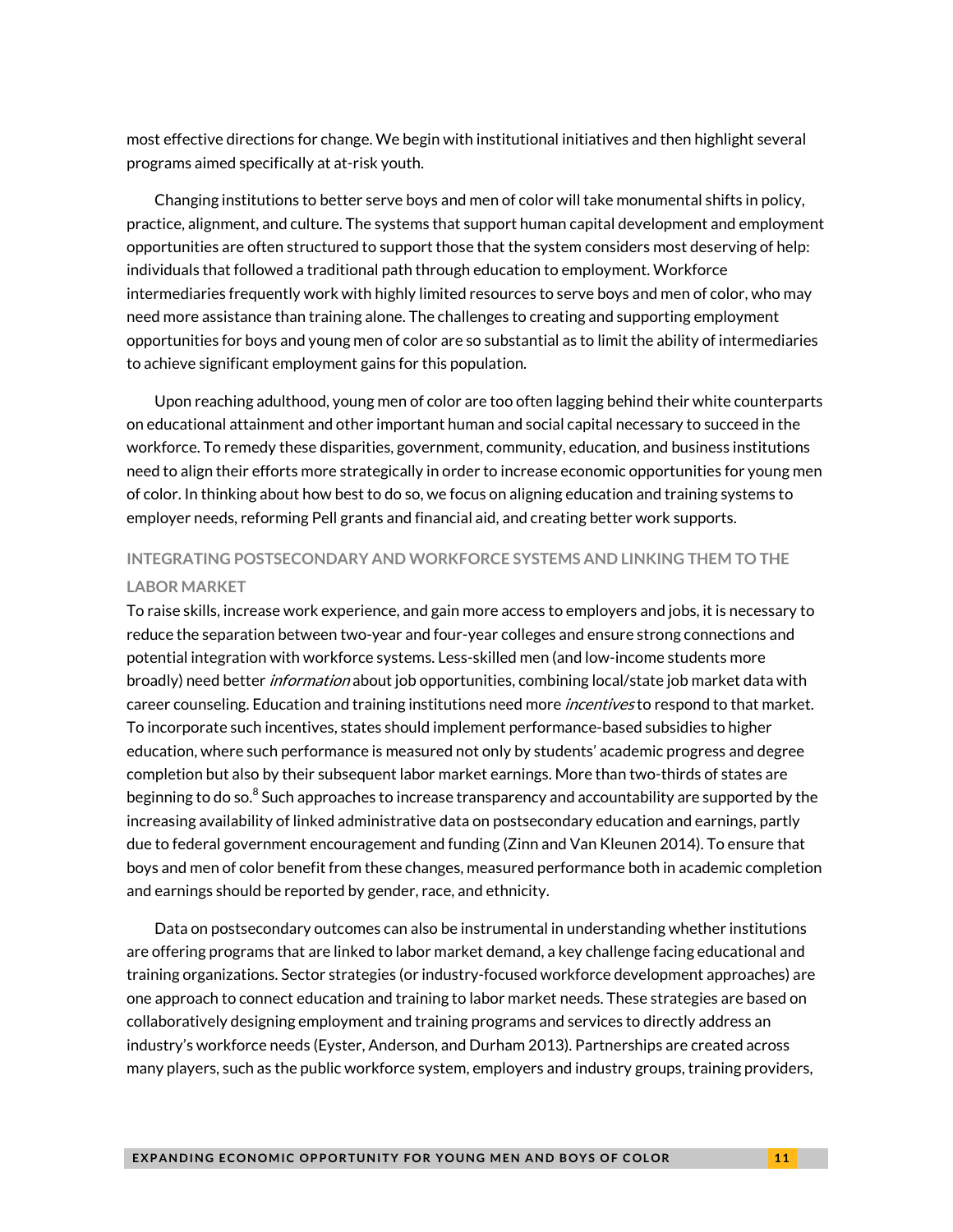unions, and community organizations. The goal is to develop approaches for meeting an industry's workforce needs and helping workers find jobs and rewarding careers. The program elements may include developing the curriculum and credentials valued by an industry, creating a pipeline of future workers by exposing youth to jobs in an industry, steering job seekers to available jobs in an industry through job-readiness and placement services, or improving the quality of low-income or entry-level jobs within an industry (Conway et al. 2007).

Many sector strategies are already being implemented across the country. A random-assignment study of three sector-based programs showed positive impacts on employment and earnings for program participants (Maguire et al. 2010). As a result of this and other evidence of the effectiveness of sector strategies, the federal government has doubled its investment in these strategies through the president's "job-driven training" to strengthen employer engagement in workforce development efforts at community colleges and sector strategies are a focus in the newly passed Workforce Innovation and Opportunity Act. According to a recent report, more than half of states are engaging in these efforts (Woolsey and Groves 2013). Many federal and foundation demonstrations—such as the Trade Adjustment Community College and Career Training grants, Health Profession Opportunity Grants, and Accelerating Opportunity—have explicit goals for engaging employers in high-growth industries and aligning training programs with employer demand, especially linked to creating career pathway approaches. $^9$  $^9$  Evaluations of these initiatives are still under way, and it is too early to determine their  $\,$ effectiveness, particularly for young men and boys of color.

#### **ENCOURAGING STEM EDUCATION PROGRAMS FOR UNDERREPRESENTED MINORITIES**

College programs that should be the focus of efforts should include those preparing students for occupations involving science, technology, engineering, and math. Those who study and earn college credentials in these fields tend to do well in the labor market. Traditionally, men have been overrepresented and minorities underrepresented in STEM education and occupations.

Efforts to increase representation of young low-income men of color in these programs and fields have included the Louis Stokes Alliances for Minority Participation (LSAMP), which has been funded by the National Science Foundation since 1991. This program is designed to develop strategies to increase the quality and quantity of minority students who complete baccalaureate degrees in STEM and who continue on to graduate studies in these fields. Distinguishing it from traditional scholarship programs, LSAMP takes a multidisciplinary approach to student development and retention, creating partnerships among colleges, universities, national research laboratories, business and industry, and other federal agencies. Hands-on research experiences and mentoring to build student interest in STEM are LSAMP's other key characteristics. The LSAMP program has seen promising student success: the vast majority of program graduates (close to four-fifths) seek additional education after obtaining a bachelor's degree, and two-thirds of participants later enroll in graduate school, working toward a master's, doctoral, or professional degree. Though the program has mostly focused on the baccalaureate level, an evaluation by the Urban Institute recommended that LSAMP focus on community college programs and students, who are more likely to be people of color (Clewell et al. 2006).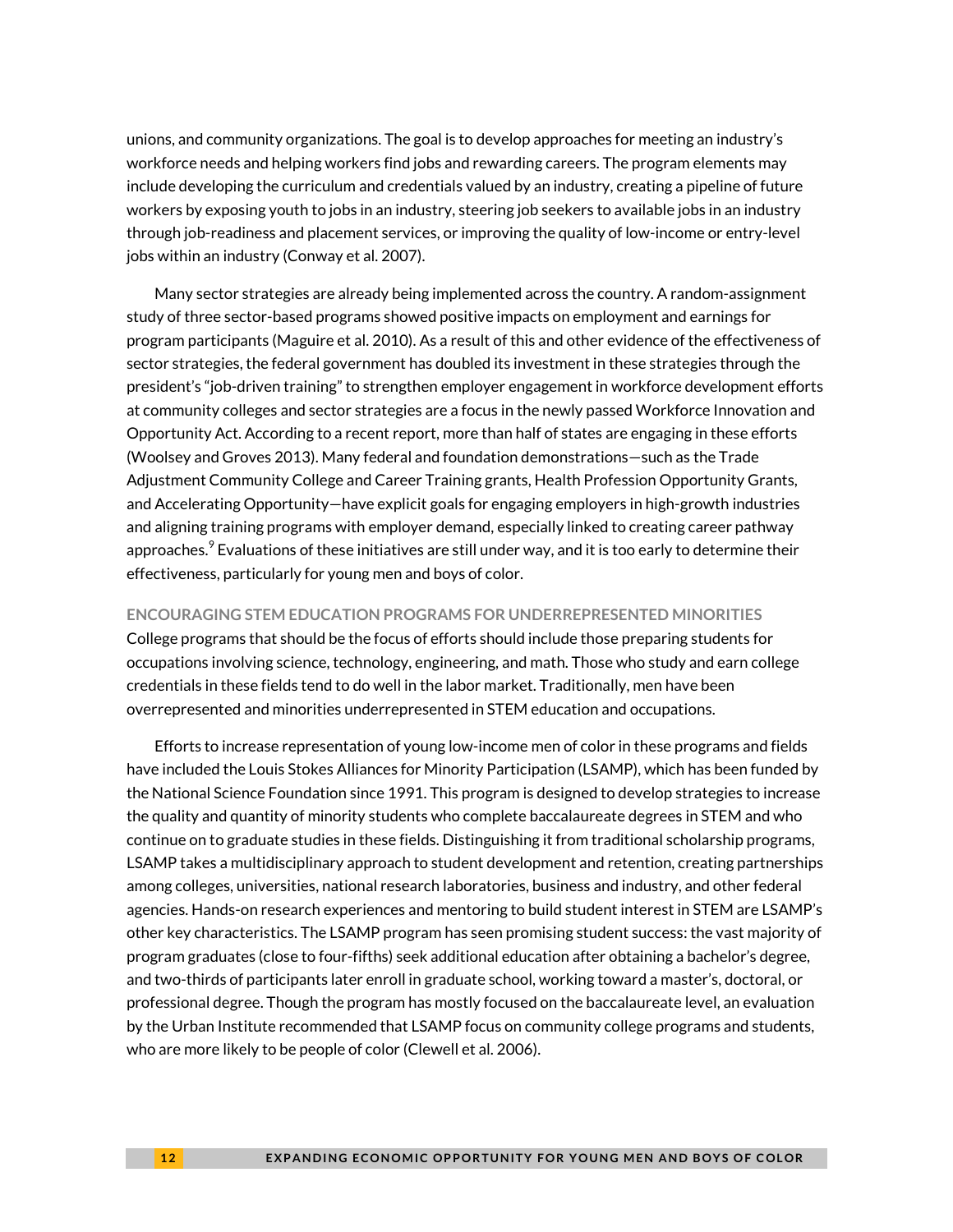The National Science Foundation has also worked to support STEM education at Historically Black Colleges and Universities (HBCUs), which have also helped address the underrepresentation of minorities in the STEM fields. In 2012, nearly 18 percent of black US citizens or residents who received a bachelor's degree in science or engineering graduated from a HBCU. Looking at master's degree and doctorate programs, several HBCUs are among the top ten institutions granting degrees to minorities in the STEM fields (National Science Foundation 2014). Similarly, high Hispanic enrollment institutions graduate almost a third of all Hispanic US citizens or permanent residents who obtain degrees in science or engineering. These colleges and universities, which enroll a large proportion of low-income students, are important institutions for supporting improved outcomes for low-income men of color in entering higher-paying jobs in STEM fields.

Lessons from the LSAMP and the experiences of HBCUs in supporting young low-income men in preparation for STEM careers can be highly valuable to informing strategies for young men of color who are not participating or enrolled in these targeted efforts.

#### **CREATING MORE FLEXIBLE, INCLUSIVE, AND RESPONSIVE COLLEGES**

Both community colleges and four-year broad-access institutions play important roles in serving young low-income men of color, although community colleges generally serve more disadvantaged students than four-year institutions (Century Foundation 2013). Open access, low costs, transfer options, and shorter-term education and training options characterize the mission of community colleges, making them attractive to low-income, less academically successful students. Four-year broad-access institutions also serve large numbers of disadvantaged students and serve important functions in preparing young men of color for a labor market that places a premium on baccalaureate degrees.

However, the path to a college credential is hindered by the structures of these institutions as well as shrinking federal and state funding. Semester schedules and the long curriculum review process render colleges unable to respond quickly to industry demand and to the diversity of students they serve. Few community colleges or broad-access four-year institutions provide high levels of support to help students persist in and complete college. For many students, academic and financial counseling, advisement, and access to public benefits and personal supports are highly inadequate. Students with remedial and developmental education needs face special obstacles to completing a two-year college program or to transferring to a four-year institution because they start off so far behind. Students who start at four-year institutions also face academic challenges. Young men of color experience lower rates of entry into postsecondary education and below-average rates of success after entering community college.

Over the past decade, much of the government and foundation activity has focused on changing the community college landscape. Community colleges are often at the nexus of demonstration programs to help disadvantaged populations obtain the education and training they need to succeed in the workforce. Some recently implemented demonstrations incorporate institutional change at community colleges as a key element, often as a component of a career pathway framework. Many of these programs aim to change how career-focused education and training programs are implemented at community colleges, with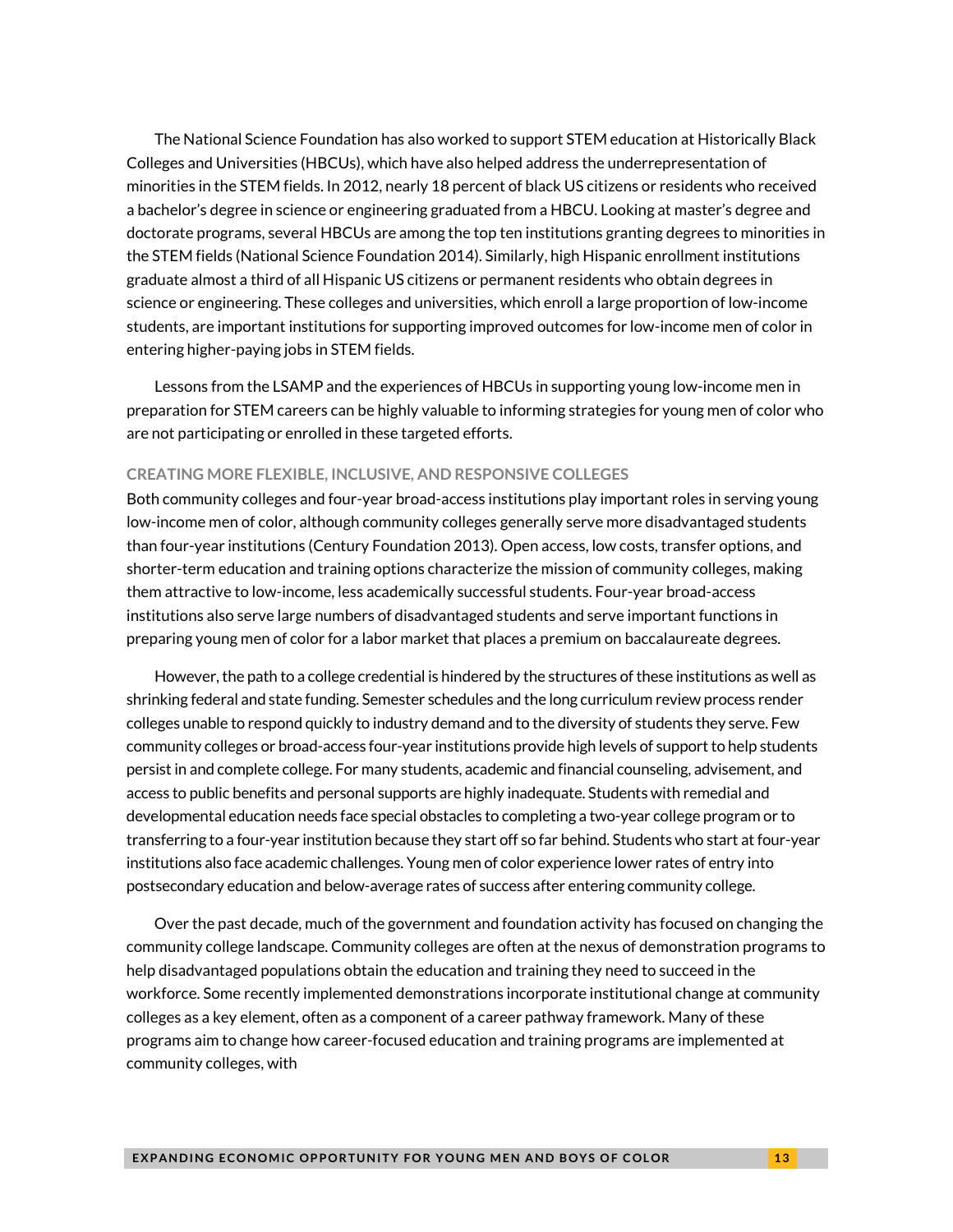- $\blacksquare$  class schedules that allow working students to enroll;
- modularized or "chunked" courses in a program to allow for accelerated learning;
- **technology-enabled learning, whether in a physical classroom or online;**
- better articulation of noncredit to for-credit programming within the community college and of transfer of credits to four-year institutions;
- more effective outreach and engagement of employers and industry that goes beyond advisory boards;
- block scheduling, cohort-based approaches and the creation of learning communities;
- transformation of counseling and advisement, financial aid, and other student supports to be better connected and accessible to students, including through college and career navigators; and
- **E** changes to how students enter and move beyond remedial and developmental education.

Several of these approaches are part of demonstration programs and local initiatives, such as the Trade Adjustment Assistance Community College and Career Training grants, CUNY Start, GED Bridge to College and Careers programs, Accelerated Study in Associate Programs, Accelerating Opportunity, Shifting Gears, and the Health Profession Opportunity Grants. The evidence is emerging that these approaches hold promise for helping young men of color in the community college setting. A next step might involve taking some innovations in the community college sector to broad-access four-year institutions that often serve populations similar to those enrolled in community colleges.

### **Making Colleges More Welcoming to Young Men of Color**

Another important component of changing colleges is making all students feel at home in the college setting. Peer support and support from mentors can help create this sense of belonging and connectedness. The sense of belonging can be fostered long before enrollment in college in how elementary and secondary school staff talk about future pathways; assumptions about student trajectories based on their race, ethnicity, economic background, or the neighborhood in which they live can impede progress in school. Some academically successful students can end up not applying to more competitive colleges because they do not believe they can get in or succeed, leading to a "mismatch." Once students matriculate, they can be burdened by the sense that they are different than their peers and find it difficult to get the support they need—whether through faculty, administrators or other mentors—to succeed.

Community scholarship programs—sometimes called Promise programs—are aimed at communicating to students while still in high school that they belong in college. $^{10}$  $^{10}$  $^{10}$  In the Kalamazoo Promise program—one of the earliest of such place-based efforts—all students who attend Kalamazoo, Michigan, public schools are eligible for financial aid; those who attend beginning before high school can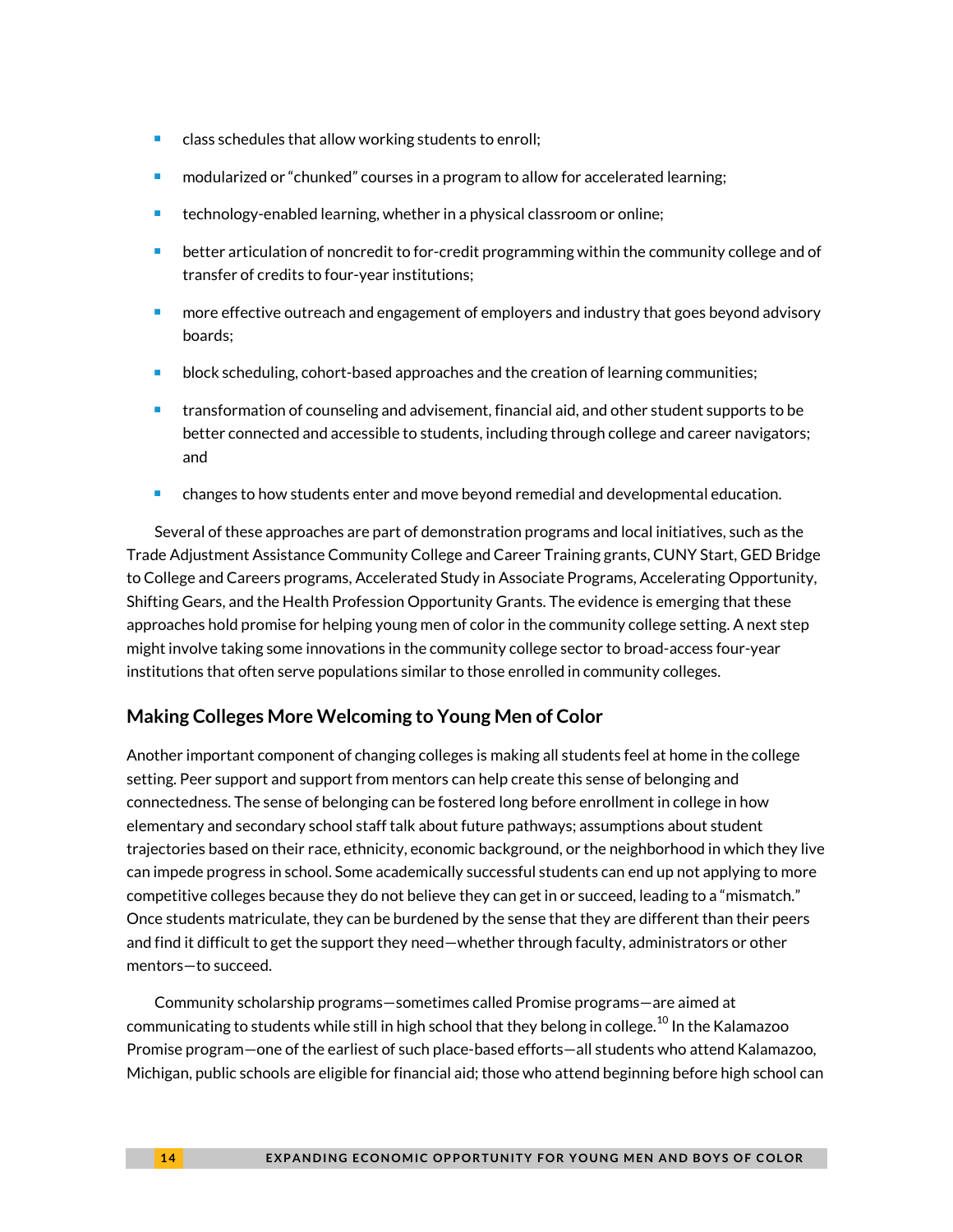expect a full scholarship to college, and those who start in the system in 9th grade can expect a partial scholarship. Low-income students and students of color are meant to feel from early on that they are meant to go to college. In addition to contributing to various improvements in the community (increased enrollment in the public schools, increased tax dollars to support education), the program may increase credit earning, reduce suspensions and, for African American students, be linked to significant increases in high school grade point average (Bartik and Lachowska 2012; Miller-Adams 2011). Research is forthcoming on the effects of the Kalamazoo Promise program on college graduation rates, but early findings suggest that it may slightly, but statistically insignificantly, improve graduation rates (Eberts 2014).

Several rigorous studies have looked at the importance of "belonging" and the perception of social connectedness in supporting successful academic outcomes in college settings, particularly for minority students and those who are the first in their family to go to college (Stephens, Hamedani, and Dustin 2014; Walton and Cohen 2007). $^{11}$  $^{11}$  $^{11}$  Programs that aim to create smaller peer groups of minority or lowincome students within colleges may enhance feelings of social connectedness. Low-intensity efforts to help students feel optimistic about their chances of success in school have also shown surprising success in increasing college persistence (Walton and Cohen 2011; Yaeger, Walton, and Cohen 2013).

There are also lessons to be learned from HBCUs, which have been able to create a "sense of belonging" among black students and are believed to help students build self-esteem that can help them succeed in school or the labor market (Fries-Brit and Turner 2002; Phelps et al. 2001; Thomas et al. 2012). Even while being seen as welcoming and supportive institutions for young low-income men of color, HBCUs have been criticized for their low graduation rates. However, HBCUs also enroll a higher proportion of students who are low income and academically underprepared. Analysis by the Frederick D. Patterson Research Institute and UNCF found that when controlling for Pell receipt and SAT scores, graduation rates were better at HBCUs than at non-HBCUs (Richards and Awokoya 2012).

Though HBCUs serve an important role, most young men of color who attend college are not enrolled in these institutions. Thus, approaches must include reforms to community colleges and broadaccess four-year institutions, drawing from successful models.

#### **STRENGTHENING THE ROLE OF COMMUNITY AND FAITH-BASED ORGANIZATIONS**

Even with the influx of promising approaches and grant funding, broad-access secondary and postsecondary educational institutions still do not have enough resources to serve all students and may not have the capacity to focus on the particular needs of young low-income men of color. Community and faith-based organizations (CFBOs) often try to fill the gap left by these institutions. CFBOs know the communities in which they operate and are seen as a trusted resource for residents and the local network of organizations and agencies. But CFBOs may be unable to completely fill the gap owing to limited resources and resistance from postsecondary institutions and employers.

Several CFBO collaborative efforts offer lessons for creating better education and employment opportunities for young men of color. Started in 2010, the Marginalized Males Workforce and Education Consortium in Little Rock, Arkansas, is a place-based effort bringing together five CBFOs and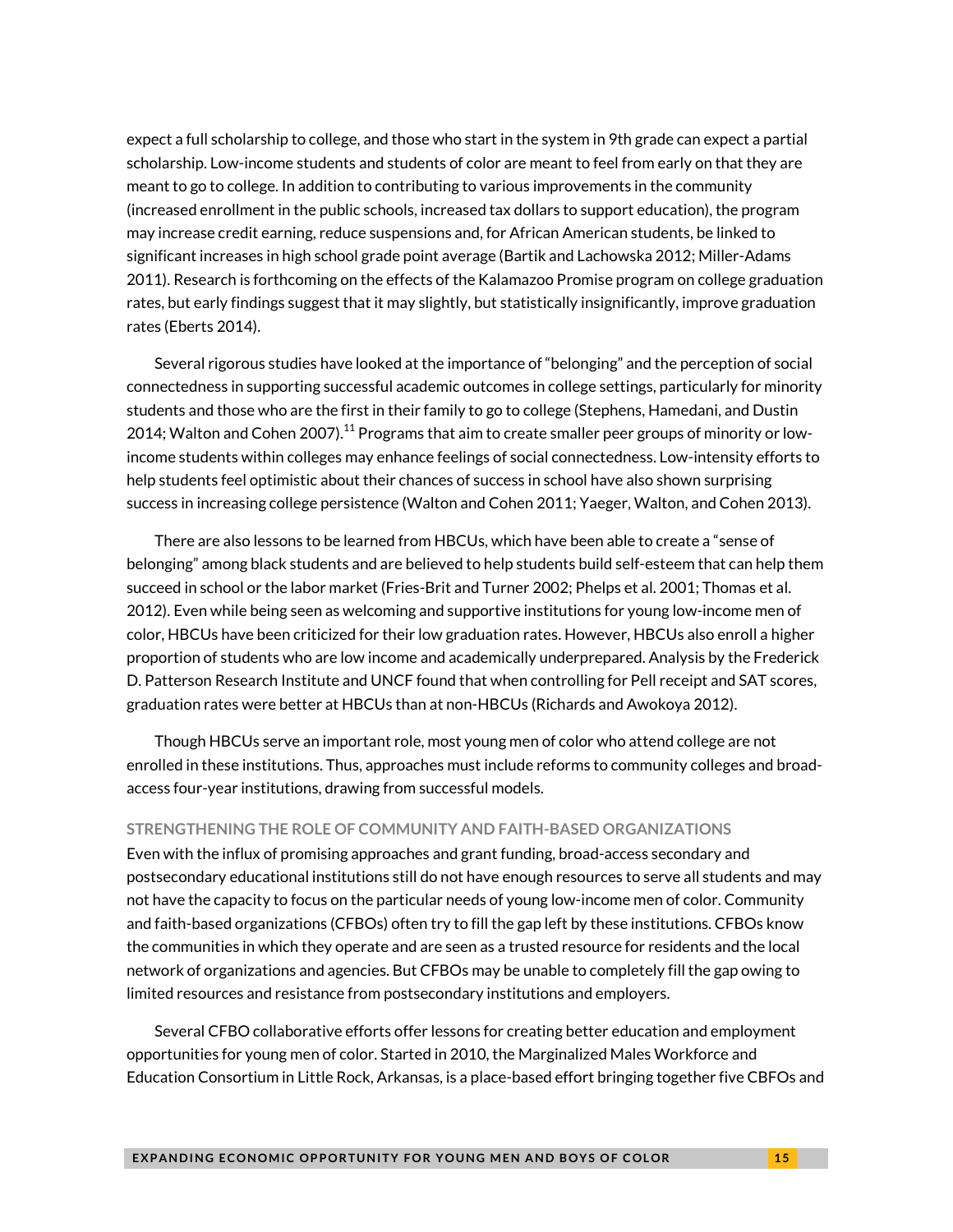six higher education institutions to connect disadvantaged men to postsecondary education opportunities; the consortium has shown success with increasing college retention. $^{12}$  $^{12}$  $^{12}$  Another example of strong collaborations with CFBOs is the Courses to Employment (C2E) program, led by the Aspen Institute. This three-year initiative set out to learn how partnerships between nonprofit organizations and community colleges could help low-income adults achieve postsecondary and employment success more comprehensively, rather than leaving students on their own (Conway, Blair, and Helmer 2012). The partnerships were formed around a sectoral approach, customizing their strategies for serving lowincome adults based on the skill and credential needs of a particular industry. C2E partnerships saw promising success with this approach; most participants completed the education and training programs and found employment.

#### **REFORMING FINANCIAL AID**

Young men of color often lack information about access to financial aid, but several steps are under way to make accurate information more readily available and to simplify the applications for financial aid. Misinformation about careers and the link between postsecondary education and careers is a serious problem. As the College Board outlined in its 2013 report (Rethinking Pell Grants Study Group 2013), career counseling should be greatly enhanced in a revision to the Pell grant program, the federal government's largest source of financial support for college to young men of color. Better links between the workforce system and colleges could improve career advising for college students. A natural extension of this link would be to expand use of Pell grants by young people entering apprenticeships and other programs that emphasize work-based learning. The changes could be implemented at scale and would affect large numbers of young men of color who choose postsecondary education to improve their career prospects.

Better career advising in colleges or through the federally funded, locally operated American Job Centers might help students avoid enrolling in programs that are not a good match for them. It will also help them avoid misusing scarce Pell grant funding and accumulating high levels of debt for programs that yield little in better labor market outcomes. The problem of high student debt has become particularly acute for students who enroll in for-profit colleges instead of lower-cost public institutions. Though program quality and accountability issues exist across both types of institutions, student debt tends to be much higher relative to post-program earnings for those enrolling in for-profit colleges and proprietary schools (Cellini 2012). Governmental efforts to protect students against the predatory practices of some institutions should continue, while creating mechanisms for greater transparency and accountability for all postsecondary institutions.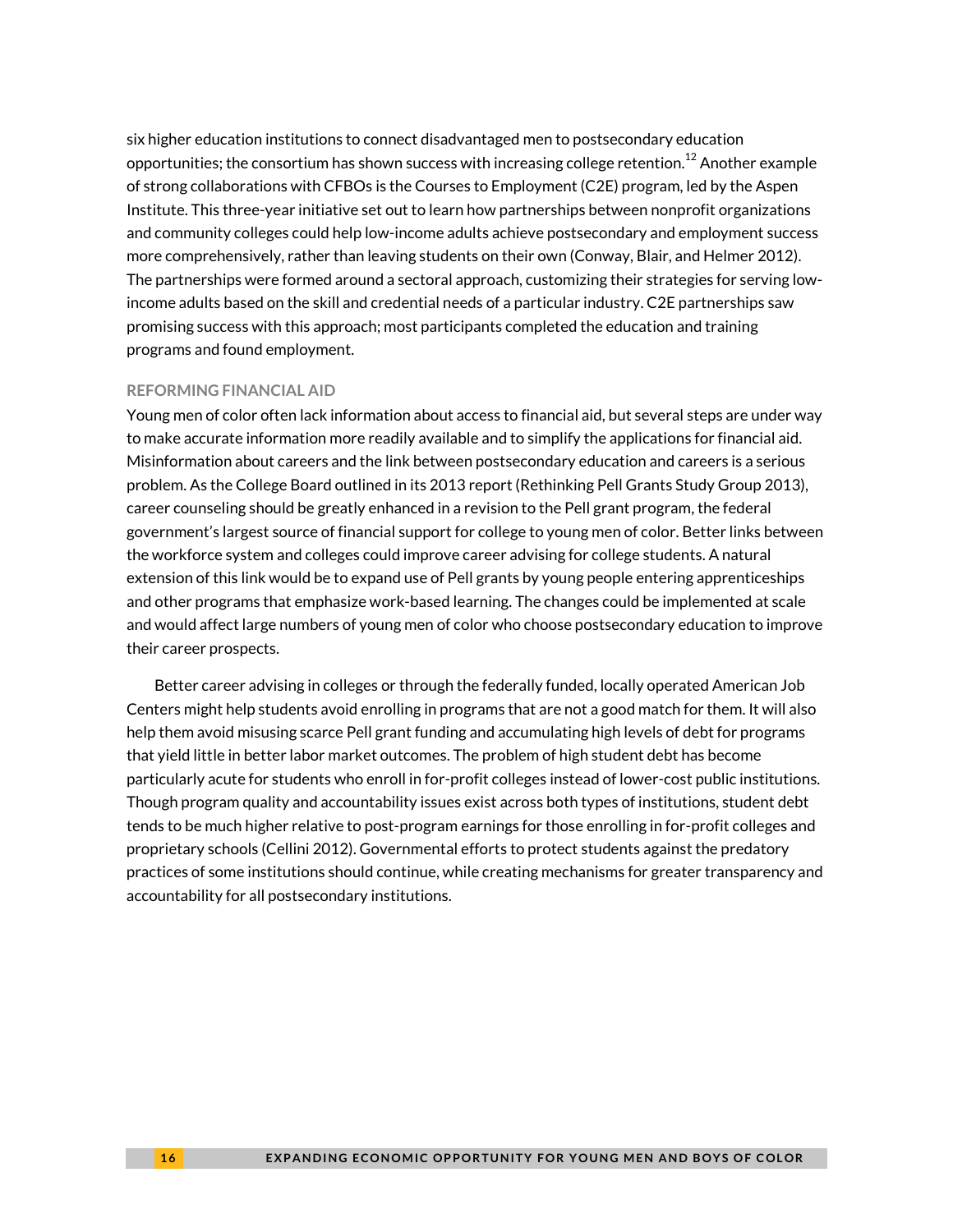# Postsecondary Education and Training Programs That Could Improve Employment Opportunities for Young Men of Color

Achieving results at scale is critical for improving the education and employment outcomes of young men of color. A lack of resources is one barrier to scaling effective models. But, bringing new approaches to scale generally requires a political consensus on what should be done and how to overcome entrenchment in the status quo. The first step in achieving consensus is to demonstrate the effectiveness of programs of modest size. We discuss below results from a collection of boutique programs that are generating positive impacts on a small number of young men of color. We identify a selection of effective approaches and describe the evidence for their effectiveness, with further detail provided in the appendix. In addition, we discuss several efforts that appear promising but where evidence is still forthcoming, as well as how long-standing programs that serve large numbers of youth could be improved to better serve young low-income men of color. Bringing the most effective of these programs to scale will require financial and technical assistance to colleges from state and federal governments.

### **Addressing Low Basic Skills in the Context of College and Careers**

With about one-third or more men of color failing to graduate high school on time, public and private dollars are often directed at helping students earn GEDs. However, passing the GED test does little or nothing to improve labor market outcomes (Heckman and Kautz 2014). $^{\rm 13}$  $^{\rm 13}$  $^{\rm 13}$  Still, earning a certificate of high school equivalency can be important for entering further education and for jobs that require a high school diploma or its equivalent. Recent changes to federal financial aid eligibility rules prohibit individuals from using Pell grants to pay for college if they do not possess a certificate of high school equivalency or a high school diploma.

Even when young people come to college with a high school diploma or its equivalent, they are often unprepared for college-level coursework. Research brings into question the ability of college entrance exams to measure the ability to succeed in college coursework (Belfield and Crosta 2012; Scott-Clayton 2012). Nevertheless, such exams are gatekeepers at many public colleges and universities, funneling students into developmental education classes where they often become stuck, unable to advance to take regular college coursework, or so discouraged that they drop out (Bailey, Jeong, and Cho 2010). Some studies show that individuals who earn postsecondary credentials fare better in the labor market, yet even some short-term credential programs may hold promise. In addition, vocationally focused certificates can sometimes yield better labor market outcomes than even a bachelor's degree, depending on the occupation (Carnevale, Rose, and Cheah 2011; Carnevale, Rose, and Hanson 2012). Thus, programs that link GED preparation or basic skills development and building college-level skills offer promise for young men of color.

Often called bridge programs, these efforts combine basic skills instruction with occupational and career-focused content (US Department of Education 2012). One example of a promising bridge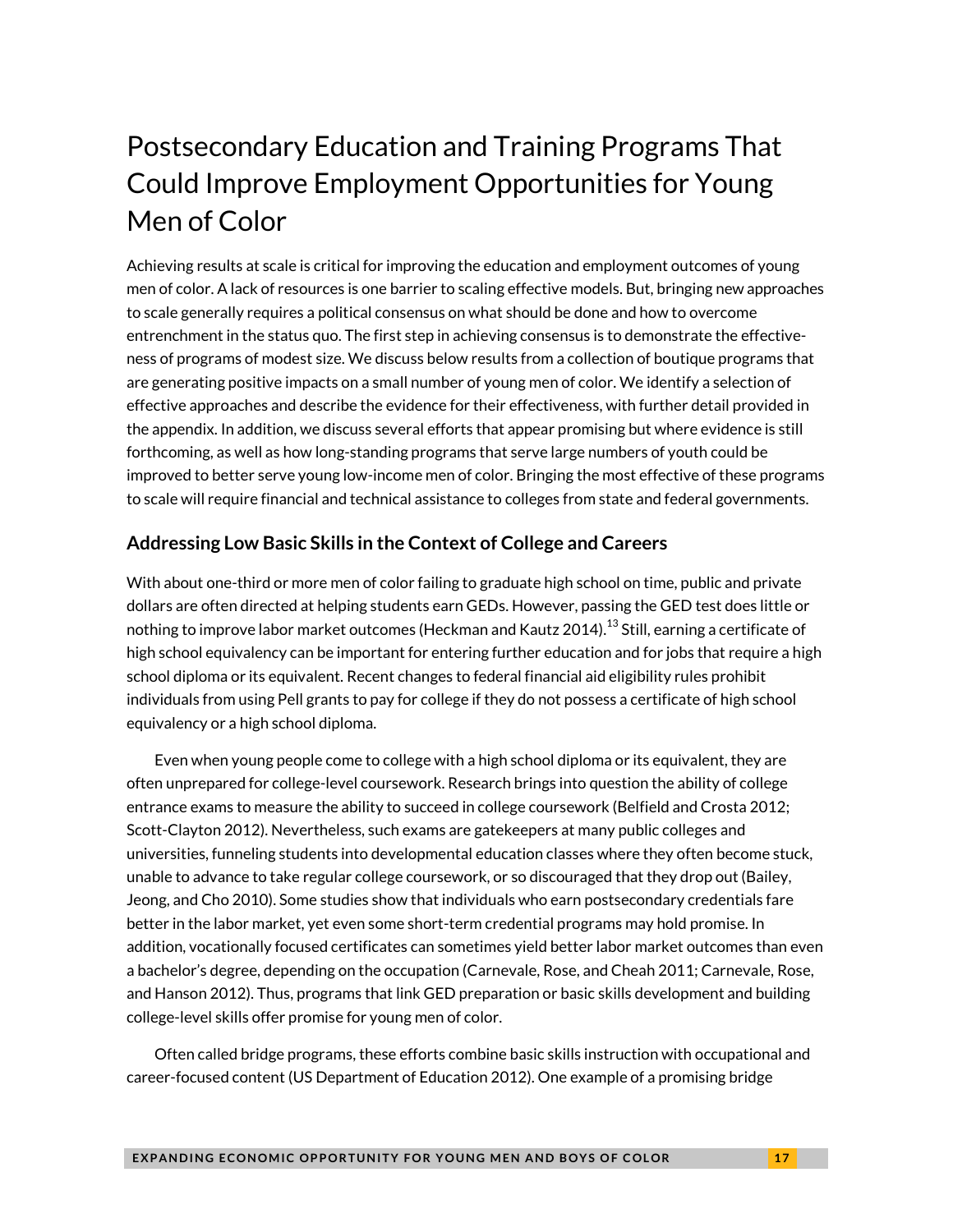program that has shown promise is the GED Bridge to College and Careers operated by LaGuardia Community College at the City University of New York. Participants received intensive careercontextualized instruction buttressed by counseling support oriented toward college. Though the program largely served females of color, possibly because of its occupational focus, positive results from a small impact study by MDRC suggest that the model may be worth expanding and replicating. Further research would allow researchers to better understand the effectiveness of the program for young men of color and provide an opportunity to experiment with the approach in programs of study that tend to appeal to young men.

Another type of bridge program that has received national attention in recent years is Integrated Basic Education and Skills Training (I-BEST) from Washington State. The program is aimed at expanding access to college to individuals who did not complete high school or who had low basic skills. Instead of having to pass the GED or improve their basic skills before beginning occupational coursework within degree programs, students learn basic skills integrated within occupational classes taught by two instructors (one focused on basic skills and the other on occupational content). An evaluation found that the program had an impact on credit accumulation, certificate or degree attainment, and gains on basic skills tests, but it had no effect on college persistence, wages earned, or hours worked after completing the program. Further evidence of the approach will come with the Urban Institute–led impact evaluation of **Accelerating Opportunity**, an initiative that replicates I-BEST in four states.

Another approach to accelerating progress toward occupational coursework and college degrees is to avoid developmental education entirely and instead deliver basic skills content in an intensive and accelerated fashion. CUNY Start, a program of the City University of New York, takes this approach. Students assessed as having developmental needs based on the University's entrance exam are given the option to defer matriculation and enroll in CUNY Start, which is offered at six of the university's community colleges and two of its comprehensive colleges. Through an approach to instruction that emphasizes "time on task," students spend 25 hours a week (12 for part-time students) in classes that focus on building academic skills and preparing for success in college. Instructors go through rigorous training before teaching CUNY Start classes, including a full semester of serving as a "partnering instructor," shadowing instructors who have already been trained. While an external evaluation has yet to be conducted, results of an internal study appear promising: participants showed proficiency gains relative to a match comparison group (Allen and Horenstein 2013). While the analysis did not examine outcomes for men of color in particular, the strong impacts regardless of race or gender suggest that the model may hold promise for this population. It offers another strategy for addressing the problems with college developmental education programs and their role in hampering college persistence and success.

### **Ensuring College Completion**

Remedial and development education contribute to low rates of college graduation, but so do such other factors as financial barriers, lack of support, and weak peer group support. Several strategies seek to address these obstacles to completing college programs.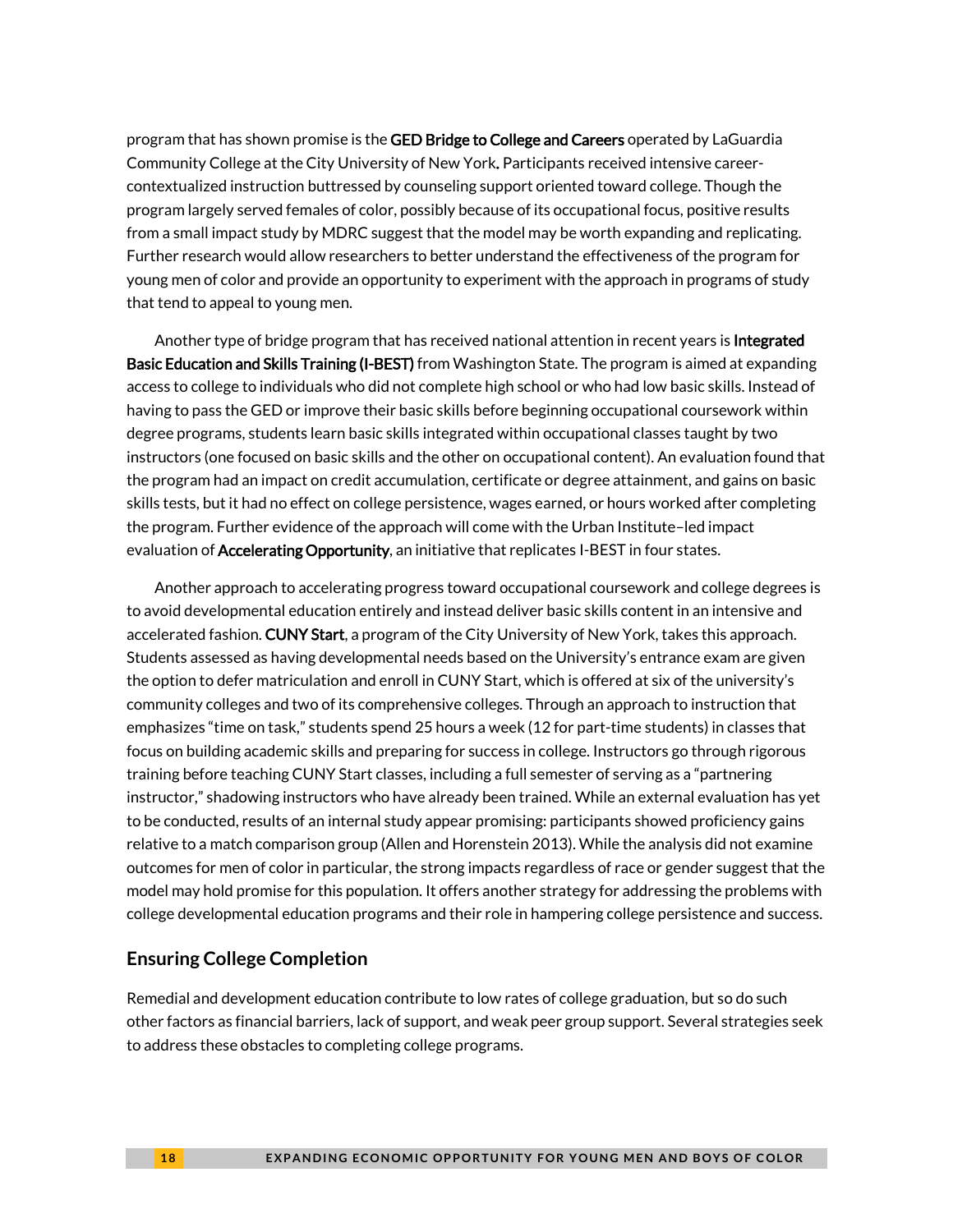One model worthy of replication and expansion is Accelerated Study in Associate Programs (ASAP) at the City University of New York. ASAP aims to double graduation rates for full-time community college students. Initially designed for incoming students with no developmental needs, the program was created to address other factors believed to interfere with college success, including financial barriers, inadequate support, and social isolation. ASAP employs many of the same components that were tested in the Opening Doors demonstration, which tested financial assistance, counseling, and learning communities across a set of colleges (Scrivener and Coghlan 2011). ASAP students receive full financial assistance and intensive counseling and advisement. Organized into cohorts, students take three or more classes together, thereby providing a consistent peer group. An experimental evaluation focused on impacts for students with one or two developmental needs found that students in the treatment group were more likely to stay in school, earn credit, and graduate within three years (Scrivener and Weiss 2013). According to MDRC, the findings from the ASAP study are stronger than any other evaluation of community college programs it has conducted.

While an analysis by subgroup has not yet been released, an internal evaluation report suggests that impacts for male ASAP participants, while still significant, might not be as strong as impacts for female participants (Linderman and Kolenovic 2012). Expansion strategies should focus on determining what elements of the intervention need to be tailored to meet the needs of young men of color.

Intensive college advisement and personal and career counseling are core components of ASAP. Strategies that focus on bolstering student support through individualized counseling appear promising for men of color working to attain college degrees. In recent years, several grant programs have given colleges the opportunity to create new roles within community colleges to support students. Often called "navigators," these staff members are supposed to ensure that the academic, personal, and career needs of students are met. Low-income students, especially those who are parents and who also work, need help choosing a program, figuring out where to go for financial aid or how to find tutoring assistance, and ultimately making the transition to family-sustaining jobs and careers. By helping students navigate these choices, coordinators can increase rates of program completion and credential attainment for low-income students. While the coordinator role exists in a number of colleges, no rigorous evaluation studies have yet studied the effectiveness of "navigators." One question is whether intensive counseling works as well for men as it does for women and whether results vary across racial and ethnic groups.

# Employment Programs That Could Improve Employment Opportunities for Young Men of Color

In understanding the labor market opportunities for young men of color, the demand side, the supply side, and the matching process are all important. Job opportunities may be unavailable because these young men lack both basic and more advanced skills and credentials or because their skills are poorly aligned with what the regional labor market demands. Young men of color may also be disconnected from the workforce because of criminal backgrounds or child support arrearages. Because the job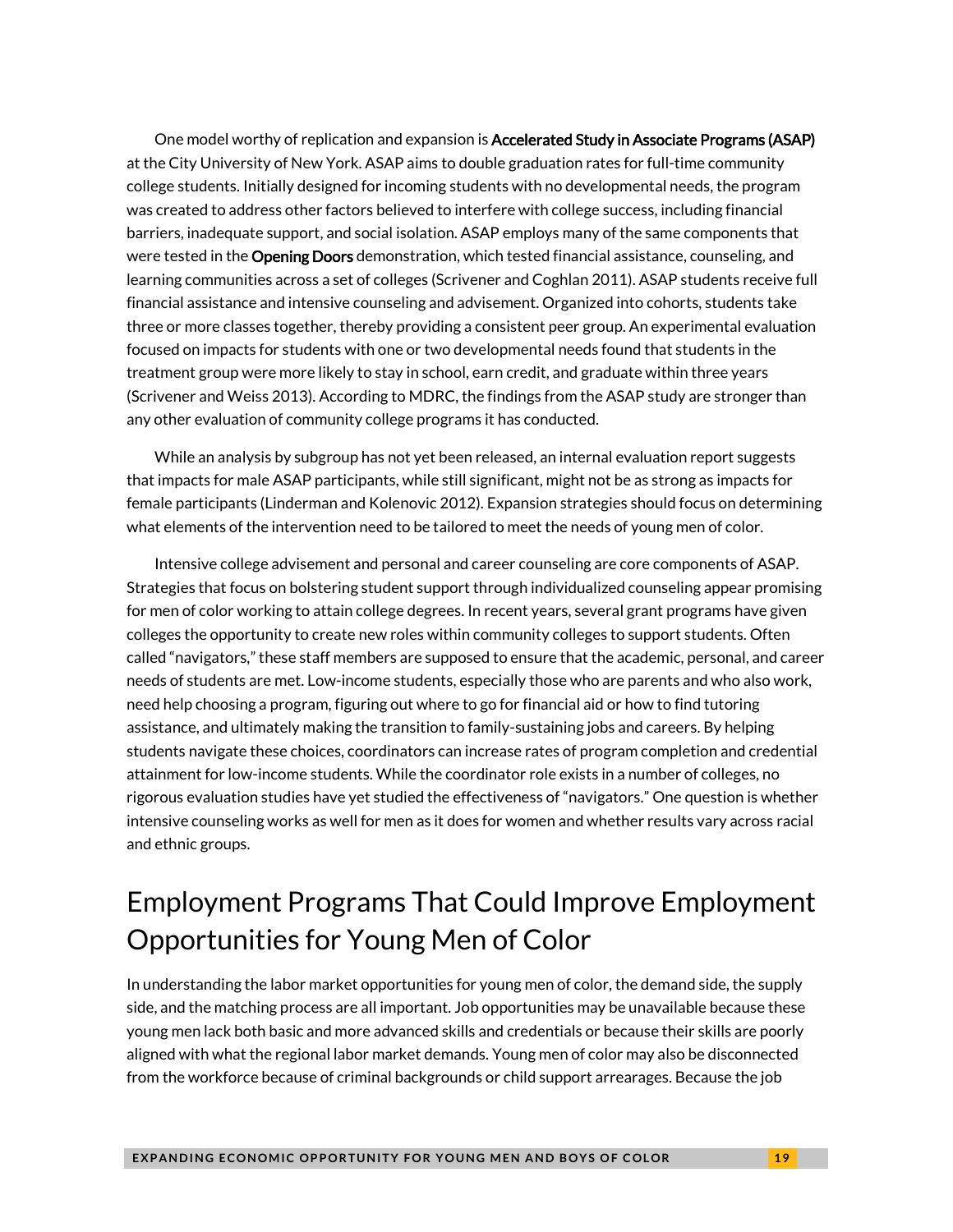opportunities and workplace experience for some young men may have been limited, they often lack a sufficient work history in the eyes of employers. But even young men of color with the necessary skills and appropriate experiences may face employer discrimination. Employment programs for men of color can focus on building critical skills and developing relevant experiences, but they can also help overcome discriminatory hiring practices.

This section begins with mainstream programs that show promise for young men of color and could be expanded. We then discuss programs that have demonstrated effectiveness in increasing employment opportunities for young men but have largely operated as boutique or demonstration programs. The challenge for policymakers is to identify regular funding sources to support these efforts and to create mechanisms for supporting fidelity to evidence-based models during implementation.

### **Expanding and Improving Long-Standing Employment Programs for Young Men of Color**

Youth employment programming is a common approach to help develop the work skills and history of disadvantaged youth and to help support their academic and career goals. Traditional program models include internships, summer jobs, youth-run businesses, service projects and volunteerism, and parttime jobs. Large federal programs include Job Corps and the Summer Youth Employment Program, which build the early work experiences of youth but have demonstrated challenges to their effectiveness.

Job Corps provides men and women ages 16 to 24 with vocationally focused education and training in a residential setting to help them succeed in the workplace and become more productive, responsible citizens.<sup>[14](#page-30-13)</sup> Though a national impact study of Job Corps showed positive impacts for participants in credential attainment, reduced recidivism, and higher earnings, earnings gains were not sustained, and the benefits outweighed the costs only for services to older participants. Components of Job Corps that may need improvement are the job readiness of students and programming for younger participants and those at varying levels of program readiness. Incorporating more work-based learning with employers could enhance the benefits from Job Corps.

Another federal program with opportunities for improvement and the potential to benefit a large number of young low-income men of color is the **Summer Youth Employment Program (SYEP)**. The federal government has funded summer jobs programs for disadvantaged youth since the 1960s. Although these initiatives have been subject to criticism, recent evidence indicates that they can provide a worthwhile work experience, improve academic outcomes, and reduce risky behaviors (Heller 2014; Leos-Urbel et al. 2012; Sum, Trubskyy, and McHugh 2013).  $^{15}$  $^{15}$  $^{15}$ 

Despite some positive findings, SYEP's reputation among policy researchers is not positive. There are concerns that the jobs are not serious and that few skills, even basic employability skills, are learned through the program. Given its large scale and the large number of young men of color accessing jobs through the program, improving SYEP by learning from individual successful programs could help a significant number of disadvantaged young people. Two potentially critical elements for success are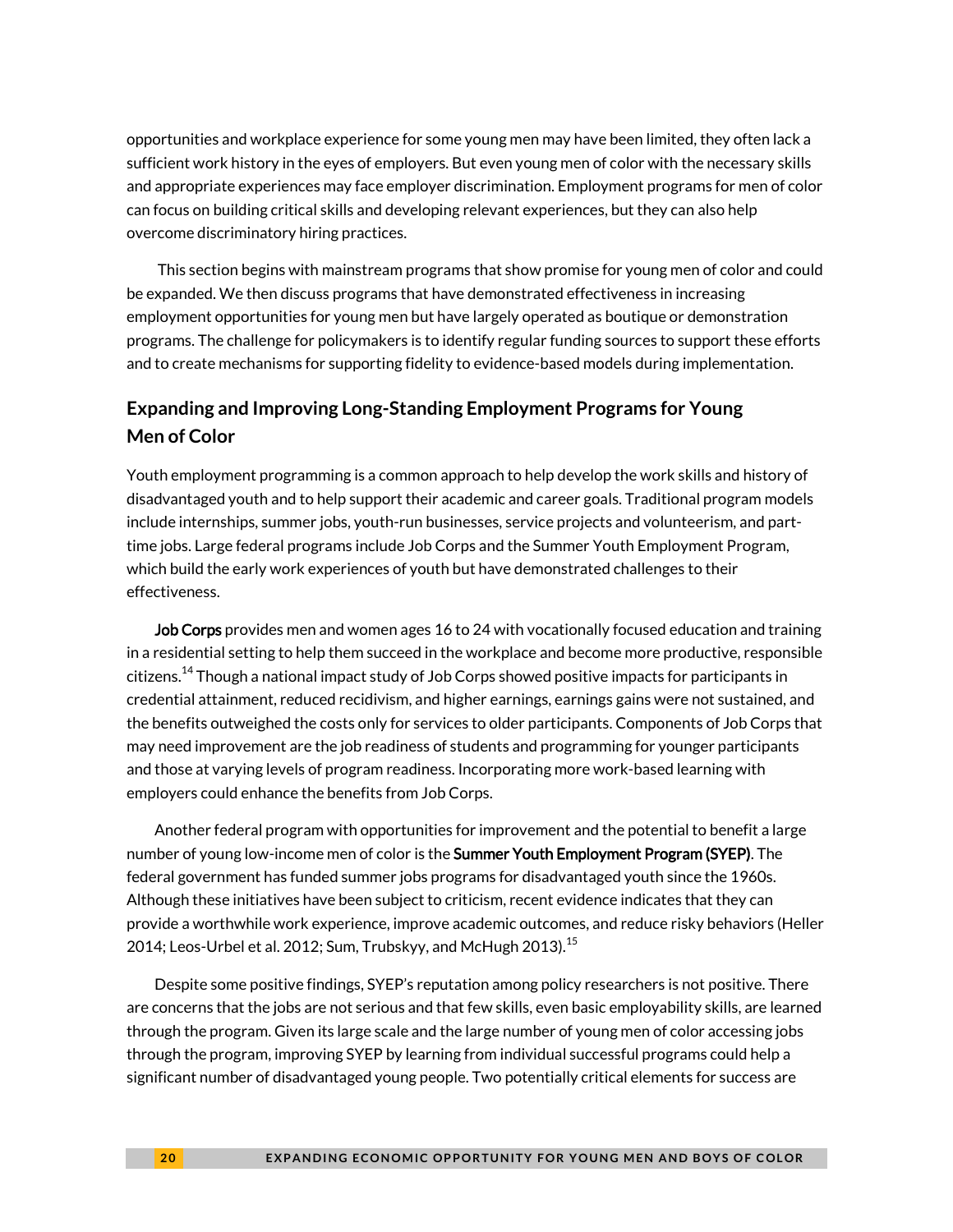assuring that the jobs involve rigor and real production and having the program document employability skills (e.g., showing up on time, communicating, and solving problems) for subsequent employers. If gains generated by the SYEP and related supplemental activities are shown to hold broadly, the impetus for expansion could widen access to jobs and subsequent benefits.

### **Supporting Community-Based Efforts to Provide Holistic Services to Disconnected Youth**

With an increasing number of youth who are neither enrolled in school nor engaged in work, likely owing to economic and demographic shifts, there has been a heightened focus on supporting these "disconnected youth" or "opportunity youth." Local collaboratives or multiservice organizations can provide targeted assistance to youth to help support their academic and career goals more holistically. Such efforts should be evaluated to determine further support and expansion.

For example, the Philadelphia Youth Network (PYN) is a multiservice, local youth organization that focuses on workforce development. Having a comprehensive roster of programs has allowed PYN to support disadvantaged youth as they progress from secondary to postsecondary education and into the workforce. One PYN program, WorkReady, provides youth ages 14–21 with career exposure and preparation through year-round and summer programs that enhance understanding and mastery of skills (WorkReady Philadelphia 2012). It combines many youth employment strategies—internships, service learning, work experience, and occupational training—with educational, personal, and jobreadiness and placement supports. The vast majority of students served are African American, and nearly half are young men. The results are promising but have not been rigorously tested.

Similarly, the Baltimore Youth Opportunity Program (YO! Baltimore) uses a caring adult model to provide comprehensive support services to out-of-school youth and young adults ages 16–21 so they can achieve their academic and employment goals. In an evaluation of its program model, YO! Baltimore saw higher earnings for its participants (outearning a comparison group by 35 percent) and greater labor force attachment. $^{16}$  $^{16}$  $^{16}$  Additional promising evidence from other programs with caring adult and mentorship models is building as a part of youth programs that focus on employment outcomes.

### **Scaling Strategies That Better Connect Youth to Skill-Building and Employment**

Making the connection to employers is crucial for improving the outcomes for all job seekers, but especially for disadvantaged groups such as young low-income men of color. Employers may need assurances from a trusted source that someone with a spotty work history or a lack of advanced skills is worth hiring. Intermediaries that are trusted by employers might also help combat discriminatory hiring practices that would otherwise affect low-income men of color. Beyond discrimination, employers may not understand what relevant job skills someone has if they do not recognize the credentials he has earned. One reason might be that the job seeker received (or paid for) training that does not align with local labor market needs. Strategies that identify and address employer or industry workforce needs can help build a skilled and motivated workforce and create job opportunities for young men of color.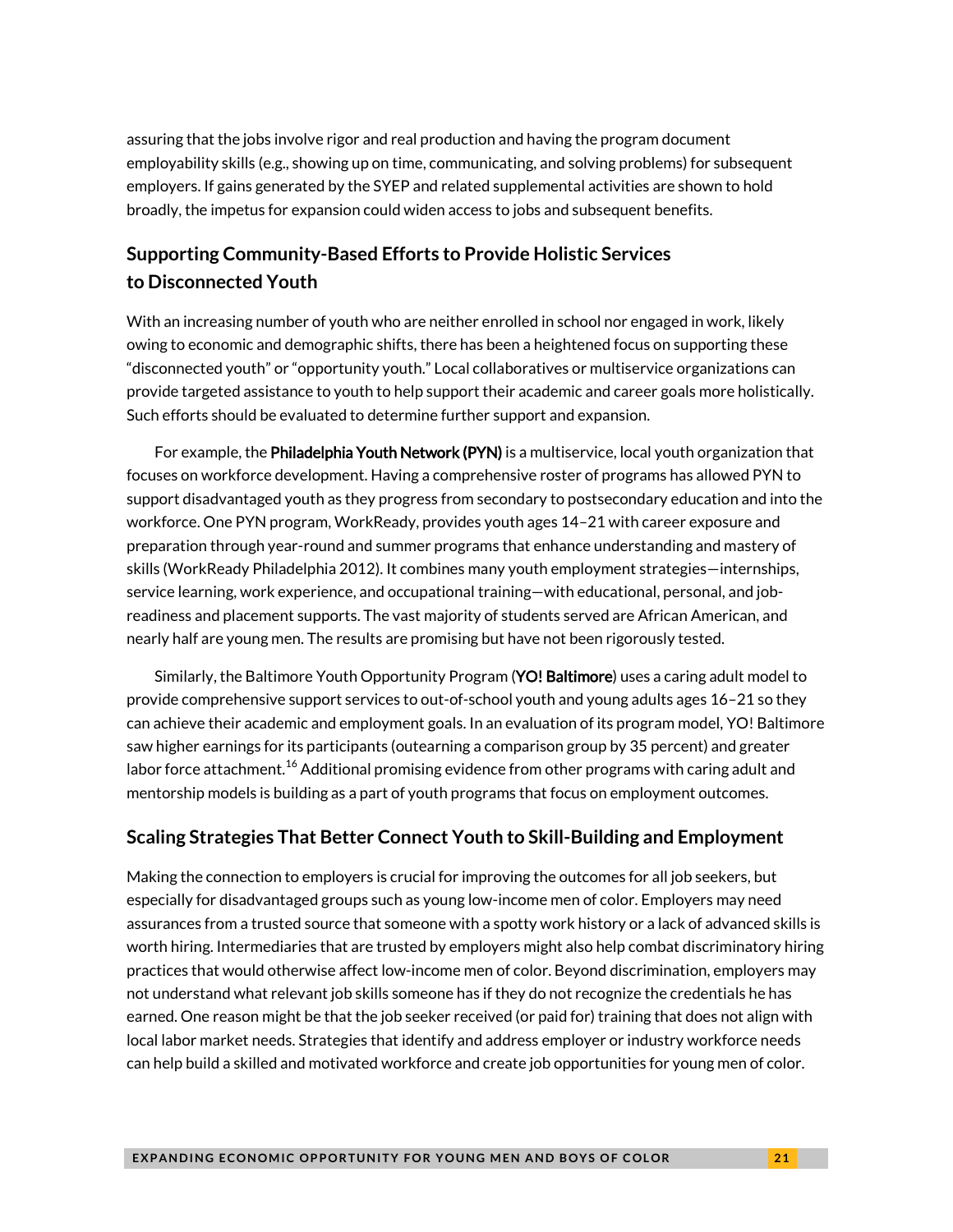Sector strategies are one approach to addressing employer needs that can benefit low-income young men of color. Though sector strategies have been around for many years, they have mostly consisted of small boutique programs serving small numbers of participants, and successful programs have not always served large numbers of young men of color. As federal efforts are under way to expand the use of sector strategies, some cities have experimented with bringing such programs to scale, and lessons can be learned from these pilots. For example, New York City, under Mayor Michael Bloomberg launched **sector-based Career Centers** (American Job Centers or one-stops) in the areas of transportation, manufacturing and health care. A quasi-experimental evaluation showed positive impacts for participants on employment, work stability, and earnings, with those who participated in training receiving the largest benefits from the program. However, earnings effects were greater for women than for men, greater for older participants than younger participants, and greater for whites and Hispanics than for blacks (Gasper and Henderson 2014).

Young people in these programs may need more support than can be delivered by systems serving a high volume of participants. Where efforts to bring strong models to scale are necessary, consideration needs to be given to the intensity of support that may be required. WorkAdvance, another test of sector-based approaches, brings together the core elements of sector strategies with robust supportive services to facilitate program retention, job retention, and career advancement. Results of a randomassignment study testing the model at four nonprofit sites are still under way (Tessler et al. 2014). In examining results for sites serving a significant number of men of color, the study may help inform how to best develop sector-focused approaches for this population.

Another employment-focused model worthy of expansion is **Year Up**, a national program that emphasizes the professional development of 18- to 24-year-olds with a high school credential through a one-year, intensive training program that uses a combination of hands-on skill development, college credits, and corporate internships to help low-income youth become self-sufficient. The first half of the program is spent in the classroom learning technical and professional skills; the second half is spent in an internship at one of Year Up's 250 employer sites. Students also earn up to 23 college credits. A small-scale impact study of Year Up found promising early results (Roder and Elliott 2011). A key finding: the focus on strong industry sectors and local labor market needs helped Year Up participants succeed. Year Up is already expanding to 13 cities.

The success of these two program models seems to be related to having the training focus on employer demand for occupational skills and job readiness. In Year Up, the program's success may stem from persuading employers to take a chance on minority youth and the strong participant supports provided throughout the program. For low-income young men of color, connecting or reconnecting to the labor force requires strong engagement practices to prepare and motivate them to pursue a career in a particular field and to make them feel they can be successful. Partnerships with employers are crucial to program success. Careful matching of job candidates and potential employers has to occur for employers to trust the program as a valuable intermediary for hiring. These relationships also may combat discriminatory hiring practices on the part of employers.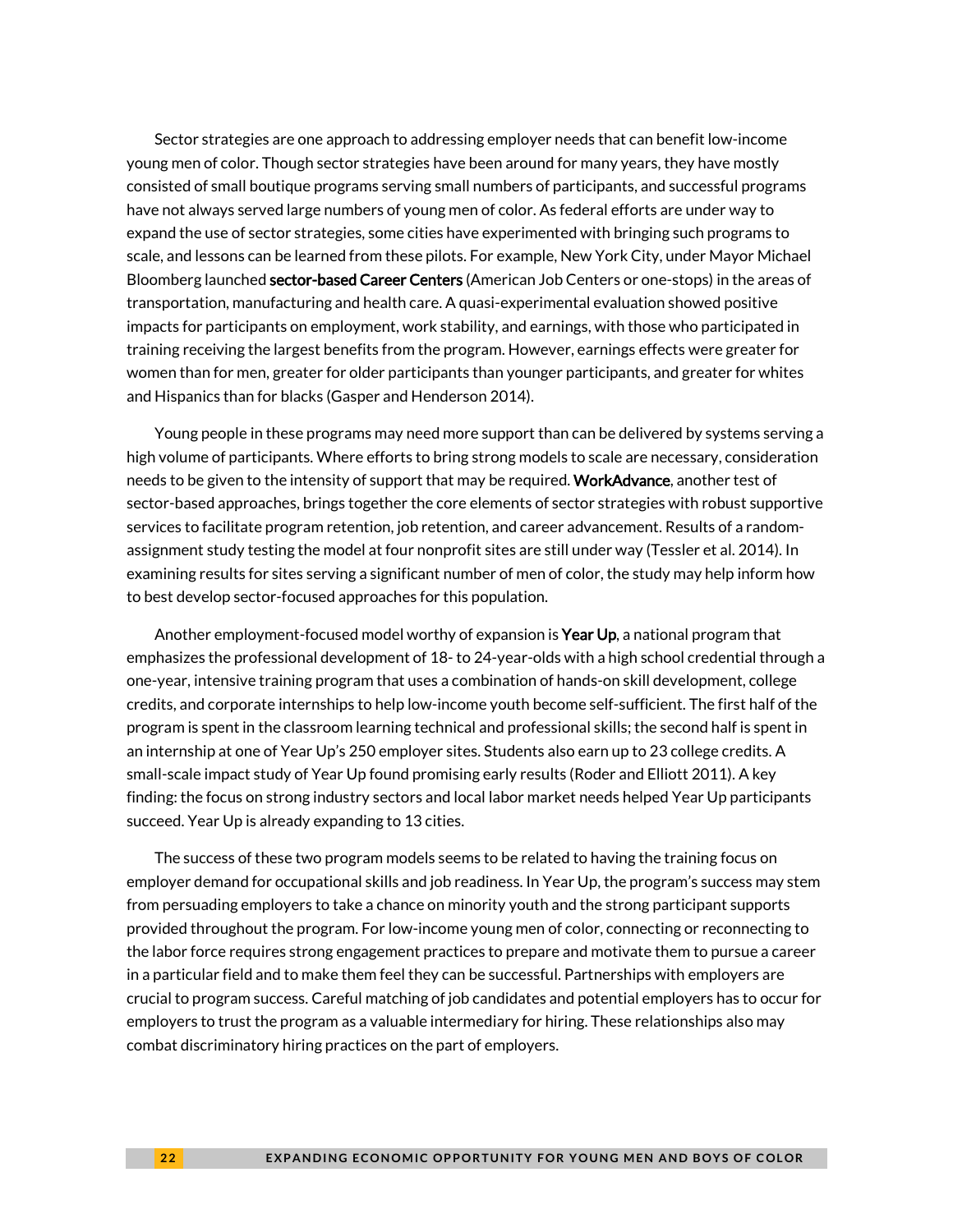Though traditional youth employment models have been around for a long time, the next generation of programs that hold the most promise links career interest, aptitude, and skills at multiple points in a youth's trajectory and provides intensive supports that connect youth to a caring adult or a mentor. Any new employment-focused programming for young men of color must consider how to address the educational and skill needs of youth but also the personal and social supports that help them achieve continued success in pursuing work and a career. Early identification of issues that lead to dropping out or poor performance by youth in these programs may also help programs find ways that support and strengthen youths' connection to skill-building and employment.

### **Creating Employment Programs Tailored to the Needs of Fathers and Men with Criminal Records**

Another approach is to increase services to young men facing special challenges resulting from incarceration or unwed fatherhood and to improve the systems that can support or impede their success. Strategies to minimize these barriers must take a comprehensive approach, including (1) the demand side of the job market—where employers remain very skeptical of the skills and job readiness of people with criminal records; (2) the supply side, where the skills and work experience of individuals tend to be low, as are their incentives to work in the formal economy (especially if they are in arrears on their child support payments and thus face very high tax rates on earnings); (3) job matching between employers and workers; and (4) the systems (criminal justice, child support and education) that interact to create additional challenges for young men. Often, workers need employment experience in a very supportive setting, both to increase their basic work readiness and to demonstrate convincingly to employers that they are job ready. Developing a work record that can generate a credible reference from program sponsors can reduce statistical discrimination because workers can supply employers with enough reliable information for applicants to be judged as individuals, not as members of a group that poses risks of high turnover and poor work habits. Support from programs can help address other barriers like wage garnishment that may discourage young men from participating in on-the-books employment.

Some programs have shown promise in addressing these problems through the use of transitional jobs. For example, **Employment Works,** a program of the Center for Economic Opportunities, provides New York City probationers with transitional jobs and/or intensive job search and readiness assistance to help them find longer-term, unsubsidized employment. Employment Works participants who received more services were more likely to be placed in a job than those in the general population being served by the city's one-stop centers. Those placed in a job decreased their odds of rearrest by 80 percent (Henderson et al. 2013).

Similarly, participants in a program for former prisoners operated by the **Center for Employment** Opportunities (also based in New York City) demonstrated lower recidivism rates. However, impacts on employment faded over time and were mostly attributable to the subsidized jobs participants held as part of the program. Participants who entered the program soon after release from prison did better than those who waited longer to enroll (Redcross et al. 2012). Findings from this random-assignment evaluation and other evaluations of subsidized employment programs for former-prisoners suggest that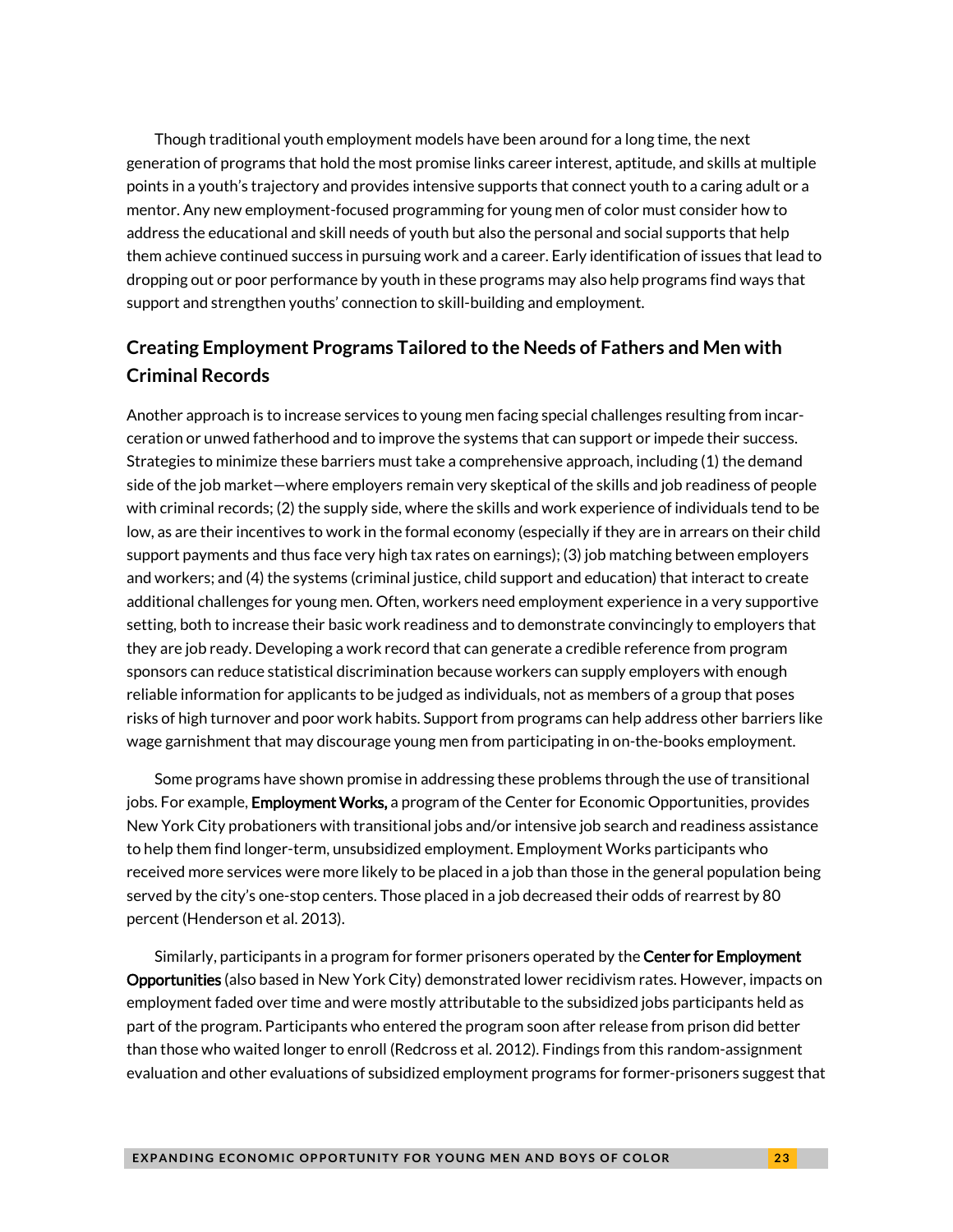further enhancements—such as additional support through mentoring or peer groups, improved skill preparation, or better connections to employers and jobs—may be worth exploring to help this population of young men of color achieve success in the labor market (Redcross et al. 2012; Valentine 2012).

Beyond criminal records, another barrier for many low-income men of color is child support orders, which can get in the way of formal employment because of the fear of wage garnishment. Fathers at Work tested models for helping young low-income noncustodial fathers support themselves and their children through employment, child support, and parenting services provided by established workforce development organizations (Spaulding, Grossman, and Wallace 2009). Programs worked closely with child support agencies to address issues of wage garnishment and arrears that can often get in the way of legitimate work. In a quasi-experimental study, participants—who were predominantly young men of color, many with criminal histories—earned twice as much as a matched comparison group at follow-up. However, annual earnings were low. The next section of this paper speaks to strategies for increasing job quality for young men of color who are often relegated to low-wage work.

### Addressing Low Wages and Poor Job Quality

Though improving education and training systems can help boys and men of color prepare for good jobs, increasing the number of jobs paying adequate wages is important as well. Full employment is perhaps the best overall strategy for generating healthy wage growth, even for jobs now paying low wages. Raising the minimum wage while minimizing job losses is another. Other broad approaches involve persuading employers to reduce the uncertainty concerning the number and schedule of paid working hours, limiting the degree of unwanted contingent work, and increasing job security.

Other strategies, including sectoral initiatives and apprenticeship, can encourage employers to upgrade jobs and increase skills that provide boys and men of color with the qualifications to fill the upgraded jobs. While many sectoral initiatives focus on improving access to good jobs for certain disadvantaged populations, such as minority males, others emphasize raising the quality of jobs (Conway et al. 2007).

Primavera Works is an example of a sector-based program that both targets young men of color and aims to improve job quality, focusing on changing exploitative practices in the day labor industry in Tucson, Arizona. These practices included charging fees (transportation, equipment, and check cashing) that drove workers' net wages to as little as \$2 a day. As documented in a P/PV study, Primavera Works provided worker support and pretraining, along with offering higher hourly wages, free transportation, lunch, and equipment to the mostly homeless workers it employs. Operating as a standard temporary agency, but with added worker bonuses, Primavera staff used their knowledge of day-labor practices to pitch their workers as better prepared and supported. While their goal had been to improve jobs by creating competition for for-profit firms engaging in behavior that negatively impacted the working conditions of their employees, Primavera Works soon realized that it was competing with multinational corporations that brought the advantage of scale and resources. Continuing to operate its day labor business, the organization turned to a legislative strategy to improve the working conditions of day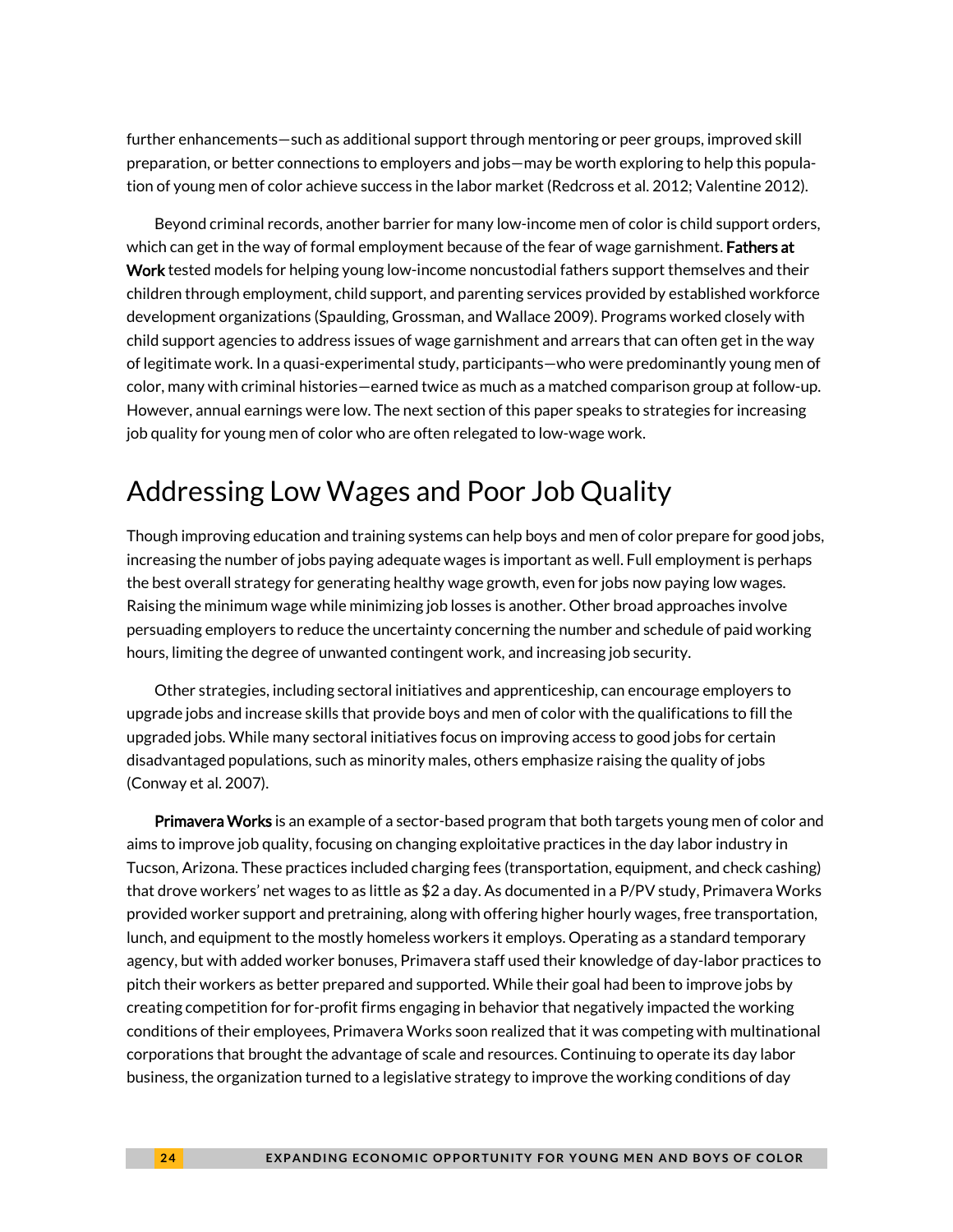laborers. Partnering with local social service organizations, businesses and policymakers, the organization worked to pass legislation in Arizona prohibiting day labor firms from charging fees to workers that brought their earnings below the minimum wage and from charging fees to cash worker paychecks (Roder, Clymber, and Wyckoff 2008).

Other sector programs that have taken this multipronged approach of providing training to workers, educating customers, and pursing regulatory strategies include **Restaurant Opportunities** Centers United, which works on behalf of workers in the restaurant industry, and the Paraprofessional Healthcare Institute, which focuses on the direct health care workforce. All these efforts to improve job quality include similar components: operation of a social-purpose business, worker training and advancement, and engagement of "high-road" employers and advocacy around policy or regulatory efforts to improve the quality of jobs and protect low-wage workers.

It is difficult to gauge the impacts of such strategies, as further evaluation is needed, but they represent an important piece of efforts to improve economic opportunity for boys and young men of color. However, because they are generally small, broader strategies are needed to improve working conditions. Unions have played an important role in securing job quality, but unionization has generally been on the decline in the United States, speaking to the need for new ways to raise wages and working conditions. Such actions could have important ramifications for low-income young men of color.

### Research and Knowledge Gaps

The greatest gaps in research involve the general lack of rigorous evidence on the effectiveness and cost-effectiveness of many programmatic and policy approaches discussed above. It should be a very high priority to rigorously analyze the most promising interventions (though randomized controlled trials should be used only on promising programs that have been in the field a number of years and show strong outcomes). In particular, we need more evidence of these approaches' effectiveness for young men of color. Many of the studies we have cited do not separate findings by race/ethnicity and gender.

Besides program and policy association, we need clearer evidence on which factors—personal, family, and social—drive poor achievement and ultimate disconnection from school and work, and at which points in the life cycle. Another, more positive way of framing this is that we need to identify the factors that facilitate higher achievement, help students stay in high school, and increase employment and earnings of boys and young men of color. Some factors that might work during the adolescent/early teen, later teen, and transition-to-adulthood years include

- early career exploration (e.g., starting in middle school);
- mentoring by successfully employed men of color, and early links to other groups (either church- , neighborhood- ,or employer-based) that might raise social capital;
- teaching occupational skills, especially in an applied context, for high-demand and good-paying jobs;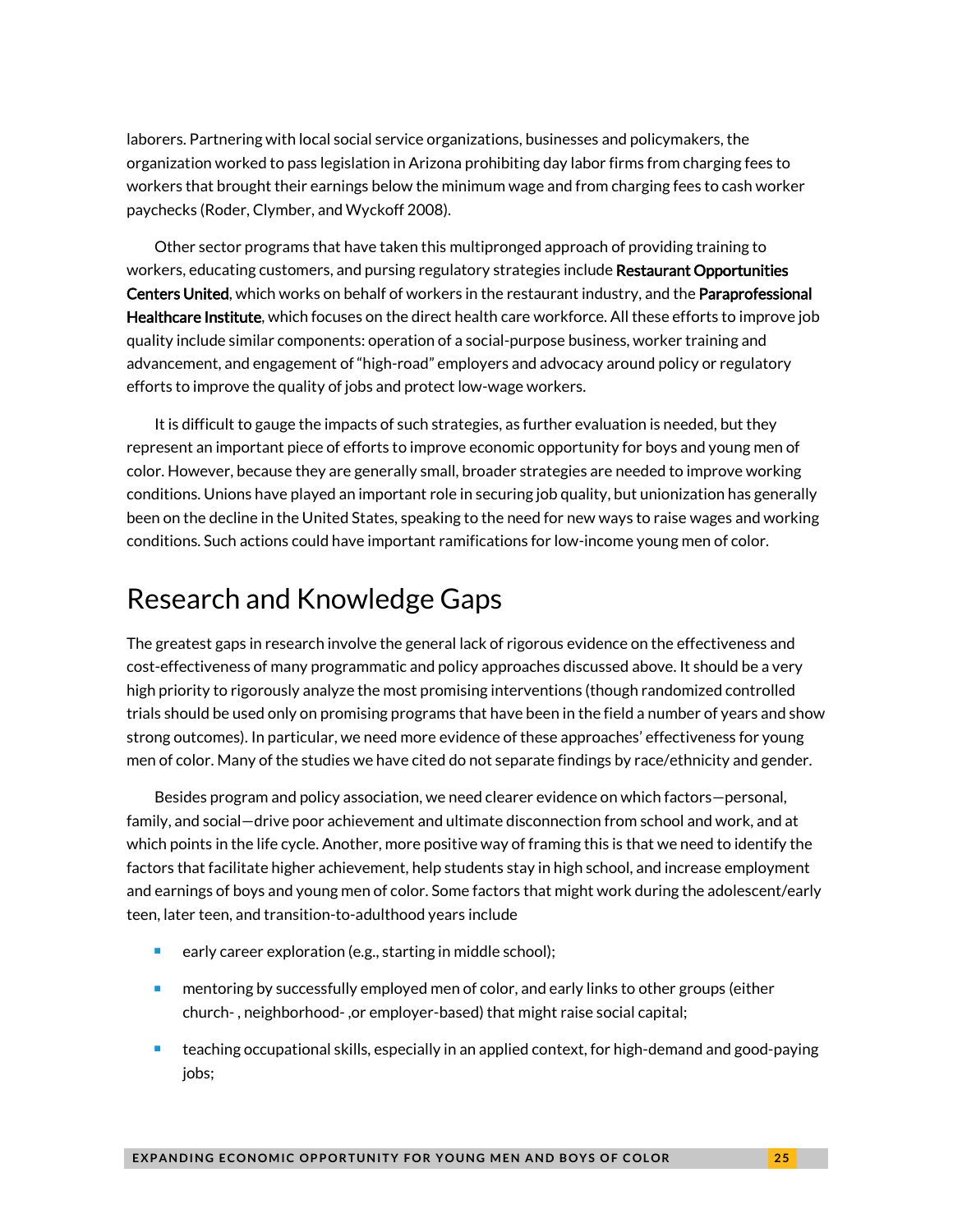- work-based learning and other kinds of early work experience;
- career pathways that start in high school and/or college; or
- **E** counseling for high school students on the full range of both college and career opportunities.

When the research identifies the points at which disconnection occurs or is prevented, then appropriate individual or social/systemic remedies would become more apparent.

In addition to estimating the impacts on participants of promising interventions on young men of color, efforts should be undertaken to learn how employers can help enhance job quality and improve the access of young men of color to good jobs and career paths. On the demand side of the job market, we need to document and assess institutional changes that occur when implementing interventions for young men of color. Conducting systems analyses using such methods as social network analysis is not typically how academic and policy researchers look for evidence of an intervention's effectiveness. However, little is known about how interventions requiring systems change fare and whether these interventions affect and sustain change. Several current evaluations—of the Health Profession Opportunity Grants, the Trade Adjustment Assistance Community College and Career Training grants, and Accelerating Opportunity—are using a mix of methods to assess institutional changes, especially within state systems, local workforce systems, and community colleges.

### Conclusion

Although the economic opportunities of men of color are influenced by many factors that begin at birth and continue through adulthood, strategies that focus on late adolescence and the early 20s and the nexus between education and careers could significantly improve men of color's life outcomes. Improving the productivity and scale of investments in skill-building programs for young men of color is essential. So, too, are institutional changes that can combat persistent discrimination in the labor market and that can encourage adaptation by institutions that have proved ineffective in meeting the needs of employers or a changing student population. Only through a comprehensive approach that includes attention to the skill needs of this population along with reforms to the systems that helped create these racial gaps can policymakers and philanthropy achieve equal economic opportunity for boys and young men of color.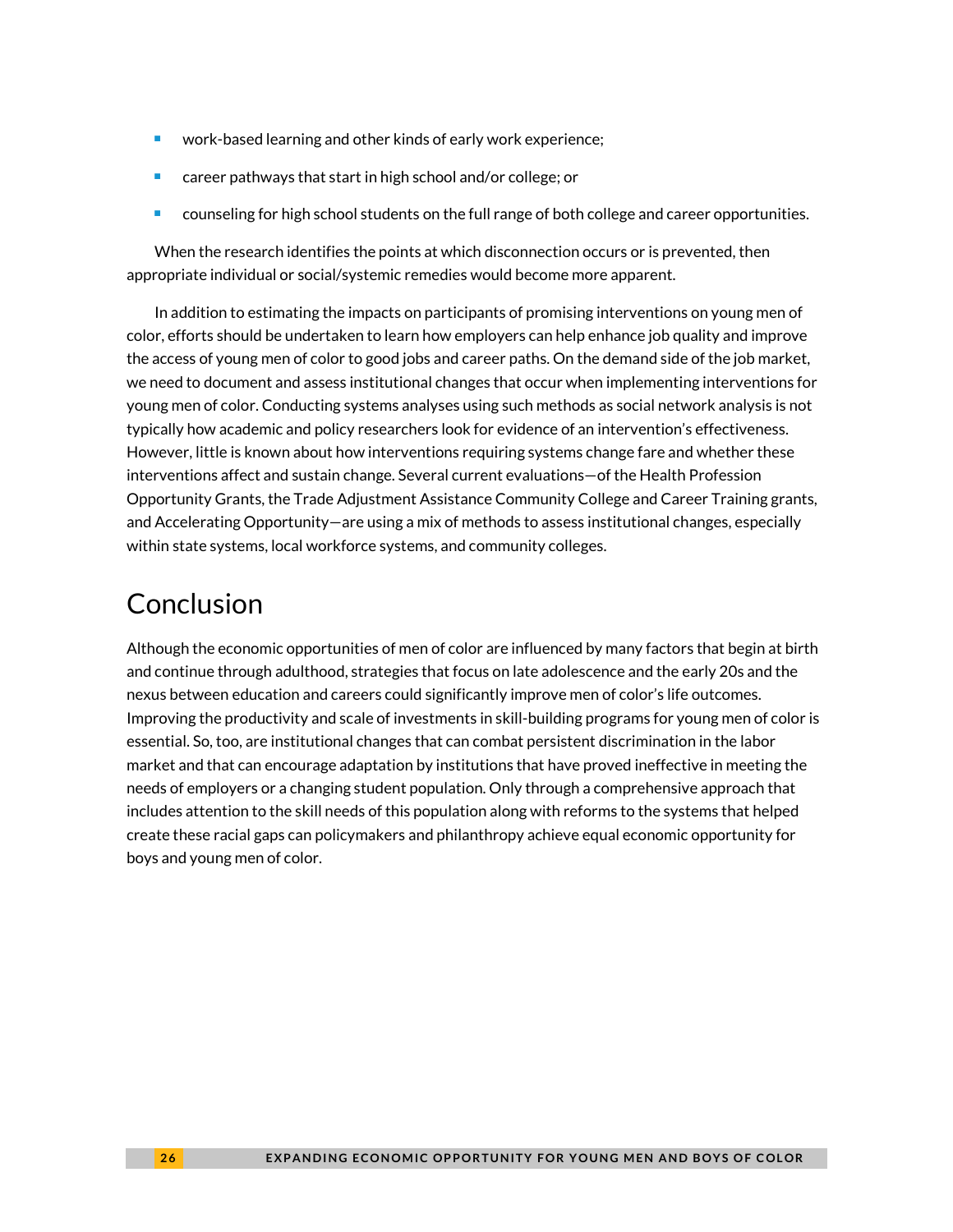# Appendix: Selected Programs and Strategies

| Program/<br>strategy                                                             | Population<br>served                                                                                                                                                         | Main focus/purpose<br>(activities, goals)                                                                                                                                                                                                                                   | <b>Evidence</b>                                                                                                                                                                                                                                                                                                                                                                                                                                                                                                                                                                    |
|----------------------------------------------------------------------------------|------------------------------------------------------------------------------------------------------------------------------------------------------------------------------|-----------------------------------------------------------------------------------------------------------------------------------------------------------------------------------------------------------------------------------------------------------------------------|------------------------------------------------------------------------------------------------------------------------------------------------------------------------------------------------------------------------------------------------------------------------------------------------------------------------------------------------------------------------------------------------------------------------------------------------------------------------------------------------------------------------------------------------------------------------------------|
| <b>GED Bridge to</b><br>College and<br>Careers<br>(strong evidence)              | Individuals<br>without high<br>school creden-<br>tials with at<br>least 7th grade<br>reading levels as<br>measured by the<br><b>Test for Adult</b><br><b>Basic Education</b> | Offers intensive career-<br>contextualized GED instruction<br>buttressed by counseling<br>support oriented toward<br>college.<br>Served participants who were<br>two-thirds female, 85 percent<br>African American or Latino, and<br>half receiving public assistance.      | In a small, random-assignment study, MDRC<br>found that one year after enrolling in the<br>program, participants were far more likely to<br>have completed the course, passed the GED<br>exam, and enrolled in college than students<br>in the college's standard GED preparation<br>course. The small sample prohibited<br>researchers from analyzing program impacts<br>for subgroups, including young men of color<br>(Martin and Braudus 2013).                                                                                                                                |
| <b>Integrated Basic</b><br>Education and<br><b>Skills Training</b><br>(evidence) | Individuals who<br>have not<br>completed high<br>school or have<br>low basic skills                                                                                          | Integrates basic skills content<br>within occupational classes<br>taught by two instructors.                                                                                                                                                                                | An evaluation found that the program had<br>an impact on credit accumulation, certificate<br>or degree attainment, and gains on basic<br>skills test, but it had no effect on college<br>persistence, wages earned, or hours worked<br>after completing the program (Zeidenber,<br>Cho, and Jenkins 2010).                                                                                                                                                                                                                                                                         |
| Accelerating<br>Opportunity<br>(promising)                                       | College<br>students                                                                                                                                                          | Aims to improve community<br>colleges through context-<br>ualized, integrated and<br>accelerated, for-credit<br>pathways that provide valued<br>occupational credentials and<br>enhanced supportive services.<br>Aims to change perceptions of<br>adult education students. | A formal evaluation has not yet been<br>conducted. The Urban Institute is leading an<br>impact evaluation of the program in four<br>states.                                                                                                                                                                                                                                                                                                                                                                                                                                        |
| <b>CUNY Start</b><br>(evidence)                                                  | Students with<br>developmental<br>needs entering<br>community<br>college                                                                                                     | Involves intensive instruction<br>focused on building academic<br>skills and preparing for success<br>in college, combined with<br>advisement support; aims to<br>help students bypass college<br>developmental coursework.                                                 | An external evaluation has not yet been<br>conducted. An internal study, using a<br>matched comparison group design and<br>propensity-score matching, found profici-<br>ency gains in reading, writing, math, and<br>other skill areas, regardless of race or<br>gender. Nearly a third of participants<br>required no further remediation, compared<br>with 6 percent of the comparison group.<br>Participants also performed modestly better<br>once starting degree programs, earning<br>more credits and obtaining higher grade<br>point averages (Allen and Horenstein 2013). |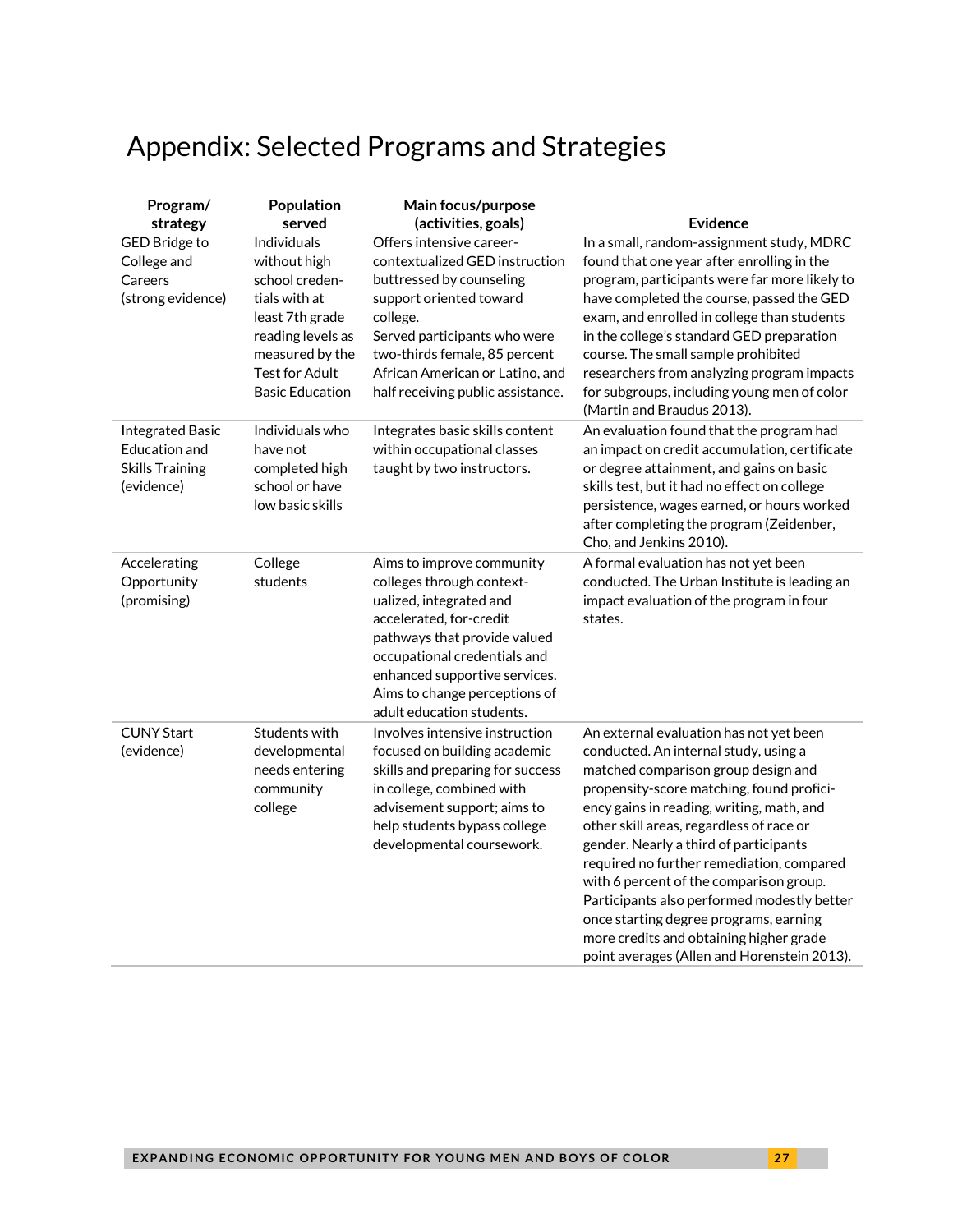| Program/<br>strategy                                               | Population<br>served                                                                                             | Main focus/purpose<br>(activities, goals)                                                                                                                                                                                                                                                                                | <b>Evidence</b>                                                                                                                                                                                                                                                                                                                                                                                                                                                                                                                                                                                              |
|--------------------------------------------------------------------|------------------------------------------------------------------------------------------------------------------|--------------------------------------------------------------------------------------------------------------------------------------------------------------------------------------------------------------------------------------------------------------------------------------------------------------------------|--------------------------------------------------------------------------------------------------------------------------------------------------------------------------------------------------------------------------------------------------------------------------------------------------------------------------------------------------------------------------------------------------------------------------------------------------------------------------------------------------------------------------------------------------------------------------------------------------------------|
| Accelerated Study<br>in Associate<br>Programs<br>(strong evidence) | Associate<br>degree students<br>with two or<br>fewer develop-<br>mental needs in<br>specified degree<br>programs | Aims to increase graduation<br>rates through a cohort model,<br>full financial assistance, and<br>intensive counseling and<br>advisement.                                                                                                                                                                                | An experimental evaluation focused on<br>impacts for students with one or two<br>developmental needs found that students in<br>the treatment group were more likely to<br>stay in school, earn credit, and graduate<br>within three years (Scrivener and Weiss<br>2013). According to MDRC, the findings<br>from the ASAP study are stronger than any<br>other evaluation of community college<br>programs it has conducted.                                                                                                                                                                                 |
| <b>Opening Doors</b><br>(strong evidence)                          | Community<br>college students                                                                                    | Involves a series of inter-<br>ventions designed to improve<br>academic performance and<br>degree completion, including<br>the creation of learning com-<br>munities, performance-based<br>increases in financial incen-<br>tives, and support and service<br>provisions (including manda-<br>tory academic counseling). | An MDRC study found impacts for all three<br>intervention types. Financial incentives<br>appear to have increased registration rates:<br>for example, during the second program<br>semester 57 percent of participants<br>registered compared with 39 percent for the<br>control group. The incentives also improved<br>academic performance. Study participants<br>were mostly women (Scrivener and Coghlan<br>2011).                                                                                                                                                                                       |
| Job Corps<br>(evidence)                                            | Men and women<br>ages 16-24                                                                                      | Provides vocationally focused<br>education and training in a<br>residential setting to help<br>participants succeed in the<br>workplace and become more<br>productive, responsible<br>citizens.                                                                                                                          | A national impact study found that Job<br>Corps participants made significant gains in<br>earning high school credentials and<br>vocational certificates; those with criminal<br>histories also had reduced recidivism rates.<br>Significant earnings gains were found in the<br>two years after random assignment, but<br>those gains did not persist after four years.<br>The gains were concentrated among the<br>older participants. Job Corps is a high-cost<br>intervention, but the benefits outweigh the<br>costs for older participants and taxpayers<br>(Schochet, Burghardt, and Glazerman 2001). |
| Summer Youth<br>Employment<br>Program<br>(evidence)                | Disadvantaged<br>youth                                                                                           | Provides summer jobs.                                                                                                                                                                                                                                                                                                    | A rigorous study of New York City's<br>program found about a 3 percent increase in<br>school attendance for students at high<br>educational risk (Leos-Urbel et al. 2012).<br>Evidence indicates that combining summer<br>jobs with cognitive behavioral therapy in the<br>One Summer Plus program caused a 51<br>percent decrease in violent-crime arrests in<br>the seven months after the program (Heller<br>2014). An evaluation of a Boston summer<br>jobs program also found evidence that the<br>program reduced risky and violent<br>behaviors (Sum et al. 2012).                                    |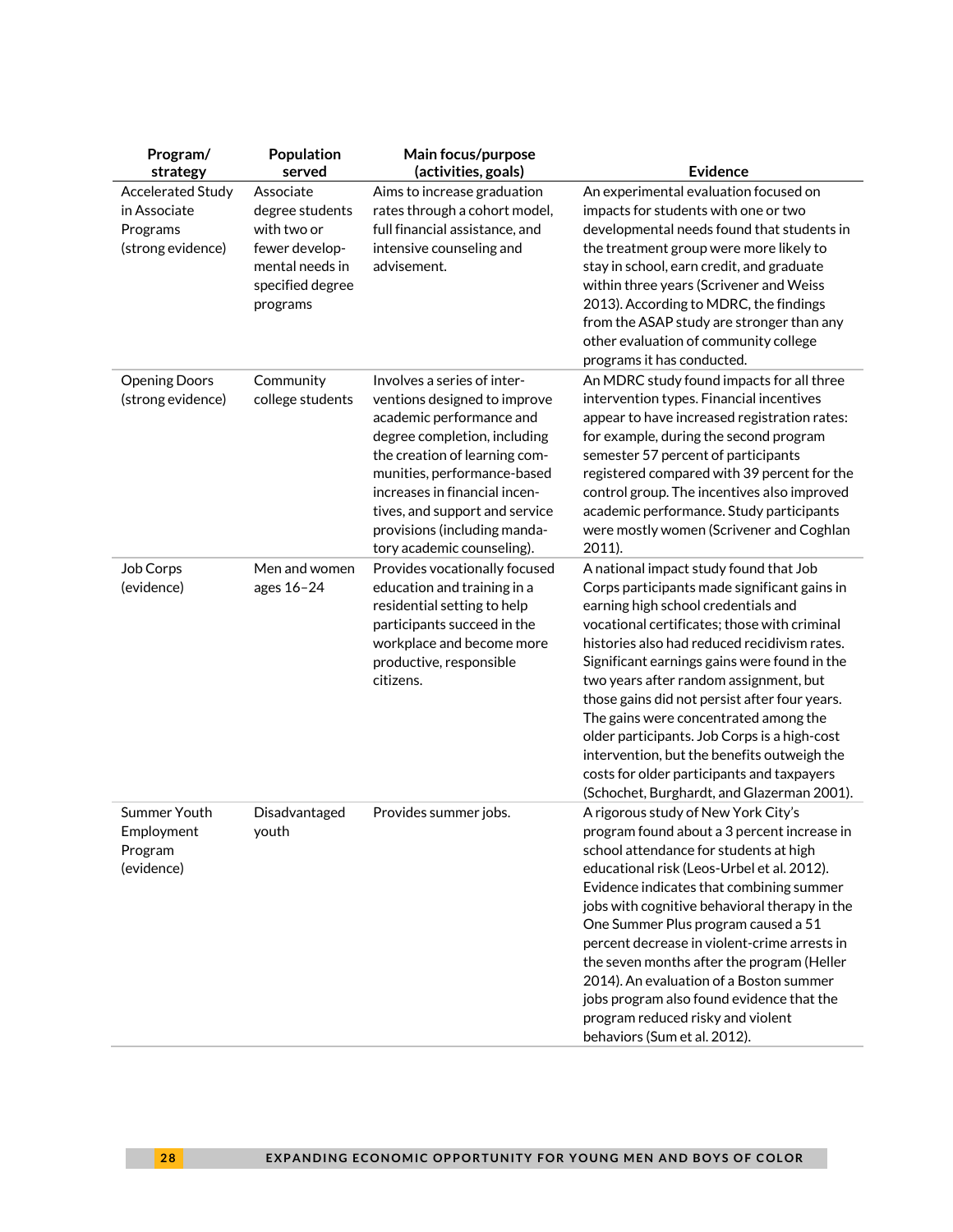| Program/<br>strategy                                            | Population<br>served                                           | Main focus/purpose<br>(activities, goals)                                                                                                                                                                                                                                                                | <b>Evidence</b>                                                                                                                                                                                                                                                                                                                                                                                                                                                                                   |
|-----------------------------------------------------------------|----------------------------------------------------------------|----------------------------------------------------------------------------------------------------------------------------------------------------------------------------------------------------------------------------------------------------------------------------------------------------------|---------------------------------------------------------------------------------------------------------------------------------------------------------------------------------------------------------------------------------------------------------------------------------------------------------------------------------------------------------------------------------------------------------------------------------------------------------------------------------------------------|
| Philadelphia Youth<br><b>Network</b><br>(promising)             | Disadvantaged<br>youth                                         | Uses comprehensive programs<br>and services to support local<br>disadvantaged youth as they<br>progress from secondary to<br>postsecondary education and<br>into the workforce.                                                                                                                          | A formal evaluation has not yet been<br>conducted.                                                                                                                                                                                                                                                                                                                                                                                                                                                |
| <b>Baltimore Youth</b><br>Opportunity<br>Program<br>(promising) | Out-of-school<br>youth and young<br>adults ages 16-<br>21      | Uses a caring adult model to<br>provide comprehensive<br>support services to achieve<br>participants' academic and<br>employment goals.                                                                                                                                                                  | In an internal evaluation of its program<br>model, YO! Baltimore saw higher earnings<br>for its participants (outearning a comparison<br>group by 35 percent) and greater labor force<br>attachment<br>(http://www.yobaltimore.org/yo_impact.ht<br>ml).                                                                                                                                                                                                                                           |
| Sector-based<br><b>Career Centers</b><br>(evidence)             | Unemployed<br>and incumbent<br>workers                         | American job centers that<br>provide industry-specific job<br>services and training.                                                                                                                                                                                                                     | A quasi-experimental evaluation showed<br>positive impacts for participants on<br>employment, work stability and earnings,<br>with those who participated in training<br>receiving the largest benefits from the<br>program (Gasper and Henderson 2014).                                                                                                                                                                                                                                          |
| WorkAdvance<br>(untested)                                       | Low-income<br>individuals                                      | Combines sector-focused<br>approaches with retention and<br>advancement strategies for up<br>to two years. Includes<br>preemployment and career<br>readiness services, occupa-<br>tional skills training, job<br>development and placement,<br>and postemployment retention<br>and advancement services. | An experimental evaluation is currently<br>under way (Tessler et al. 2014).                                                                                                                                                                                                                                                                                                                                                                                                                       |
| Year Up<br>(strong evidence)                                    | 18-to 24-year-<br>olds with high<br>school diplomas<br>or GEDs | Focuses on professional<br>development through a one-<br>year, intensive training<br>program that uses hands-on<br>skill development, college<br>credits, and corporate<br>internships to help low-income<br>youth become self-sufficient.                                                               | In the second year after random assignment,<br>in a small-scale impact study, Year Up<br>participants had annual earnings about 30<br>percent higher than the control group, a<br>difference of \$3,461. The average hourly<br>wage for Year Up participants was higher<br>than the control group, and Year Up<br>participants more often engaged in full-time<br>work. Over half the study participants were<br>male, and more than 84 percent were people<br>of color (Roder and Elliott 2011). |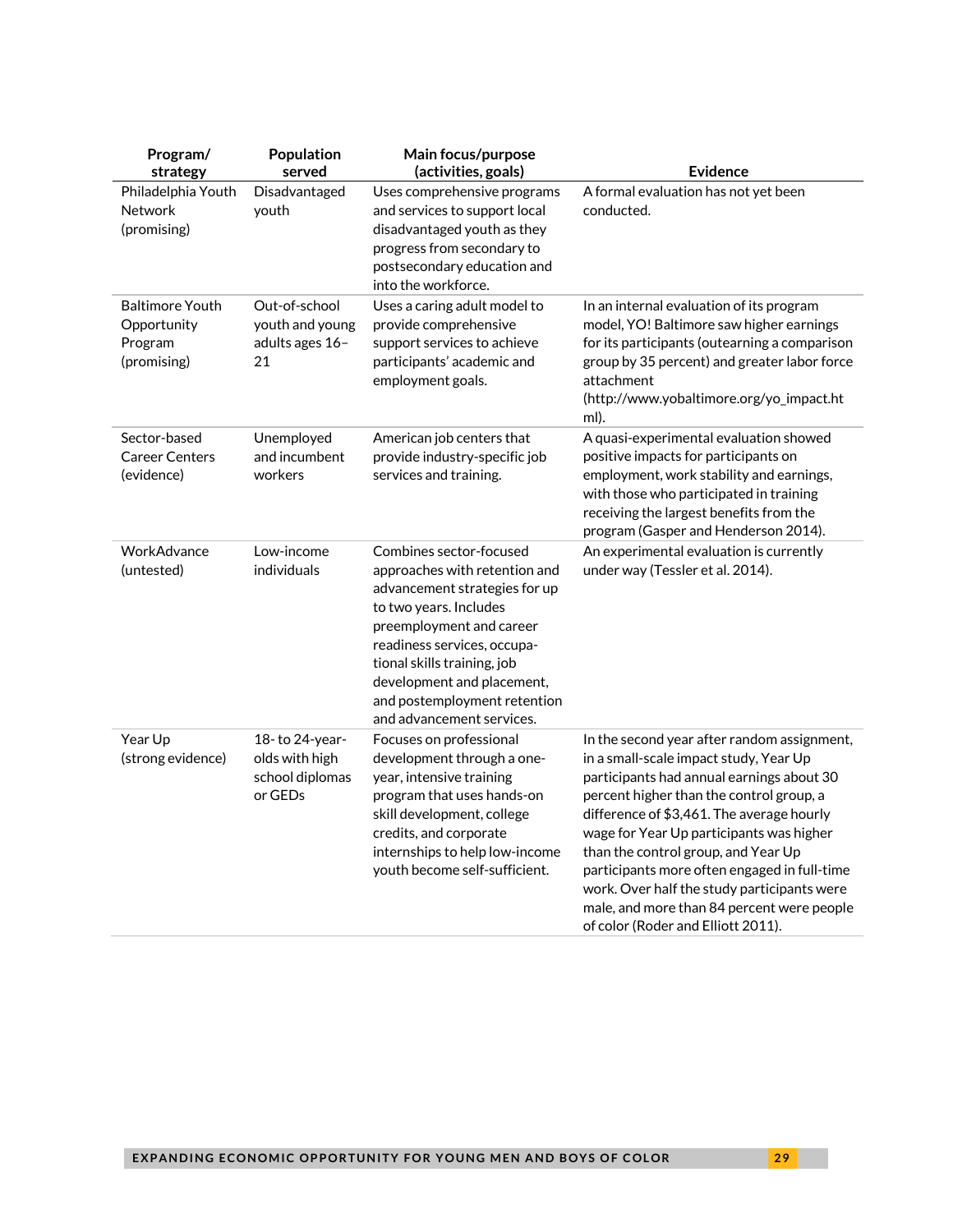| Program/<br>strategy                                               | Population<br>served           | Main focus/purpose<br>(activities, goals)                                                                                                                                                                          | <b>Evidence</b>                                                                                                                                                                                                                                                                                                                                                                                                                                                                 |
|--------------------------------------------------------------------|--------------------------------|--------------------------------------------------------------------------------------------------------------------------------------------------------------------------------------------------------------------|---------------------------------------------------------------------------------------------------------------------------------------------------------------------------------------------------------------------------------------------------------------------------------------------------------------------------------------------------------------------------------------------------------------------------------------------------------------------------------|
| Employment<br>Works<br>(promising)                                 | Probationers                   | Provides transitional jobs<br>and/or intensive job search and<br>readiness assistance to help<br>probationers find longer-term,<br>unsubsidized employment.                                                        | Though a formal evaluation has not yet been<br>conducted, an assessment of the program<br>found that participants who received more<br>services were more likely to be placed in a<br>job (26 percent placement rate in Brooklyn<br>and 33 percent placement rate in Queens)<br>than those in the general population being<br>served by the city's one-stop centers. Those<br>placed in a job decreased their odds of re-<br>arrest 80 percent (Henderson et al. 2013).         |
| Center for<br>Employment<br>Opportunities<br>(evidence)            | Former<br>prisoners            | Helps former prisoners find and<br>sustain employment through<br>subsidized jobs, support<br>services, and job placement<br>assistance.                                                                            | A random assignment study found that the<br>program increased employment and<br>earnings initially, but gains were attributable<br>to subsidized jobs. Employment and<br>earnings gains relative to the comparison<br>group were not sustained. The program<br>significantly reduced recidivism, with the<br>most promising impacts occurring among<br>former prisoners who enrolled shortly after<br>release from prison (Redcross et al. 2012).                               |
| <b>Fathers at Work</b><br>(evidence)                               | Fathers ages 30<br>and younger | Helps young low-income<br>noncustodial fathers support<br>themselves and their children<br>through employment, child<br>support, and parenting<br>services; operated by<br>experienced workforce<br>organizations. | An evaluation using quasi-experimental<br>design and propensity-score matching found<br>that participants increased their earnings by<br>about \$4,600 and earned twice as much as<br>the comparison group. Participants paid<br>\$52.19 more in child support monthly on<br>average than the comparison group.<br>Visitation with children did not change, and<br>fathers had more arguments with the<br>mothers of their children (Spaulding,<br>Grossman, and Wallace 2009). |
| Primavera Works<br>(untested)                                      | Day laborers                   | Operates a social purpose<br>business, provides worker<br>training and advancement<br>services, and advocates to<br>improve job quality and<br>employment outcomes in<br>Tucson, Arizona.                          | A formal evaluation has not yet been<br>conducted.                                                                                                                                                                                                                                                                                                                                                                                                                              |
| Restaurant<br>Opportunities<br><b>Centers United</b><br>(untested) | Restaurant<br>workers          | Operates a social purpose<br>business, provides worker<br>training and advancement<br>services, and advocates to<br>improve job quality and<br>employment outcomes in the<br>restaurant industry nationwide.       | A formal evaluation has not yet been<br>conducted.                                                                                                                                                                                                                                                                                                                                                                                                                              |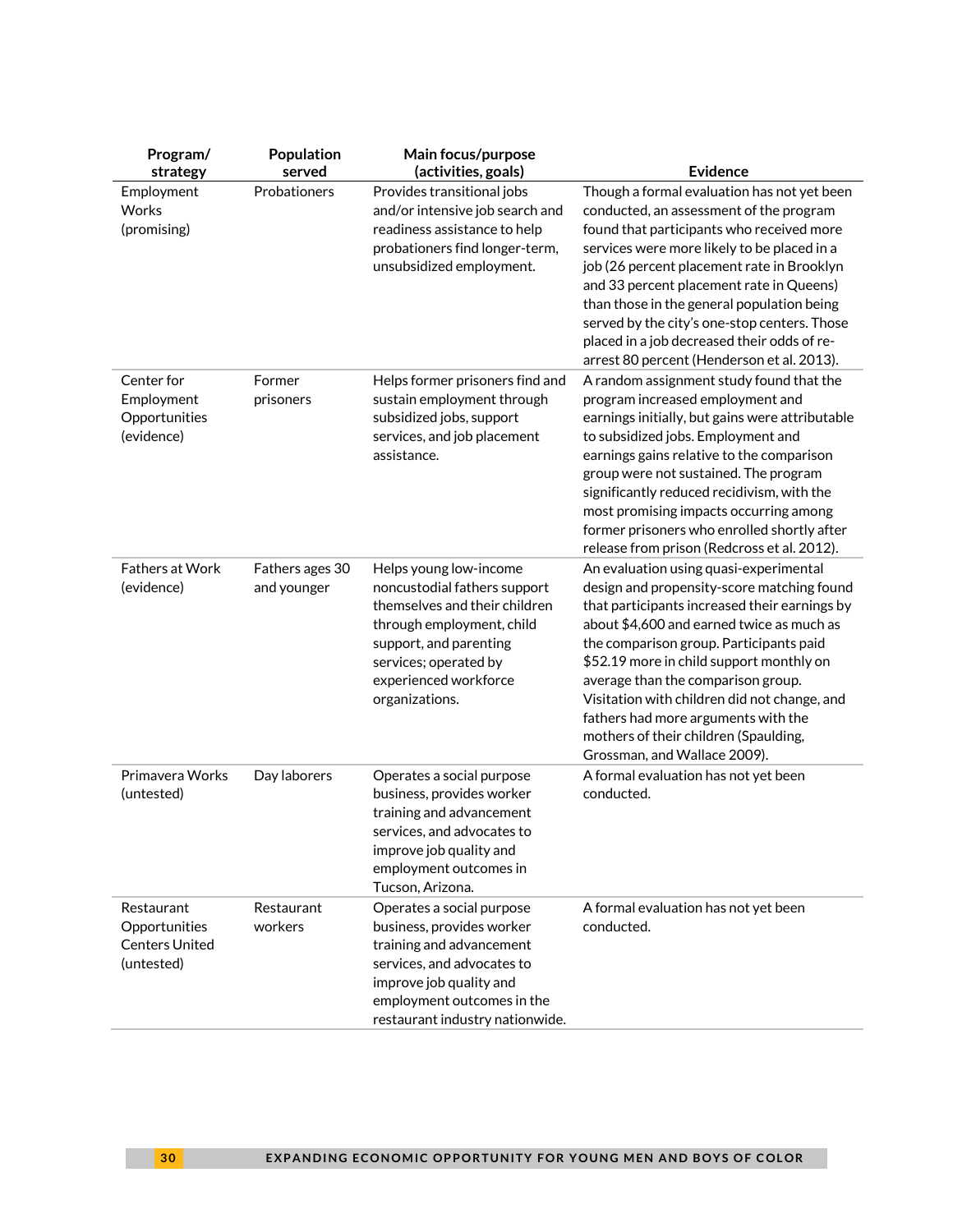| Program/                                                  | Population             | Main focus/purpose                                                                                                                                                                                                 | Evidence                                           |
|-----------------------------------------------------------|------------------------|--------------------------------------------------------------------------------------------------------------------------------------------------------------------------------------------------------------------|----------------------------------------------------|
| strategy                                                  | served                 | (activities, goals)                                                                                                                                                                                                |                                                    |
| Paraprofessional<br>Healthcare<br>Institute<br>(untested) | Direct care<br>workers | Operates a social purpose<br>business, provides worker<br>training and advancement<br>services, and advocates to<br>improve job quality and<br>employment outcomes for the<br>direct care workforce<br>nationwide. | A formal evaluation has not yet been<br>conducted. |

Notes: untested = no known evaluations; promising = positive outcomes; evidence = a quasi-experimental study with positive findings or a randomized control trial with mixed findings; strong evidence = randomized control trial with strong positive findings.

# **Notes**

- <span id="page-30-0"></span>**1.** Unemployment rates only count people who are unemployed but actively looking for work. Rates would be much higher if they included people who have left the labor market because they have been unable to find jobs or believe jobs are not available.
- <span id="page-30-1"></span>**2.** Authors' tabulations from the March 2013 Current Population Survey.
- <span id="page-30-2"></span>**3.** For a discussion of financial aid and student debt issues for students of color, see Sophia Kerby, "How Student Debt Impacts Students of Color: An Interest Rate Hike Will Disproportionately Hurt These Students," Center for American Progress, April 26, 2012[, https://www.americanprogress.org/issues/higher](https://www.americanprogress.org/issues/higher-education/news/2012/04/26/11375/how-student-debt-impacts-students-of-color/)[education/news/2012/04/26/11375/how-student-debt-impacts-students-of-color/.](https://www.americanprogress.org/issues/higher-education/news/2012/04/26/11375/how-student-debt-impacts-students-of-color/)
- <span id="page-30-3"></span>**4.** Edin and Nelson (2013) provides strong ethnographic evidence on how these forces play out for noncustodial fathers over time.
- <span id="page-30-4"></span>**5.** For a review of the literature and research on discrimination, see Rogers (2006).
- <span id="page-30-5"></span>**6.** For a discussion of the issue and these approaches, see Holzer (2006).
- <span id="page-30-6"></span>**7.** See "EEOC Enforcement Guidance: Consideration of Arrest and Conviction Records in Employment Decisions under Title VII of the Civil Rights Act of 1964," last updated April 25, 2012, http://www.eeoc.gov/laws/guidance/arrest\_conviction.cfm.
- <span id="page-30-7"></span>**8.** See "Performance-Based Funding for Higher Education," National Conference of State Legislatures, last updated January 13, 2015[, http://www.ncsl.org/research/education/performance-funding.aspx.](http://www.ncsl.org/research/education/performance-funding.aspx)
- <span id="page-30-8"></span>**9.** For a review of employer engagement strategies and evidence, see Barnow and Spaulding (forthcoming).
- <span id="page-30-9"></span>**10.** For a map of Promise Scholarship programs, see https://upjohn.maps.arcgis.com/apps/OnePane/ basicviewer/index.html?appid=a894537bd8444a4e902431b9269eaa79.
- <span id="page-30-10"></span>**11.** See also Paul Tough, "Who Gets to Graduate?" New York Times, May 15, 2014.
- <span id="page-30-11"></span>**12.** See Learnings from Place-Based Boys and Men of Color Initiatives (Oakland, CA: PolicyLink, forthcoming).
- <span id="page-30-12"></span>**13.** Recent changes to the GED—and new competing tests being used in some states—are partly aimed at addressing the test's inadequacies. Because the new test was introduced in 2014, it is too early to say whether it is better aligned with postsecondary education and the labor market.
- <span id="page-30-13"></span>**14.** See "Does Job Corps Work? An Update," Mathematica Policy Research, [http://www.mathematica](http://www.mathematica-mpr.com/labor/jobcorps.asp)[mpr.com/labor/jobcorps.asp.](http://www.mathematica-mpr.com/labor/jobcorps.asp)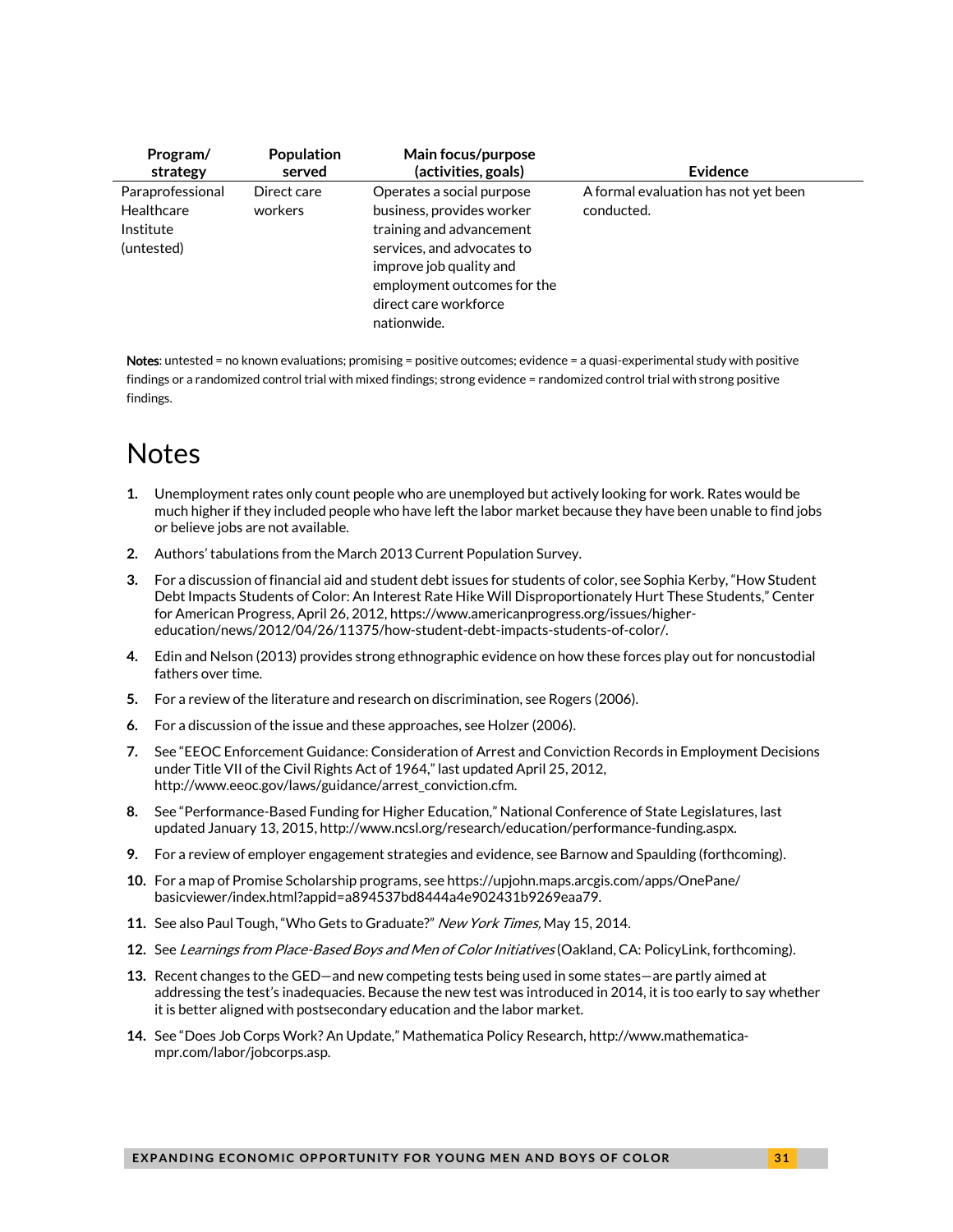- <span id="page-31-0"></span>**15.** See J. Leos-Urbel, "What Is a Summer Job Worth? The Causal Impact of Summer Youth Employment on Academic Outcomes: Evidence from a Large-Scale Lottery," manuscript under review.
- <span id="page-31-1"></span>**16.** Se[e http://www.yobaltimore.org/yo\\_impact.html](http://www.yobaltimore.org/yo_impact.html) for internal reports documenting the impact of YO! Baltimore.

# References

- Allen, Drew, and Aaron Horenstein. 2013. CUNY Start: Analysis of Student Outcomes. New York: City University of New York. http://www.cuny.edu/academics/programs/notable/CATA/cticunystart/cunystartstudy/CUNYStartStudy\_11-26-13\_WEB.pdf.
- Bailey, Thomas, Dong Wook Jeong, and Sung-Woo Cho. 2010. "Referral, Enrollment, and Completion in Developmental Education Sequences in Community College." Economics of Education Review 29 (2): 255-70.
- Bartik, Timothy J., and Marta Lachowska. 2012. "The Short-Term Effects of the Kalamazoo Promise Scholarship on Student Outcomes." Working paper 12–186. Kalamazoo, MI: W.E. Upjohn Institute.
- Barnow, Burt S., and Shayne Spaulding. Forthcoming. "Employer Involvement in Workforce Programs: What Do We Know?" In Transforming U.S. Workforce Development Policies for the 21st Century, edited by Todd Green, Tammy Edwards, and Carl Van Horn. Atlanta: Federal Reserve Bank of Atlanta, Federal Reserve Bank of Kansas, and the Heldrich Center for Workforce Development at Rutgers University.
- Baum, Sandy, and Patricia Steele. 2010. "Who Borrows Most? Bachelor's Degree Recipients with High Levels of Student Debt." Trends in Higher Education Series. New York: The College Board.
- Belfield, Clive, and Peter M. Crosta. 2012. "Predicting Success in College: The Importance of Placement Tests and High School Transcripts." New York: Community College Research Center, Teachers College, Columbia University.
- Board of Governors of the Federal Reserve System. 2007. Report to Congress on Credit Scoring and Its Effects on the Availability and Affordability of Credit. Washington, DC: Board of Governors of the Federal Reserve System.
- Boser, Ulrich, Megan Wilhelm, and Robert Hanna. 2014. "Power of the Pygmalion Effect: Teachers' Expectations Strongly Predict College Completion." Washington, DC: Center for American Progress.
- Carnevale, Anthony P., Stephen J. Rose, and Ban Cheah. 2011. The College Payoff: Education, Occupations, Lifetime Earnings. Washington, DC: Georgetown University Center on Education and the Workforce.
- Carnevale, Anthony P., Stephen J. Rose, and Andrew R. Hanson. 2012. Certificates: Gateway to Gainful Employment. Washington, DC: Georgetown University Center on Education and the Workforce.
- Cellini, Stephanie Riegg. 2012. "For Profit Higher Education: An Assessment of Costs and Benefits." National Tax Journal 65 (1): 153-80.
- Century Foundation. 2013. Bridging the Higher Education Divide: Strengthening Community Colleges and Restoring the American Dream. New York: Century Foundation Press.
- Clewell, Beatriz Chu, Clemencia Cosentino de Cohen, Nicole Deterding, and Lisa Tsui. 2006. *Final Report on the* Evaluation of the National Science Foundation Louis Stokes Alliances for Minority Participation Program. Washington, DC: Urban Institute. http://www.urban.org/publications/411301.html.
- Conway, Maureen, Amy Blair, Steven L. Dawson, and Linda Dworak-Muñoz. 2007. Sectoral Strategies for Low-Income Workers: Lessons from the Field. Washington, DC: The Aspen Institute.
- Conway, Maureen, Amy Blair, and Matt Helmer. 2012. Courses to Employment: Partnering to Create Paths to Education and Careers. Washington, DC: The Aspen Institute. http://www.aspeninstitute.org/sites/default/files/content/docs/pubs/C2E.pdf.
- Eberts, Randall. 2014. "Longer-Term Effects of the Kalamazoo Promise: College Enrollment, Persistence and Completion." Presented at PromiseNet Conference, New Haven, Connecticut, November 19–21.
- Edelman, Peter, Harry J. Holzer, and Paul Offner. 2006. *Reconnecting Disadvantaged Young Men*. Washington, DC: Urban Institute Press.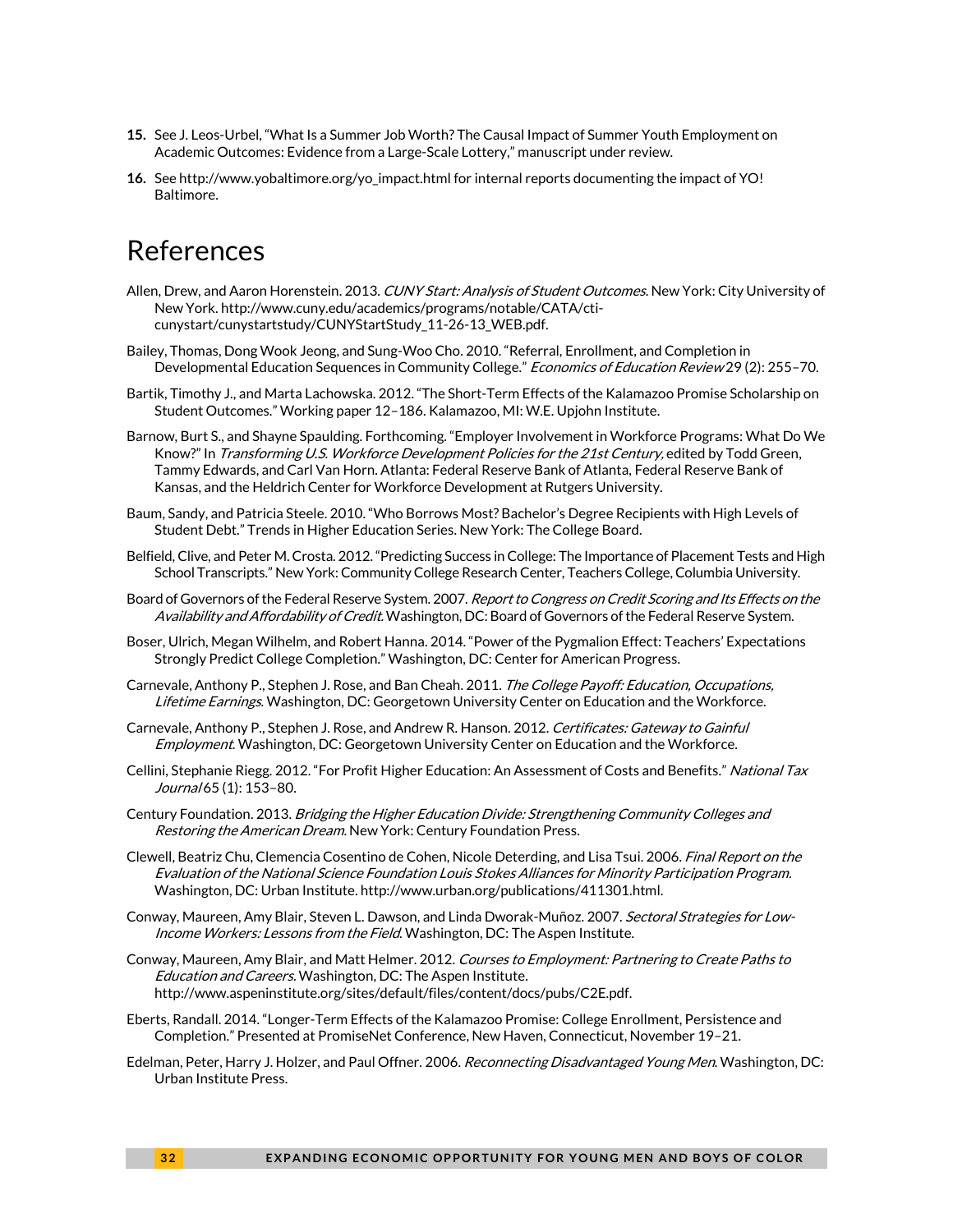- Edin, Kathryn, and Timothy J. Nelson. 2013. *Doing the Best That I Can: Fatherhood in the Inner City*. Berkeley: University of California Press.
- Elliott, James R., and Mario Simms. 2001. "Ghettos and Barrios: The Impact of Neighborhood Poverty and Race on Job Matching among Blacks and Latinos." Social Problems 48 (3): 341-61.
- Eyster, Lauren, Theresa Anderson, and Christina Durham. 2013. Innovations and Future Directions for Workforce Development in a Post-Recession Era. Washington, DC: Urban Institute.
- Fries-Brit, Sharon, and Bridget Turner. 2002. "Uneven Stories: Successful Black Collegians at a Black and White Campus." Review of Higher Education 25 (3): 315–30.
- Gasper, Joseph, and Kathryn Henderson. 2014. Sector-Focused Career Centers Evaluation: Effects on Employment and Earnings After One Year. Rockville, MD: Westat.
- Ghayad, Rand, and William Dickens. 2012. "What Can Be Learned by Disaggregating the Unemployment-Vacancy Relationship?" Boston: Federal Reserve Bank of Boston.
- Granovetter, Mark. 1995. *Getting a Job: A Study of Contacts and Careers.* 2nd ed. Chicago: University of Chicago Press.
- Harry, Beth, and Janette Klingner. 2014. Why Are There So Many Minority Students in Special Education? Understanding Race and Disability in Schools. New York: Teachers College Press, Columbia University.
- Heckman, James, and Tim Kautz. 2014. "Achievement Tests and the Role of Character in American Life." In *The* Myth of Achievement Tests: The GED and the Role of Character in American Life, edited by James J. Heckman, John Erick Humphries, and Tim Kautz, 3–56. Chicago: University of Chicago Press.
- Heller, Sara. 2014. "Summer Jobs Reduce Violence among Disadvantaged Youth." Science 346 (6214): 1219-23.
- Henderson, Kathryn, Joseph Gasper, Eva Chen, and Wendy Stickle. 2013. Assessment of the Employment Works Program. Rockville, MD: Westat.
- Ho, Geoffrey C, Margaret Shih, Daniel J. Walters, and Todd L. Pittinsky. 2011. The Stigma of Unemployment: When Joblessness Leads to Being Jobless. Los Angeles: Institute for Research on Labor and Employment, University of California, Los Angeles.
- Holzer, Harry J. 2006. Statement at the Commission Meeting on Race and Color Discrimination, Washington, DC, April 19. http://www.eeoc.gov/eeoc/meetings/archive/4-19-06/holzer.html#fn4.
- Holzer, Harry J., Steven Raphael, and Michael A. Stoll. 2006. "Perceived Criminality, Criminal Background Checks and the Racial Hiring Practices of Employers." Journal of Law and Economics 49 (2): 451-80.
- Holzer, Harry J., Paul Offner, and Elaine Sorensen. 2005."Declining Employment among Young Black Less-Educated Men: The Role of Incarceration and Child Support." Journal of Policy Analysis Management 24 (2): 329-50.
- Kochhhar, Rakesh, Richard Fry, and Paul Taylor. 2011. "Wealth Gaps Rise to Record Highs between Whites, Blacks, Hispanics." Washington, DC: Pew Research Center.
- Kemple, James J. 2008. Career Academies: Long-Term Impacts on Labor Market Outcomes, Educational Attainment, and Transitions to Adulthood. New York: MDRC.
- Leos-Urbel, Jacob, Amy Ellen Schwartz, Meryle Weinstein, and Beth C. Weitzman. 2012. "More than a Paycheck? The Impact of Summer Youth Employment on Students' Educational Engagement and Success." New York: Institute for Education and Social Policy, New York University.
- Liberman, Akiva M., and Jocelyn Fontaine. 2015. Reducing Harms to Boys and Young Men of Color from Criminal Justice System Involvement. Washington, DC: Urban Institute.
- Linderman, Donna, and Zineta Kolenovic. 2012. *Results thus Far and The Road Ahead: A Follow-Up Report on* CUNY Accelerated Study in Associate Programs. New York: City University of New York.
- Maguire, Sheila, Joshua Freely, Carol Clymer, Maureen Conway, and Deena Schwartz 2010. Tuning in to Local Labor Markets: Findings from the Sectoral Impact Study. Philadelphia, PA: Public/Private Ventures.
- Martin, Vanessa, and Joseph Braudus. 2013. "Enhancing GED Instruction to Prepare for College and Careers." New York: MDRC.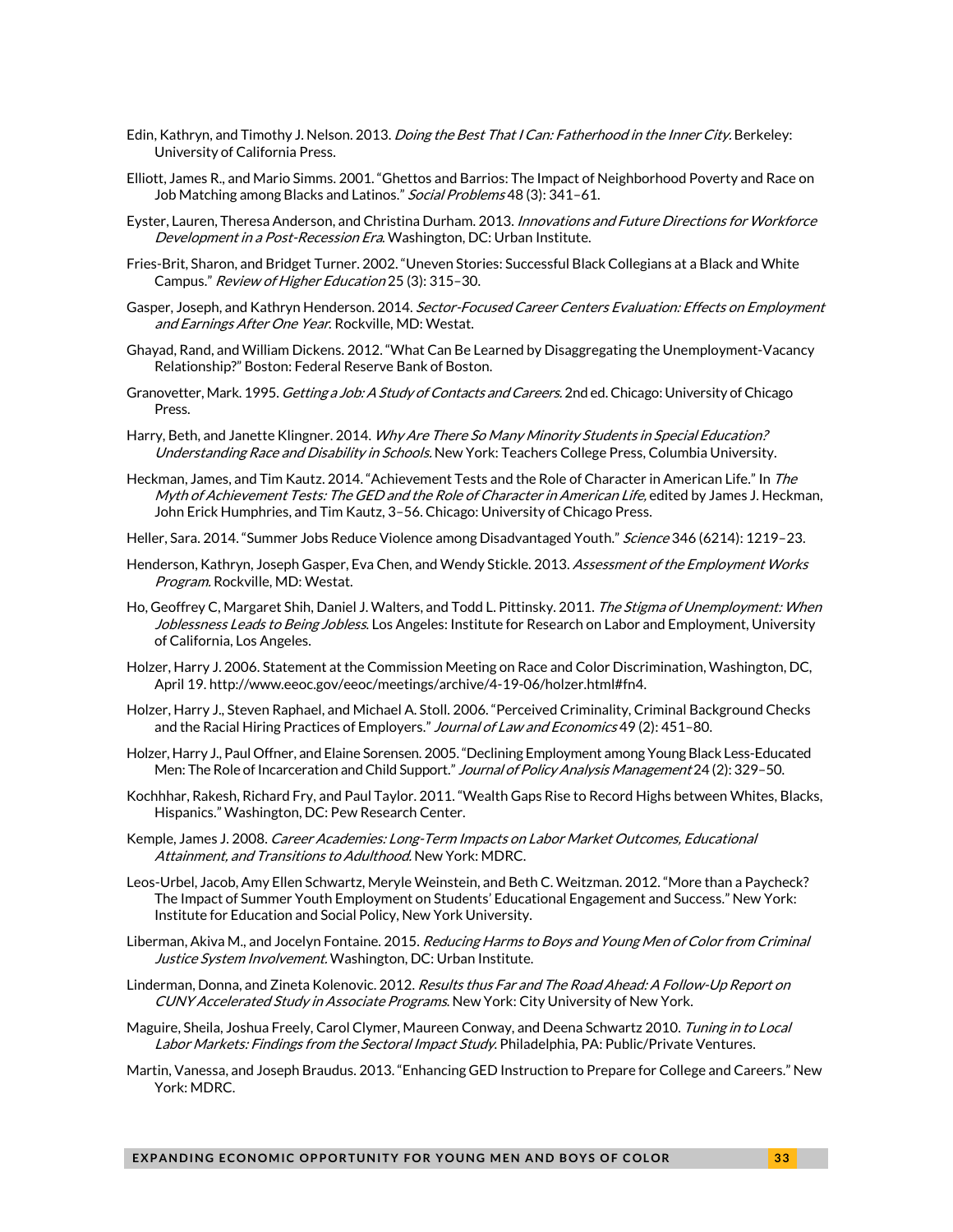- Miller-Adams, Michelle. 2011. "The Value of Universal Eligibility in Promise Scholarship Programs." Employment Research 18 (4) 1–4.
- National Employment Law Project. 2013. "New York City Council Passes Bill Prohibiting Hiring Discrimination Against the Unemployed." New York: National Employment Law Project.
- ———. 2014. "Statewide Ban the Box: Reducing Unfair Barriers to Employment of People with Criminal Records." New York: National Employment Law Project.
- National Science Foundation. 2014. *Women, Minorities, and Persons with Disabilities in Science and Engineering.* Arlington, VA: National Science Foundation.
- Neal, Derek, and Rick Armin. 2014. "The Prison Boom and the Lack of Black Progress after Smith and Welch." Working Paper 20283. Cambridge, MA: National Bureau of Economic Research.
- Neumark, David, and Wendy Stock. 2006. "The Labor Market Effects of Race and Sex Discrimination Laws." Economic Inquiry 44 (3): 385–419.
- Pager, Devah. 2007. "The Use of Field Experiments for Studies of Employment Discrimination: Contributions, Critiques, and Directions for the Future." Annals of the American Academy of Political and Social Sciences 609 (1): 104–33.
- Pager, Devah, and Hana Shepherd. 2008. "The Sociology of Discrimination: Racial Discrimination in Employment, Housing, Credit, and Consumer Markets." Annual Review of Sociology 34: 181-209.
- Pager, Devah, Bruce Western, and Bart Bonikowski. 2009. "Discrimination in a Low-Wage Labor Market: A Field Experiment." American Sociological Review 74 (5): 777–99.
- Phelps, Rosemary, Sarah Tranakos-Howe, John C. Dagley, and Michael King Lynn. 2001. "Encouragement and Ethnicity in African American College Students." Journal of Counseling & Development 79 (1): 90-97.
- Reed, Debbie, Albert Yung-Hsu Liu, Rebecca Kleinman, Annalisa Mastri, Davin Reed, Samina Sattar, and Jessica Ziegler. 2011. An Effectiveness Assessment and Cost-Benefit Analysis of Registered Apprenticeship in 10 States. Oakland, CA: Mathematica Policy Research Associates.
- Redcross, Cynthia, Megan Millenky, Timothy Rudd, and Valerie Levshin. 2012."More Than a Job: Final Results from the Evaluation of the Center for Employment Opportunities (CEO) Transitional Jobs Program." New York: MDRC.
- Rethinking Pell Grants Study Group. 2013. Rethinking Pell Grants. New York: College Board. http://media.college board.com/digitalServices/pdf/advocacy/policycenter/advocacy-rethinking-pell-grants-report.pdf.
- Richards, David A. R., and Janet T. Awokoya. 2012. Understanding HBCU Retention and Completion. Fairfax, VA: Frederick D. Patterson Research Institute, UNCF.
- Roder, Anne, Carol Clymer, and Laura Wyckoff. 2008. Targeting Industries, Training Workers, and Improving Opportunities: The Final Report from the Sectoral Employment Initiative. Philadelphia: Public/Private Ventures.
- Roder, Anne, and Mark Elliott. 2011. A Promising Start: Initial Impacts of Year Up on Low-Income Young Adults' Careers. New York: Economic Mobility Corporation. http://www.socialimpactexchange.org/files/Evaluation\_Study.pdf.
- Rogers, William M., III., ed. 2006. Handbook on the Economics of Discrimination. Northampton, MA: Edward Elgar.
- Scott-Clayton, Judith. 2012. "Do High-Stakes Advanced Placement Exams Predict College Success?" New York: Community College Research Center, Teachers College, Columbia University. http://ccrc.tc.columbia.edu/publications/high-stakes-placement-exams-predict.html.
- Scrivener, Susan, and Erin Coghlan. 2011. "Opening Doors to Student Success: A Synthesis of Findings from an Evaluation at Six Community Colleges." New York: MDRC. http://www.mdrc.org/sites/default/files/policybrief\_27.pdf.
- Scrivener, Susan, and Michael J. Weiss. 2013. "More Graduates: Two-Year Results from an Evaluation of Accelerated Study in Associate Programs (ASAP) for Developmental Education Students." New York: MDRC. http://www.mdrc.org/sites/default/files/More\_Graduates.pdf.
- Society for Human Resource Management. 2012. "The Use of Background Checks in HR Decisions." Alexandria, VA: Society for Human Resource Management.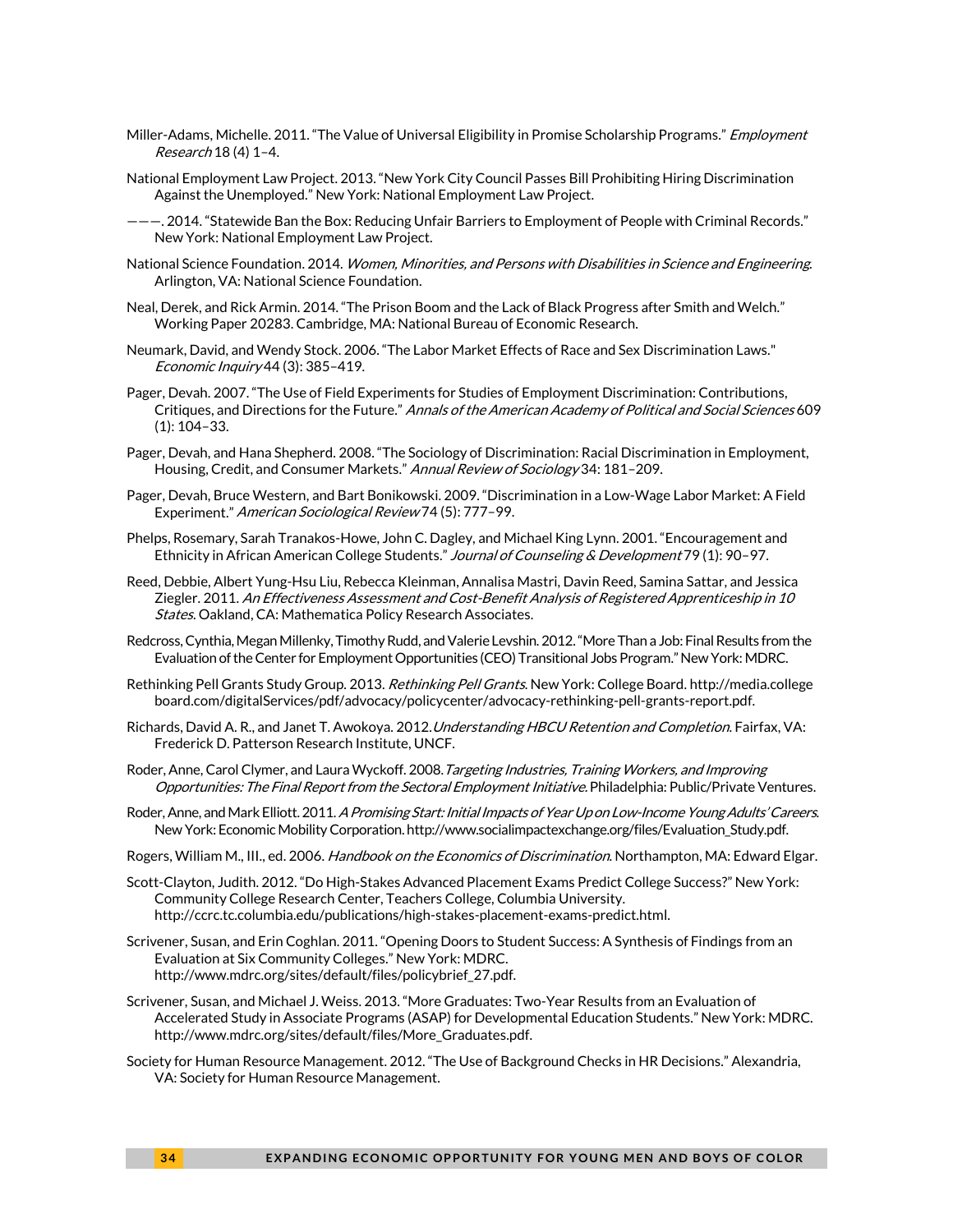- Spaulding, Shayne. 2005. "Getting Connected: Strategies for Expanding the Employment Networks of Low-Income People." New York: Public/Private Ventures.
- Spaulding, Shayne, Jean Baldwin Grossman, and Dee Wallace. 2009. Working Dads: Final Report on the Fathers at Work Initiative. Philadelphia, PA: Public/Private Ventures.
- Stephens, Nichole M., MarYam G. Hamedani, and Mesmin Destin. 2014. "Closing the Social-Class Achievement Gap: A Difference-Education Intervention Improves First-Generation Students' Academic Performance and All Students' College Transition." Psychological Science 25 (4): 943-53.
- Sum, Andy, Mykhaylo Trubskyy, and Walter McHugh. 2013. "The Summer Employment Experiences and the Personal/Social Behaviors of Youth Violence Prevention Employment Program Participants and Those of a Comparison Group." Boston: Center for Labor Market Studies, Northeastern University.
- Tessler, Betsy L., Michael Bangser, Alexandra Pennington, Kelsey Schaberg, and Hannah Dalporto. 2014. Meeting the Needs of Workers and Employers: Implementation of a Sector-Focused Career Advancement Model for Low-Skilled Adults. New York: MDRC.
- Thomas, Dominique, Chauncey D. Smith, Bryant T. Marks, and Brandon Crosby. 2012. "Institutional Identity and Self-Esteem among African American Males in College." Journal of African American Males in Education 3 (1): 1-11.
- Todman, Lynn, J. Sherrod Taylor, Tiffany McDowell, Mark Driscoll, Daniel Cooper, and Eunha Kim. 2013. U.S. Equal Employment Opportunity Policy Guidance: A Mental Health Impact Assessment. Chicago: Adler School of Professional Psychology, Institute on Social Exclusion.
- Traub, Amy. 2013. Discredited: How Employment Credit Checks Keep Qualified Workers Out of a Job. New York: Demos. http://www.demos.org/sites/default/files/publications/Discredited-Demos.pdf
- Treschan, Lazar, and Apurva Mehrotra. 2014. Challenging Traditional Expectations: How New York City's CTE High Schools Are Helping Students Graduate. New York: Community Service Society of New York. http://b.3cdn.net/nycss/69b14af447d2a8475a\_r1m6brqrg.pdf.
- Turner, Margery Austin, Rob Santos, Diane K. Levy, Doug Wissoker, Claudia Aranda and Rob Pitingolo. 2013. "Housing Discrimination against Racial and Ethnic Minorities 2012." Washington, DC: US Department of Housing and Urban Development.
- US Department of Education. 2012. "Promoting College and Career Readiness: Bridge Programs for Low-Income Adults." Washington, DC: US Department of Education, Office of Vocational and Adult Education.
- ———. 2014. "Civil Rights Data Collection: Data Snapshot (School Discipline)." Washington, DC: US Department of Education, Office of Civil Rights.
- Valentine, Erin Jacobs. 2012. "Returning to Work after Prison: Final Results from the Transitional Jobs Reentry Demonstration." New York: MDRC. http://www.mdrc.org/publication/returning-work-after-prison.
- Walton, Gregory M., and Geoffrey L. Cohen. 2007. "A Question of Belonging: Race, Social Fit, and Achievement." Journal of Personality and Social Psychology 92: 82–96.
- ———. 2011. "A Brief Social-Belonging Intervention Improves Academic and Health Outcomes of Minority Students." Science 331: 1447–51.
- Workforce Training and Education Coordinating Board. 2014. "2014 Workforce Training Results: Apprenticeship." Olympia, WA: Workforce Training and Education Coordinating Board.
- WorkReady Philadelphia. 2012. Elements of Success: Program Year 2011-2012 Report. Philadelphia, PA: Philadelphia Youth Network.
- Woolsey, Lindsay, and Garrett Groves. 2013. State Sector Strategies Coming of Age: Implications for State Workforce Policymakers. Washington, DC: National Governors Association.
- Yaeger, David, Gregory M. Walton, and Geoffrey L. Cohen. 2011. "Addressing Achievement Gaps with Psychological Interventions." Kappan 94 (5): 62-65.
- Zinn, Rachel, and Andy Van Kleunen. 2014. Making Workforce Data Work: How Improved Education and Workforce Data Systems Could Help the U.S. Compete in the 21st Century Economy. Washington, DC: Workforce Data Quality Campaign.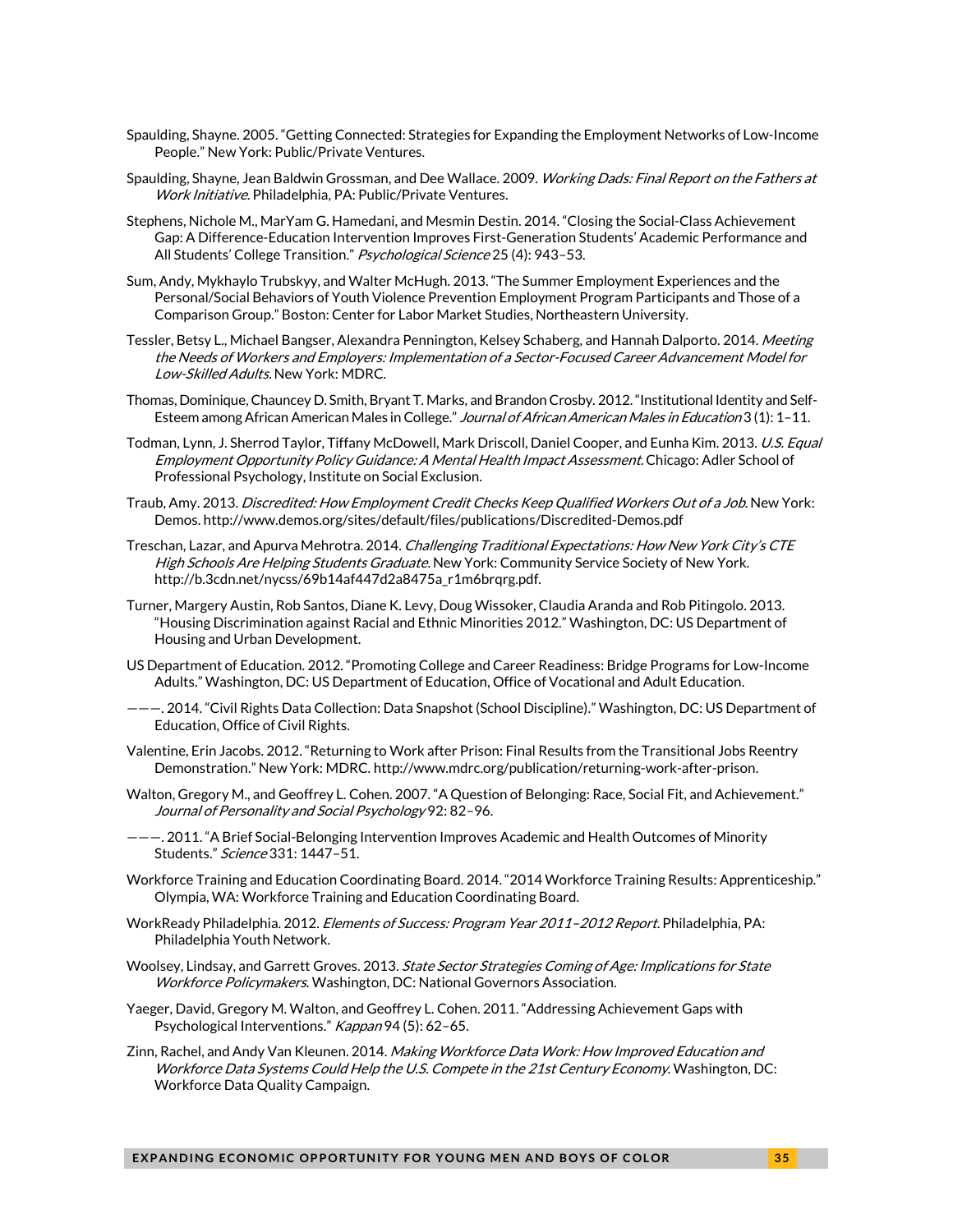# About the Authors

Shayne Spaulding is a senior research associate in the Income and Benefits Policy Center at the Urban Institute, where her work focuses on the evaluation of workforce development and postsecondary education programs. She has spent nearly 20 years in the workforce development field as an evaluator, technical assistance provider, and program manager. Her research has included studies of programs for young noncustodial fathers, sectoral employment programs, social-purpose staffing agencies, faithbased programs, and other workforce development topics. Before joining Urban, Spaulding was the university director of workforce development for the City University of New York (CUNY), the nation's largest public urban university system, where she oversaw workforce and continuing education programs across CUNY's 24 colleges and professional schools.

Robert I. Lerman is an Institute fellow in the Center on Labor, Human Services, and Population at the Urban Institute as well as professor of economics at American University and a research fellow at IZA in Bonn, Germany. A leading expert on apprenticeship, he recently established the American Institute for Innovative Apprenticeship. His current research focus is on skills, employer training, apprenticeship programs in the United States and abroad, and housing policies.

Lerman's published research covers employment issues, earnings and income inequality, family structure, income support, and youth development, especially as they affect low-income populations. In the 1970s, he worked as staff economist for both the Congressional Joint Economic Committee and the US Department of Labor. He was one of the first scholars to examine the patterns and economic determinants of unwed fatherhood, and to propose a youth apprenticeship strategy in the United States.

Harry J. Holzer is a professor of public policy at Georgetown University and an affiliated scholar at the Urban Institute. He is a former chief economist for the US Department of Labor and a former professor of economics at Michigan State University. Holzer's research focuses primarily on the labor market problems of low-wage workers and other disadvantaged groups.

Lauren Eyster is a senior research associate in the Income and Benefits Policy Center at the Urban Institute, where her research focuses on innovative workforce development programs and how to best evaluate and learn from them. Most recently, Eyster has examined industry-focused job training and career pathway initiatives implemented through the workforce investment system and at community colleges. She studies how these programs can best provide education and training to different groups such as laid-off workers, youths, low-income individuals, and older workers. She also researches how systems and various stakeholders can collaborate to help these individuals find and retain jobs.